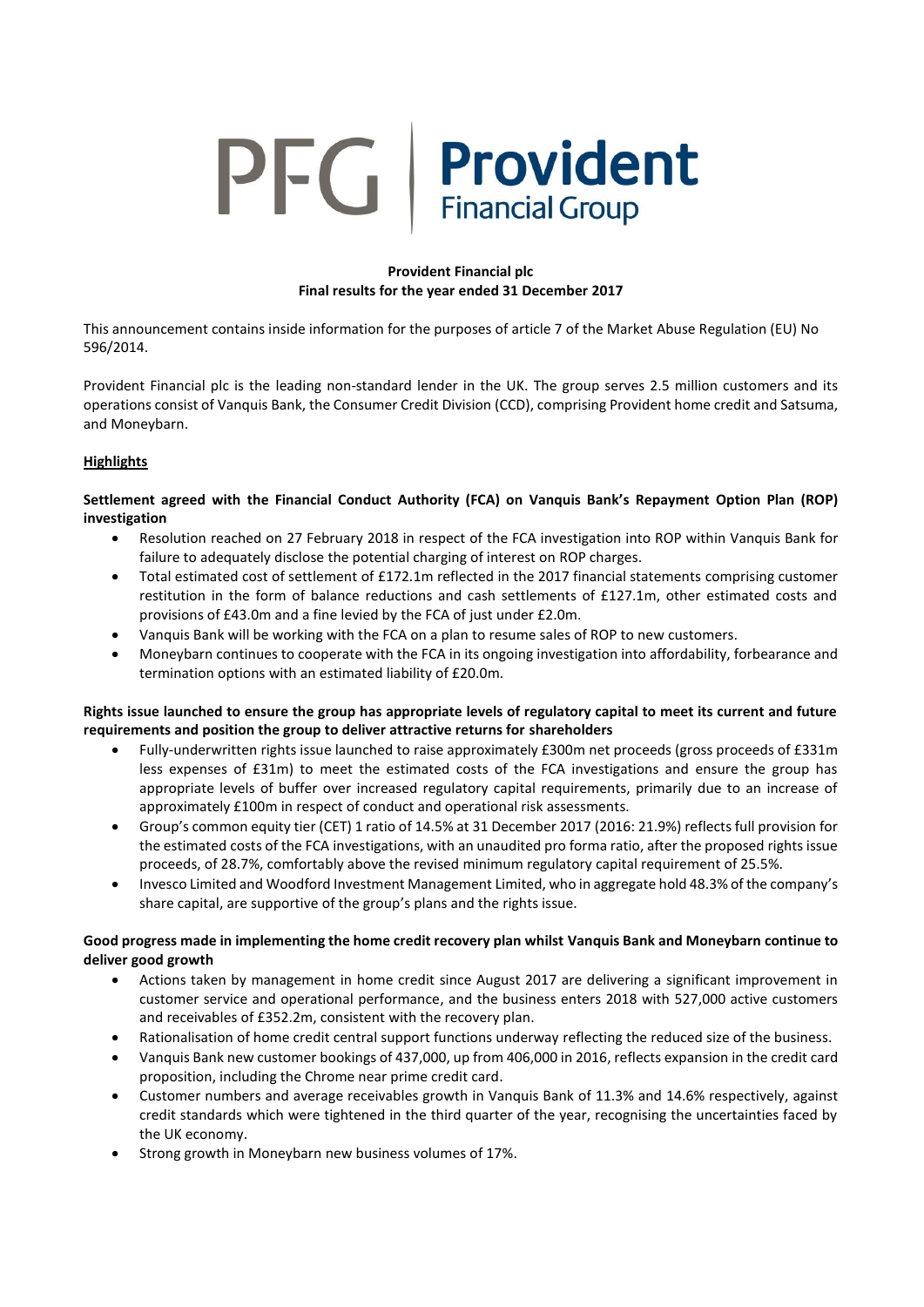## **Group performance significantly impacted by the operational disruption in home credit following the poorly executed migration to the new operating model in July 2017**

- Adjusted profit before tax<sup>1</sup> in 2017 reduced by 67.3% to £109.1m (2016: £334.1m) and adjusted basic earnings per share<sup>1</sup> down by 64.8% to 62.5p (2016: 177.5p).
- Exceptional costs of £224.6m reflected in 2017 (2016: exceptional gain of £17.3m) comprising estimated cost of settlement in respect of the FCA investigations in Vanquis Bank (£172.1m) and Moneybarn (£20.0m) together with costs incurred in CCD in respect of the migration to the new home credit operating model and subsequent implementation of the recovery plan (£32.5m).
- Statutory loss before tax reduced by 135.8% to £123.0m (2016: profit of £343.9m) and basic loss per share down 149.9% to 90.7p (2016: earnings per share of 181.8p).
- As previously indicated, the interim dividend was withdrawn in August 2017 (2016: 43.2p) and no final dividend is proposed in respect of 2017 (2016: 91.4p) in order to retain liquidity and balance sheet stability.

## **Group's businesses have strong positions in their respective markets with clear path to future growth and attractive returns for shareholders**

- Significant actions underway to strengthen culture and governance with positive customer outcomes placed firmly at the centre of the group's strategy.
- Target financial model updated to reflect a moderation in the target group ROA to approximately 10%, sustainable receivables growth targets of between 5% and 10% per annum, maintaining an appropriate buffer over the group's revised minimum capital requirement of a CET 1 ratio of 25.5% and a dividend cover ratio of at least 1.4 times.
- The Board intends to restore dividends with a nominal dividend for the 2018 financial year before adopting a progressive dividend, in line with the above dividend policy, from the 2019 financial year.

## **Key financial results**

|                                                | 2017      | 2016              | Change     |
|------------------------------------------------|-----------|-------------------|------------|
| Adjusted profit before tax <sup>1</sup>        | £109.1m   | £334.1m           | (67.3%)    |
| Statutory (loss)/profit before tax             | (f123.0m) | £343.9m           | (135.8%)   |
| Adjusted basic earnings per share <sup>1</sup> | 62.5p     | 177.5p            | $(64.8\%)$ |
| Basic (loss)/earnings per share                | (90.7p)   | 181.8p            | (149.9%)   |
| Annualised return on assets <sup>2</sup>       | 6.9%      | 15.3%             |            |
| Final dividend per share                       | -p        | 91.4 <sub>p</sub> | n/a        |
| Total dividend per share                       | -p        | 134.6p            | n/a        |

## **Malcolm Le May, Chief Executive Officer (CEO), commented:**

"When I became group CEO, I stated my key objective was to execute a turnaround of the group. Today we have made progress on that objective by agreeing a resolution with the FCA in relation to Vanquis Bank and we now have a clear view on the estimated cost of the FCA investigation of Moneybarn.

To grow the business and deliver long-term sustainable returns to our shareholders, PFG needs to strengthen its balance sheet. Today we have announced a proposed rights issue to raise net proceeds of £300m which the Board believes will allow the group to implement its strategy and restart paying a progressive dividend in 2019.

The group's businesses of Vanquis Bank, Provident home credit, Satsuma, and Moneybarn are all well positioned in their markets, with products that customers' value and which operate well throughout the economic cycle. The recovery in Provident home credit is on track with collections performance continuing to improve.

In 2018, the group will continue to rebuild trust with our customers, regulators, shareholders and employees. The group's turnaround is making progress, but the Board and I realise there is still much to do to achieve a customer centric business delivering long-term sustainable returns to our shareholders."

## **Enquiries:**

| Media                                        |              |
|----------------------------------------------|--------------|
| Richard King/Jade Byrne, Provident Financial | 01274 351900 |
|                                              | 07919 866876 |
| Nick Cosgrove/Simone Selzer, Brunswick       | 0207 4045959 |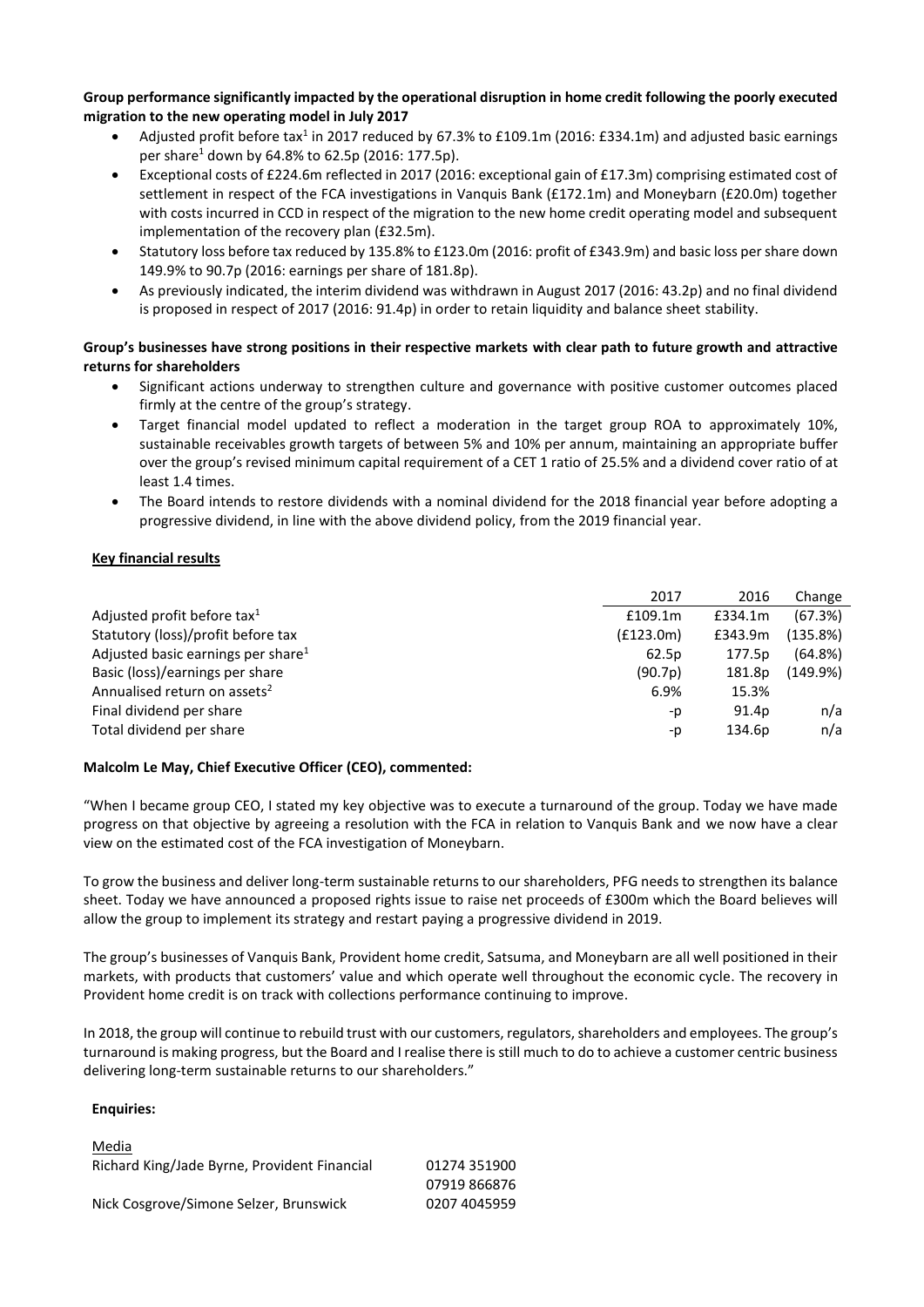Investor Relations Gary Thompson/Vicki Turner, Provident Financial 01274 351900 [investors@providentfinancial.com](mailto:investors@providentfinancial.com)

- *<sup>1</sup> Adjusted profit before tax in 2017 is stated before: (i) £7.5m of amortisation in respect of acquisition intangibles established as part of the acquisition of Moneybarn in August 2014 (2016: £7.5m); and (ii) exceptional costs of £224.6m comprising £172.1m in respect of the estimated cost of restitution, other costs and provisions and a fine following resolution on 27 February 2018 of the FCA investigation into ROP in Vanquis Bank, £20.0m in respect of the estimated cost arising in respect of the FCA investigation into affordability, forbearance and termination options at Moneybarn and £32.5m in respect of redundancy, retention, training and consultancy costs associated with the migration to the new home credit operating model and subsequent implementation of the recovery plan to reestablish relationships with customers and stabilise the operation following the poor execution of the migration (2016: net exceptional credit of £17.3m).*
- *<sup>2</sup> Adjusted profit before interest after tax as a percentage of average receivables.*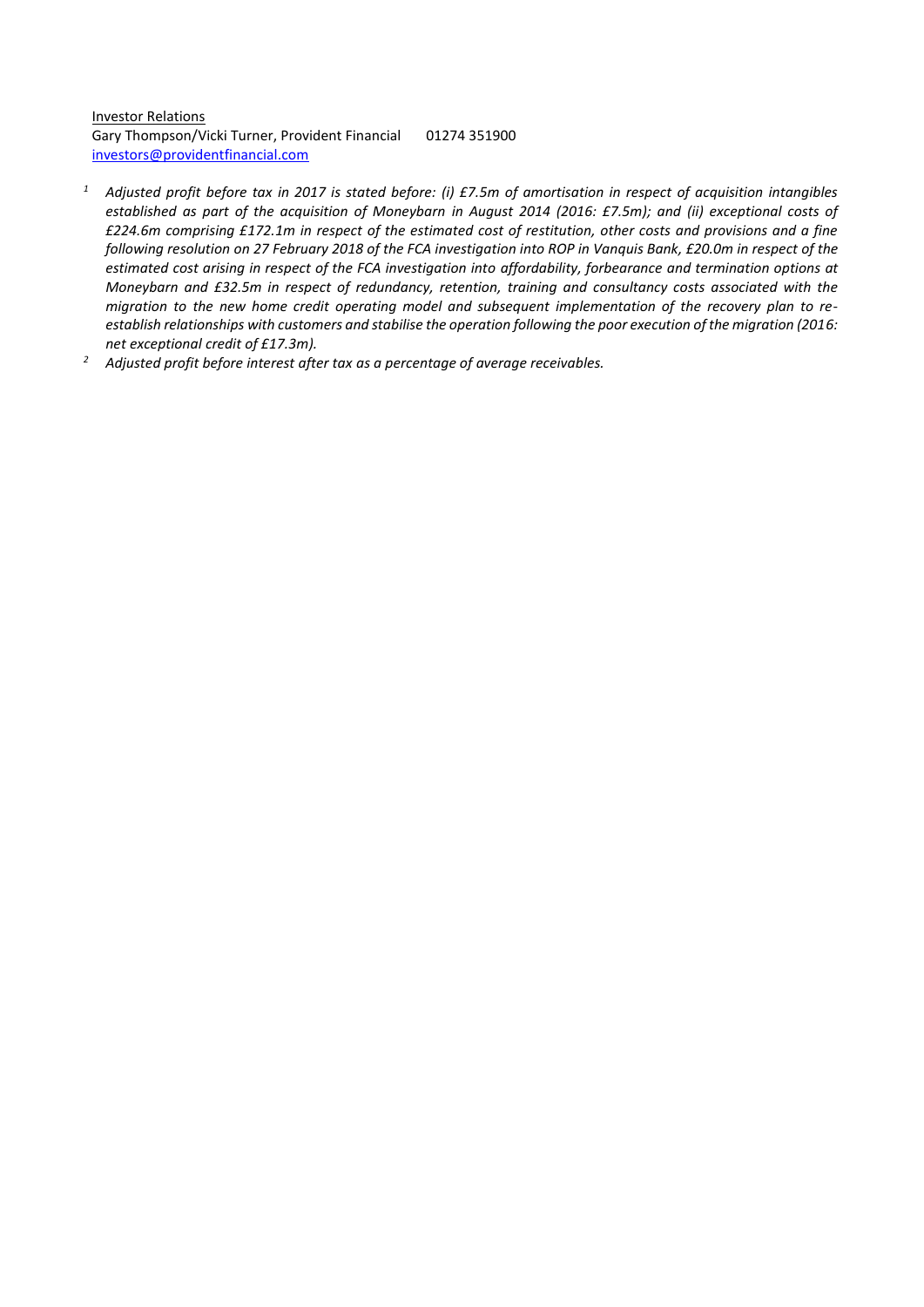#### **Chairman's statement**

#### **Introduction**

Provident Financial prides itself on its 140 year history of providing valued customers with access to credit where others will not. However, recent events have demonstrated a need to refresh the group's direction, focus and culture. The Board is determined to achieve these objectives. The Board firmly believe that the group continues to have an important role to play in serving customers responsibly in the non-standard credit market, and that it can do so whilst providing an attractive return to shareholders. However, in order to do this, there is a need to restore the group's capital base.

On 27 February 2018, the group agreed a settlement with the FCA on its investigation into Vanquis Bank's ROP. The agreed settlement relates to a failure by Vanquis Bank to disclose in its sales calls that the charges for ROP would be treated as a purchase transaction and therefore potentially incur interest. Vanquis Bank will refund those customers with the interest element of ROP charges in the period between inception of the product in 2003 and the communication to ROP customers which was conducted in December 2016. The total cost of settlement is estimated to be £172.1m and has been reflected as an exceptional cost in the 2017 results. The settlement comprises balance reductions for existing customers, cash refunds, a higher expected forward flow of ROP complaints more generally in respect of which compensation may have to be paid, costs of administering the settlement and an FCA fine. Vanquis Bank will be working with the FCA on a plan to resume sales of ROP to new customers.

Moneybarn continues to cooperate with the FCA in its ongoing investigation into affordability, forbearance and termination options. The scope of the investigation is understood and the estimated cost of £20.0m, being management's prudent estimate of the expected outcome in respect of the investigation, has been reflected as an exceptional cost in the 2017 results. A final resolution to the investigation is likely to take up to 24 months.

Following the operational disruption in home credit as a result of the poorly executed migration to the new operating model and the estimated costs of resolving the FCA investigations, the group's CET 1 capital ratio reduced to 14.5% as at 31 December 2017, which is below the group's regulatory capital requirements set by the Prudential Regulation Authority (PRA). In addition, the group has agreed a revised regulatory capital requirement with the PRA. This has resulted in the group's total regulatory capital requirement increasing, primarily due to an increase of approximately £100m in respect of conduct and operational risk assessments.

Following a thorough review of the various options available to the group to improve its capital position in light of the group's short and medium-term priorities, the Board has decided to pursue a fully underwritten rights issue. The group is seeking to raise additional capital of approximately £300m (£331m gross proceeds before deduction of expenses of £31m) through the proposed rights issue, which is subject to shareholder approval at a general meeting on 21 March 2018. Full details of the rights issue are provided in a separate announcement.

The net proceeds of the proposed rights issue will ensure that the group has appropriate levels of regulatory capital to meet its current and future regulatory capital requirements as well as ensure its balance sheet is strengthened with the appropriate level of buffers in order to enable it to pursue underlying organic growth opportunities. In addition, the Board believes that this level of capital is aligned with leverage expectations for investment grade credit status and as such, the group expects to re-establish normal access to funding from the bank and debt capital markets. Taking into account the receipt of the net proceeds of the proposed rights issue and the intended use of proceeds, on a pro forma unaudited basis the CET 1 capital ratios of the group and Vanquis Bank would have been 28.7% and 25.4% respectively, up from 14.5% and 21.6% respectively at 31 December 2017.

The company expects to use the net cash proceeds of the proposed rights issue to: (i) inject approximately £50m into Vanquis Bank by way of a subscription of equity as an additional management buffer; (ii) repay an £85m bridge facility provided by Barclays Bank plc and JP Morgan Securities in February 2018 which will be used to allow Vanquis Bank to draw down £85m under an intercompany term loan facility between the group and Vanquis Bank, reducing the reliance of Vanquis Bank on Provident Financial plc; and (iii) create £165m of additional liquidity headroom by either holding cash on deposit or repaying amounts due under the syndicated revolving credit facility.

The Board continues to believe in the strong growth opportunities available to the group's attractive businesses and aims to leverage the rights issue and its revised strategy to build a robust foundation for the long-term strength of the group. The Board remains confident of the group's underlying prospects and value, and is committed to restoring sustainable earnings growth and reliable operational performance, together contributing to attractive future shareholder returns.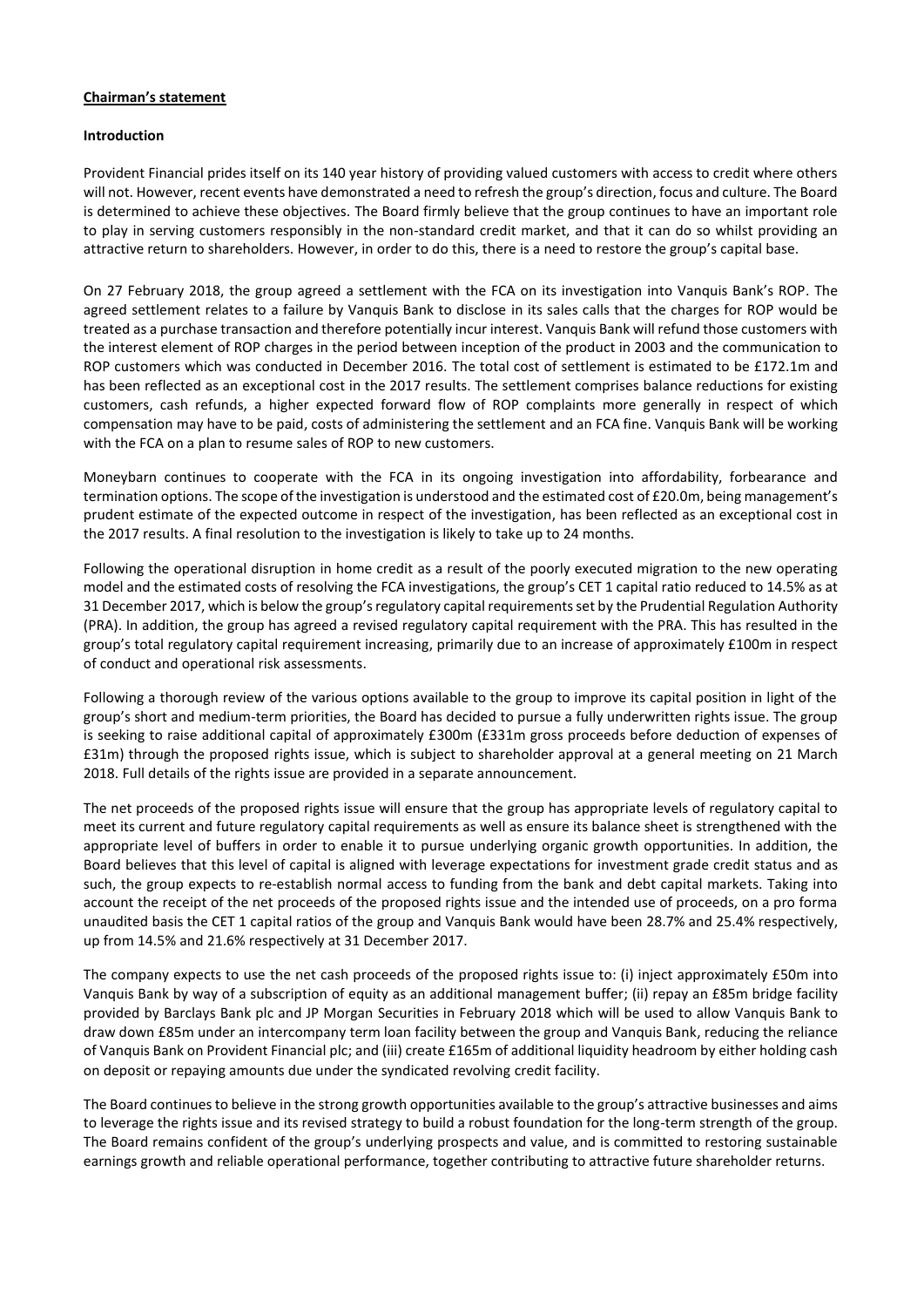#### **Developments over the last 12 months**

On 28 February 2017, the group announced developments to the home credit business's operating model that focused on changing from a self-employed agency model to an employed workforce, aimed at delivering a more efficient and effective business. The proposals were intended to enhance the home credit operating model by: (i) serving customers through full-time employed Customer Experience Managers (CEMs) rather than self-employed agents to take direct control of all aspects of the relationship with the customer; (ii) changing the field management structure in the UK, with newly defined roles and ways of working; and (iii) developing further technology to improve efficiency and effectiveness. The migration to the new home credit operating model, with more centralised control over a distributed workforce and greater evidencing of customer interactions through voice recording technology (currently unique to Provident in the home credit sector), was also intended to enhance regulatory standards. It sought to achieve this by improving first line oversight of field staff through more consistent evidencing of interactions with customers than might be the case in circumstances where dual visits (when self-employed agents were accompanied by field management to monitor the interaction between the agent and the customer for regulatory purposes) and apps are utilised to perform the same function.

On 20 June 2017, the group provided an update on the transition to the new home credit operating model indicating that operational disruption associated with the transition was higher than anticipated, with agent attrition rates and vacancy levels adversely impacting collections, sales penetration, customer retention and profits. At that time, it was expected that collections would normalise after the transitional period but the disruption relating to the transition to the new operating model would result in 2017 full-year pre-exceptional pre-tax profits for CCD reducing to around £60m (2016: £115.2m).

On 22 August 2017, the group released a further trading update on the home credit and Vanquis Bank businesses. The disruption in the home credit business was more severe than originally anticipated, and the full year profit guidance for CCD was significantly reduced to a pre-exceptional pre-tax loss of between £80m and £120m for 2017. The group also announced that the FCA was conducting an investigation into Vanquis Bank's ROP and that in April 2016 it had agreed to enter into a voluntary requirement with the FCA to suspend all new sales of ROP and to conduct a customer contact exercise, which has since been completed. Vanquis Bank also agreed to enter into a voluntary requirement with the PRA pursuant to which it agreed not to: (i) pay dividends to or make any distribution of capital to the group; (ii) provide loans or facilities to the group; (iii) conduct non business as usual liquidity transactions which have or may have the effect of transferring any cash or assets in favour of any member of the group; or (iv) provide any security for the obligations of any member of the group, without the PRA's consent. As a result of the impact of the disruption and the investigation, the interim dividend for the 2017 financial year was withdrawn and the Board indicated that a full year 2017 dividend was unlikely, to retain liquidity and balance sheet stability (on 13 October 2017, the Board confirmed no final dividend would be paid). Under the circumstances, Peter Crook stepped down as group CEO and Manjit Wolstenholme assumed the role of Executive Chairman.

During this time the group continued to assess and discuss with the FCA the processes applied by Moneybarn in relation to customer affordability assessments for vehicle finance and the treatment of customers in financial difficulties. This included Moneybarn entering into a voluntary requirement with the FCA pursuant to which it agreed to amend its processes for dealing with loan terminations to ensure that customers receive information which enables them to make an informed decision as to which termination option to adopt. On 5 December 2017, however, the group was informed that the FCA had commenced an investigation into Moneybarn covering the adequacy of creditworthiness assessments as well as the treatment of customers in default or arrears with forbearance and due consideration, and the provision of information about termination processes.

As the issues above emerged during the summer of 2017, the group moved swiftly to put in place a near-term action plan focused on ensuring stability and addressing the immediate challenges. The most pressing issues were stabilising and turning around the performance of the home credit business, reaching a resolution with the FCA in relation to its investigation into ROP in Vanquis Bank, continuing to cooperate with the FCA with its ongoing investigation into Moneybarn and ensuring that the group's capital base and liquidity were appropriate to rebuild the business.

Over the last six months, the group has taken the following actions:

 Conducted a search to identify suitably qualified candidates for the role of group CEO. On 2 February 2018, the group announced the appointment of Malcolm Le May as group CEO. In making this decision, the Board has consulted with, and received support from, certain of the group's leading shareholders, as well as discussing his appointment with the FCA. The Board firmly believes that under Malcolm's leadership the group can once again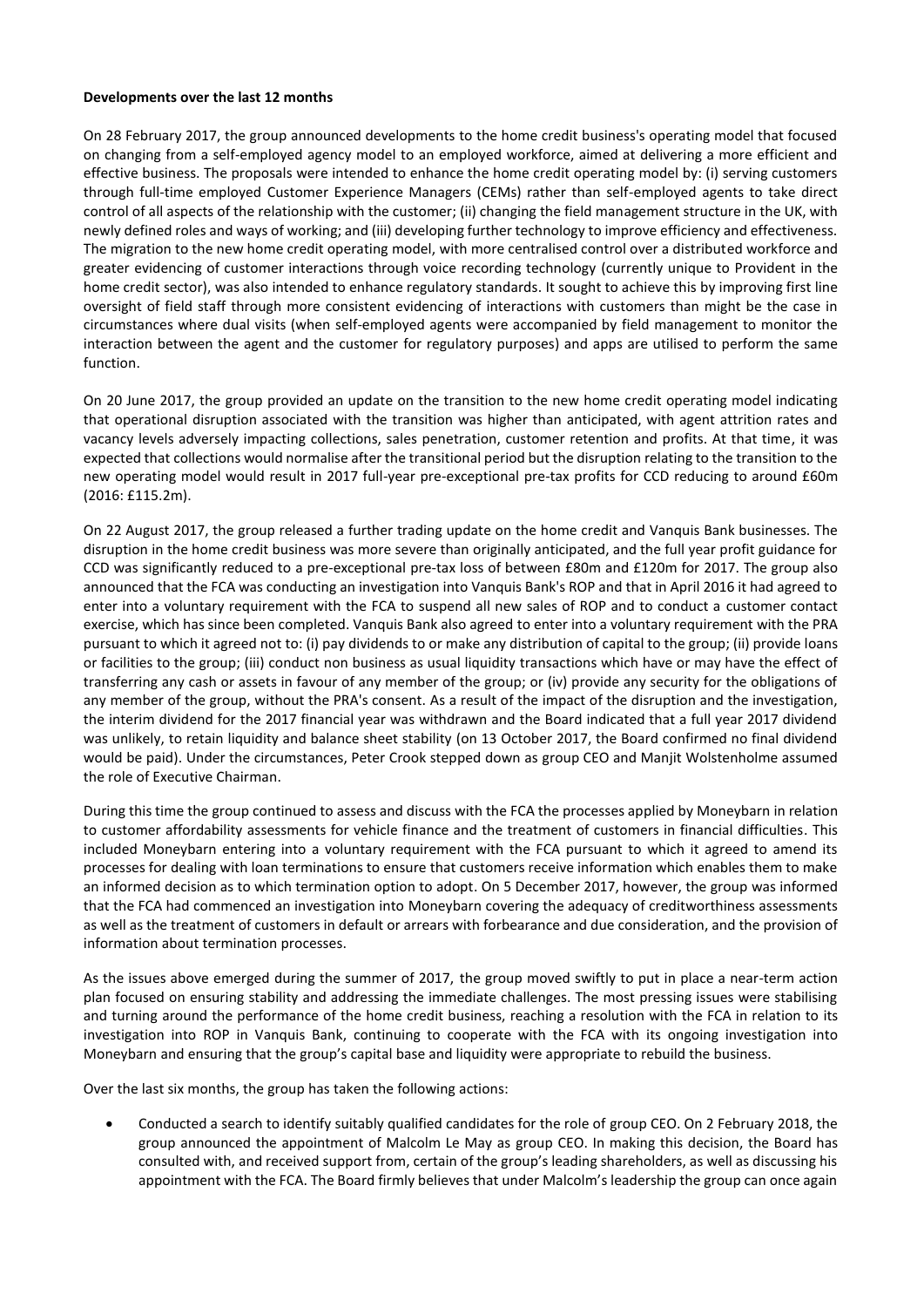return to delivering attractive returns for shareholders whilst establishing strong relationships with all the group's stakeholders, including customers and regulators;

- Undertaken a review to clearly understand the root causes of the issues in deploying the new operating model in the home credit business which included insufficient recognition of the importance of the front line customer relationship to the performance of the business. In addition, an inflexible approach was adopted in implementing the new operating model which lacked customer focus. These were clearly largely managerial failings in implementation, rather than fundamental flaws in the main concepts behind the new approach;
- Strengthened leadership of the home credit business through the reappointment of Chris Gillespie as Managing Director of CCD at the end of August 2017 with a mandate to improve the operating model in order to reestablish relationships with customers and restore collections and stability in the business. Chris Gillespie previously acted as Managing Director of CCD from 2007 to 2013;
- Swiftly designed and implemented the recovery plan for the home credit business based on a revised and more flexible operating model alongside a right-sizing of the cost base, with a focus on re-establishing customer service levels and relationships. The recovery plan is expected to be substantially implemented by the end of the first half of 2018;
- Assessed conduct risks and improved internal controls, including commissioning an external review of the effectiveness of CCD's first and second-lines of defence in the risk management process, as well as its governance and culture in general;
- Worked closely with the FCA to resolve the group's immediate challenges, including implementing the home credit recovery plan, improving risk management controls and oversight in CCD and to resolve fully the FCA's investigation into Vanquis Bank's ROP and to continue to cooperate with the FCA with its ongoing investigation into certain issues in Moneybarn;
- Addressed governance and culture issues more widely across the group, refocusing on the customer first. The Board has placed positive customer outcomes and enhanced regulatory engagement firmly at the centre of the group's strategy;
- Closely monitored the capital and liquidity position of the group on a consolidated basis and of Vanquis Bank on a solo basis, whilst maintaining regular and frequent dialogue with the group's bank lending group, M&G, rating agency, the PRA (primarily through Vanquis Bank) and the FCA;
- Developed a new capital plan based on revised forecasts for the group's three businesses to establish the appropriate scale and nature of resources required to execute the group's strategy and generate capital with a view to restoring the shareholder dividend as soon as possible; and
- Assessed the various options available to the group to meet the potential costs of restitution and to ensure the group has appropriate levels of regulatory capital.

During this time, while working to push forward these actions Manjit Wolstenholme tragically died suddenly on 23 November 2017. Malcolm Le May assumed the role of Interim Executive Chairman until his appointment on 2 February 2018 as group Chief Executive Officer (CEO). Stuart Sinclair was appointed as Interim Chairman on 2 February 2018 pending the completion of the group's search for a new external Chairman.

On 16 January 2018, the group released a trading update which disclosed the expectation of a pre-exceptional pre-tax loss for CCD of approximately £120m, consistent with the upper end of the guidance previously issued on 22 August 2017. Although the actions taken by management had delivered a significant improvement in customer service and operational performance in the home credit business since August 2017, the rate of reconnection with those home credit customers whose relationship had been adversely impacted following the poorly executed migration to the new operating model in July 2017 was at the lower end of expectations through the fourth quarter of 2017.

As part of an ongoing process of reviewing its cost base, the home credit business announced at this time a proposed rationalisation of its central support functions which is subject to workforce consultation. This is a necessary step to align the cost base to the reduced size of the business. In addition, the business expects to secure improvements in the effectiveness and efficiency of the field organisation as the new business model continues to be embedded. However, customer facing resource is being managed very carefully in order to ensure that further improvements in customer service are delivered.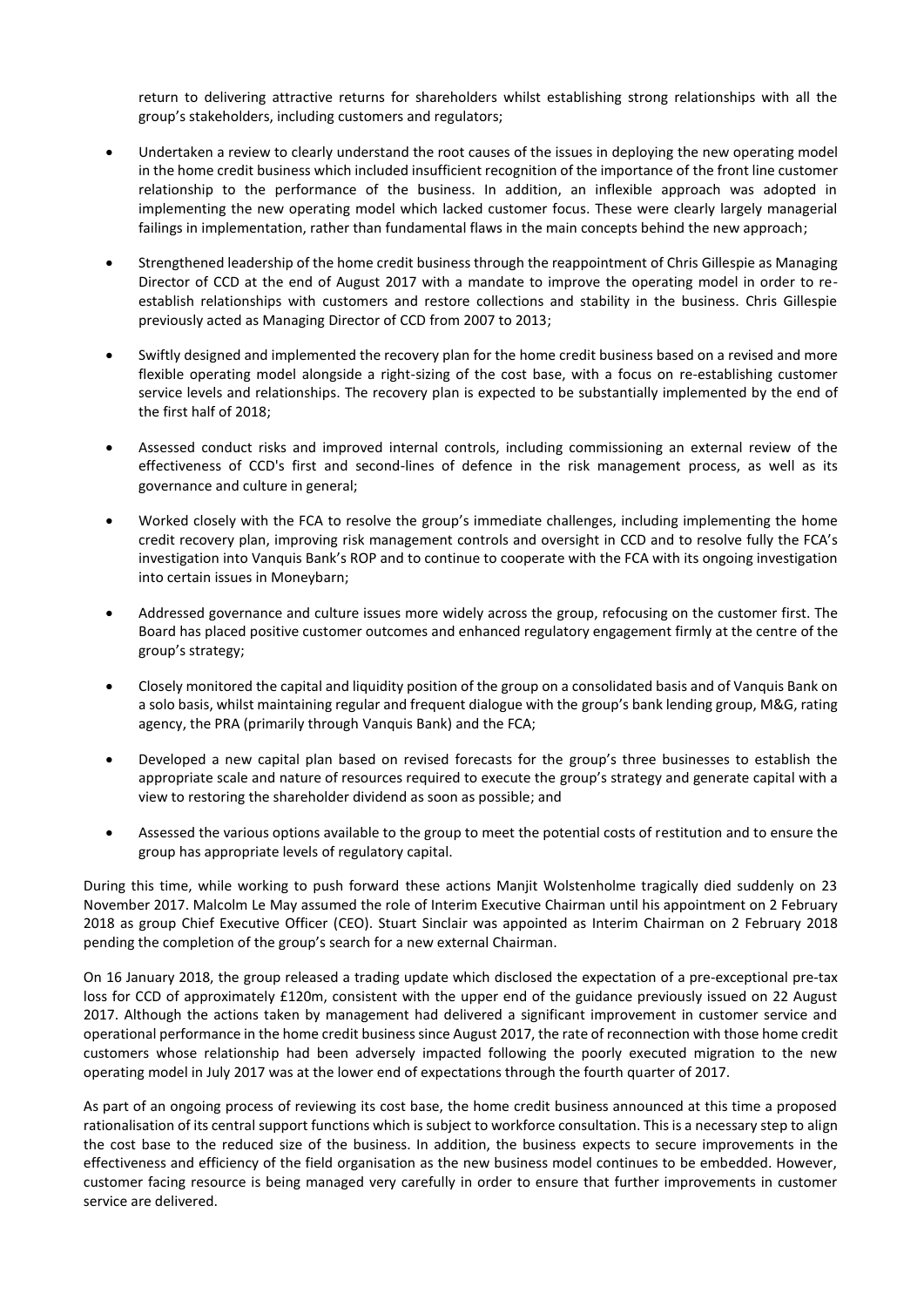#### **Culture and governance**

Provident Financial was founded 140 years ago with a clear social purpose of providing much valued access to credit for customers in the non-standard credit market who often find themselves ignored or under-served by mainstream lenders. The group's customers, who come from many different walks of life, have always valued highly the way the group provides access to credit closely tailored to their needs and the realities of their lives, often involving smaller sums, shorter terms and more flexible repayment options. Customers on modest and less predictable incomes want, and deserve, access to credit to help them cope with everyday challenges, and to allow them to participate fully in the traditional and online economies.

Recent events have demonstrated that although the group's intentions were good in what it was seeking to do for customers, the delivery methods and the culture and governance around them have not always been at the high standards which should have been expected. As a result of these shortcomings, it is clear to the Board that the group needs to address culture and governance, refocusing on the customer first, thereby improving regulatory compliance and as a result begin to rebuild and enhance its reputation with regulators. Malcolm Le May has a clear agenda of engagement to address these issues that the Board is fully supportive of.

The group has completed an initial review of governance arrangements. The review has identified where enhancement and change was needed to ensure greater Board effectiveness, clarity of group purpose and divisional roles and responsibilities, and significantly improve group risk and conduct management.

Following completion of the review, the group has:

- Appointed a new group CEO and initiated the recruitment of a new external Chairman;
- Reaffirmed a clear purpose, vision, mission and set of values which are centred firmly on the customer, and helping them to help themselves to build brighter financial futures;
- Re-constituted a wider group Executive Committee which will play a far greater role in delivering on the group's vision and in enhancing the information flows and control between the group and its divisions;
- Brought together all its senior executive and non-executive management from the whole group to discuss where the group has fallen short and why, what the group's aspirations should be going forward, and what needs to change as a result;
- Re-initiated a clear and consistent 'tone from the top' from the Board in line with these customer-centric values that also emphasises the need to collaborate more effectively and work together across the group;
- Provided greater clarity over the roles and responsibilities of each of the divisions as well as those that exist at the broader group level, and in doing so begun to disseminate the more consistent and clear vision, mission and values more widely;
- Established a group Chief Risk Officer (CRO) role for the first time who will, once appointed, work closely with the Board and the group CEO to provide group-wide oversight of governance, risk and conduct and ensure that these all remain a key focus of the group and appointed an interim group CRO;
- Begun the recruitment of a number of executives to create key group functions. An interim IT Strategy & Procurement Executive has been appointed and the group also intends to appoint a Group HR Executive. These appointments are intended to improve coordination, cooperation and efficiency across the group in pursuit of the group's aims and in support of the Executive Committee;
- Initiated the recruitment of two additional new non-executive directors with directly relevant experience (and in line with a Board skills needs assessment), to work alongside the new group CEO to deliver on the Board's vision; and
- Begun the process of establishing a new Board committee, to be chaired by one of the new non-executive directors noted above, focusing on the customer, culture and ethics to help drive changes in behaviours and attitudes across the group.

The changes listed above have already been implemented or initiated. Additional changes are planned in the longer-term through to 2020 in order to continue to refocus the culture on the customer first thereby improving regulatory compliance, and the group will reassess its structure to ensure the changes made endure.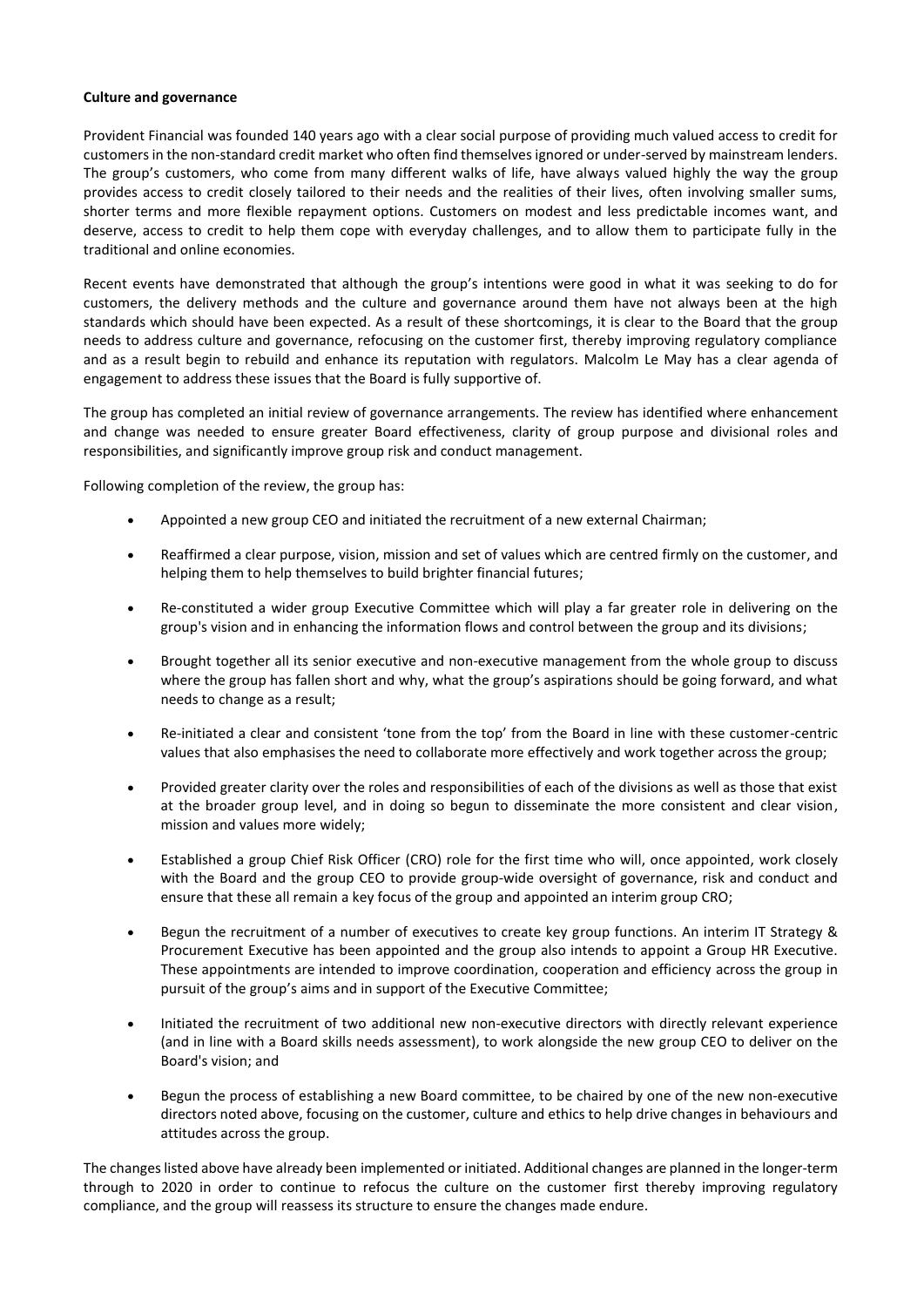The group plans to realign its culture more closely to the developing needs of the customer, and to better coordinate and cooperate internally across businesses to deliver better customer outcomes more efficiently as a result. More specifically, the group will focus on helping customers on their creditworthiness journey, where possible helping them to help themselves build brighter financial futures, using all its resources and offers, going beyond granting the much valued financial inclusion to as many people as is responsible within each area of the group.

Remuneration has an important part to play in realigning the group's culture. The group plans to continue to operate within the constraints of the remuneration policy approved by shareholders at the 2017 AGM. However, in light of recent events, and the latest shareholder feedback, in the short-term director remuneration has been reduced so as to operate well within the parameters of the current policy. In addition to reducing the level of pension and benefits for new executive director appointments, there will be no further grants of matching shares under the performance share plan (PSP), although part of the annual bonus will continue to be deferred for three years. For awards under the Long Term Incentive Scheme (LTIS), the group plans to change the performance condition from absolute Total Shareholder Return (TSR) to a more common relative TSR metric, in relation to a suitable comparator group for all new grants. LTIS awards and the annual bonus will also be subject to a more rounded set of metrics designed to improve culture and performance by focusing on risk, balance sheet and customer performance indicators. Furthermore, the group will introduce a postvesting sale restriction period of two years to all new LTIS grants, and have enhanced the withholding (malus) and recovery (clawback) provisions currently in place. In the longer-term, the group will work with external advisors to develop a more comprehensive balanced scorecard approach to performance management with an appropriate balance of financial, customer, risk and strategic metrics which is reflected in a revised executive remuneration policy to support the group's desired culture and approach to greater coordination of group resources for the benefit of customers. In due course, any proposed new remuneration policy will be discussed fully with shareholders and submitted for their approval thereafter at a subsequent AGM.

Given the position of the group in the non-standard credit sector, there is an opportunity and an expectation that the group will lead by example, becoming a true champion for less creditworthy customers and taking positive steps to help them. The group plans to leverage the newly established role of the group CRO (once appointed) to champion the interests of the customer internally and thereby begin to transform the nature of interactions with regulators and provide greater consistency and coordination across the group's regulated businesses. The group has begun to build and staff a group risk and compliance function for the first time under the leadership of the interim group CRO. This new function will lead the design and implementation of the governance and risk management changes required, and improve group oversight of divisional risk and compliance functions. The interim group CRO is, and once appointed, the permanent group CRO will be, responsible for maintaining involvement in all regulatory interactions across the group so as to ensure consistency with the culture, direction and risk appetite set by the Board, reflecting the greater importance being placed on the group's key regulatory relationships.

Having taken action to strengthen governance in the short-term, the Board believes that the group is well placed to address the longer-term matter of implementing an appropriate corporate structure, including the nature and interaction of the regulated entities within the group. The group, under the direction of the new group CEO, Malcolm Le May, will consider all opportunities to improve coordination and organisation of resources to deliver better customer outcomes and regulatory interactions in a more effective and efficient manner. In evaluating these opportunities, the group aims to carefully balance the benefits and advantages of any changes with the costs and risks involved, in light of the need to continue to grow the group's businesses and adapt to the changing external environment.

## **Strategy**

The group plays an important social purpose in providing access to credit to the approximately 10 to 12 million people (equivalent to approximately 20% of the UK adult population as at 31 December 2017) in the UK non-standard market which remains in demand and highly valued. The Board believes that the need and demand for responsibly provided affordable credit, delivered in a way that is tailored to the needs of non-standard customers, remains strong across the product sectors in which the group operates. Therefore, the Board believes that there remains an attractive opportunity for specialised non-standard lenders such as the group in the UK.

The group's businesses hold strong positions in their respective markets and the future prospects of the group's businesses will be strengthened by the governance and cultural changes already made and planned. The actions required to refocus on the customer first, together with any further actions that may be required, will result in a moderation of returns. However, the Board believes that a target ROA of around 10% per annum alongside receivables growth of between 5% and 10% per annum is both achievable and sustainable for the group as the home credit business moves to profitability in 2019, subject to economic conditions.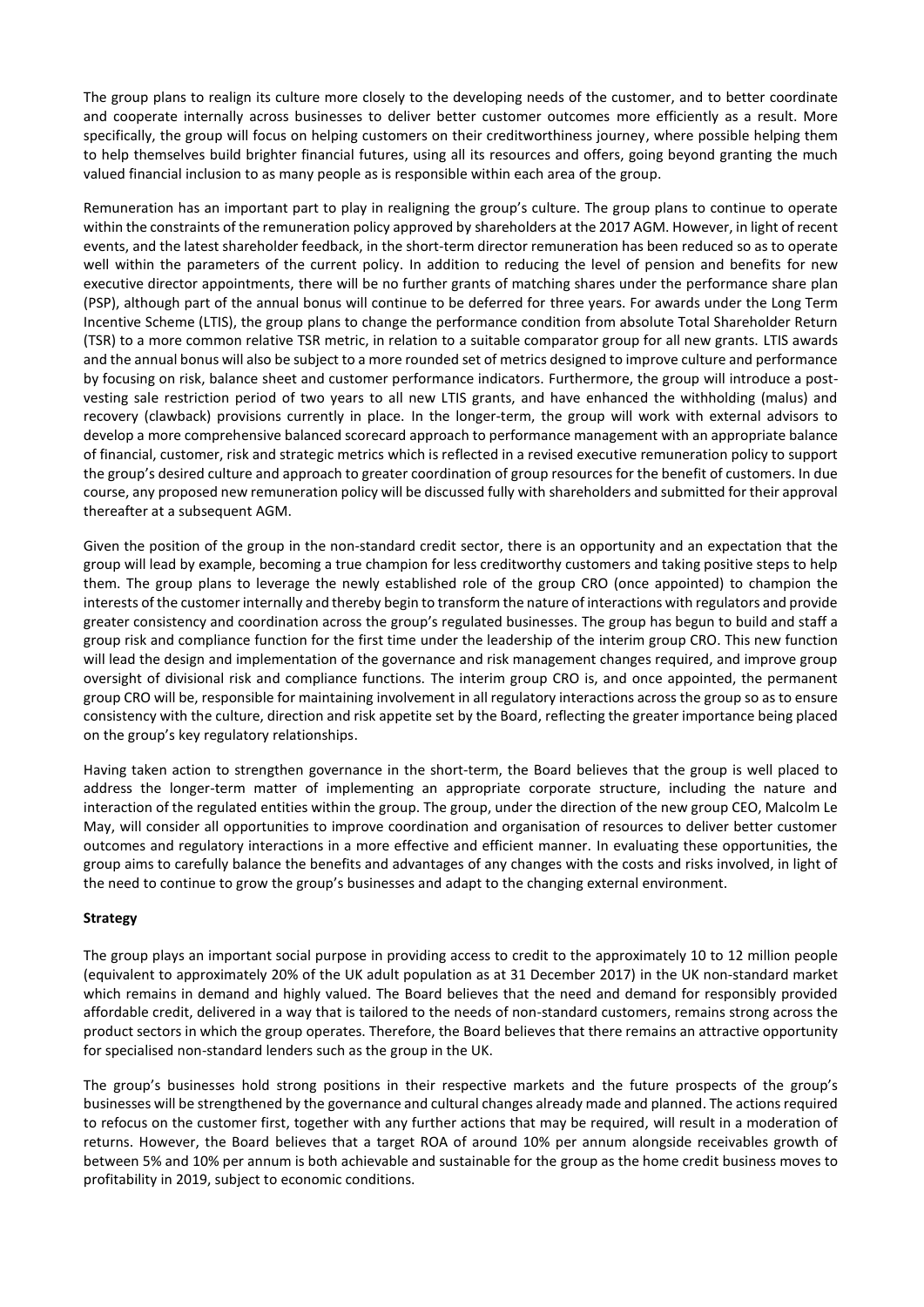The group's businesses have strong customer focused growth strategies going forward which position them well to deliver attractive returns for shareholders:

- Vanquis Bank aims to maintain its leading position in non-standard credit cards, continue to expand into the near-prime sector and develop an instalment loans business.
- CCD aims to retain and build upon its market-leading position in home credit based on a differentiated approach to customer service and compliance in the sector.
- Moneybarn aims to maintain its leadership position in non-standard car finance through widening its channel presence and product range including building a larger direct business.
- Satsuma aims to continue its growth and move into profitability.

Underpinning the plans of each of the businesses is the effective use of proven new technologies to deliver better customer experiences and deliver them more efficiently. The group has successfully evolved its product offering and operations over time through the deployment of new technologies and sophisticated techniques that better meet customer needs, help demonstrate compliance with regulatory requirements and increase efficiency. For example, in Vanquis Bank, non-voice promises to pay from customers have surpassed call centre interactions as customers increasingly want to use online, automated, app-based and mobile account management options introduced by the business. Across the group, apps have been successfully deployed and developed to replace paper and manual processes, as well as to interact more effectively with customers in the way they prefer. The group plans to continue to evolve and seek to use new proven technologies to meet the needs and preferences of its customers better, and improve the efficiency of resources deployed in serving them. For example, the group is developing innovative ways to help customers understand and monitor their financial health more clearly and simply, along with the options open to them, which could help improve their standing or reduce the overall costs of borrowing. This use of technology also makes it easier for customers to take action based on an up to date and comprehensive view of their situation.

The group's businesses have worked together very effectively in certain areas to share resources and expertise, such as Vanquis Bank's collections capabilities which support Satsuma. There are also some areas where supplier relationships have been successfully shared and leveraged, and where shared customer relationships have been piloted. However, the group's businesses have largely been developed and operated separately which provides an opportunity to serve customers better and improve efficiency over time by implementing greater coordination and cooperation going forward. The group will increasingly seek to drive the building and organising of its resources and skills by what serves the customer needs the best, in the most efficient way, rather than necessarily being based on individual businesses operating in isolation. The group's revised approach will also help implement the cultural shift that the group is seeking to achieve resulting in a more seamless group product offering and customer progression.

## **Capital, balance sheet and financial model**

To support the delivery of the group's strategy, the group will continue to operate a financial model that is founded on investing in capital generative businesses offering an attractive return, and which aligns the dividend policy with a strong capital base and future growth plans.

Having taken steps focused on ensuring that the customer comes first, the Board accepts that returns will moderate as a result, although the Directors believe that they remain attractive. The Board consider that a target ROA of approximately 10% is a sustainable level of return for the group as the home credit business moves to profitability in 2019 and after taking account of the outcome of the FCA's investigation into Vanquis Bank's ROP, meeting forthcoming changes in regulation which include anticipated changes arising out of the FCA's Credit Card Market Study and CP17/27 ('Assessing creditworthiness in consumer credit') and delivering good customer outcomes. The Directors also believe that there are attractive growth opportunities available to each of the group's businesses within the non-standard credit market which would allow for receivables growth of between 5% and 10% per annum, subject to economic conditions and maintaining the group's minimum returns thresholds.

The revised minimum regulatory capital requirement of the group is a CET 1 ratio of 25.5%, which includes an additional capital requirement of approximately £100m in respect of conduct and operational risks compared with the previous requirement. The Board expects to maintain a suitable level of headroom against the minimum regulatory capital requirement to support ongoing access to funding from the bank and debt capital markets.

Based on the target level of returns and maintaining an appropriate capital structure, the group's dividend policy is to maintain a dividend cover ratio of at least 1.4 times once the home credit recovery plan has been fully delivered during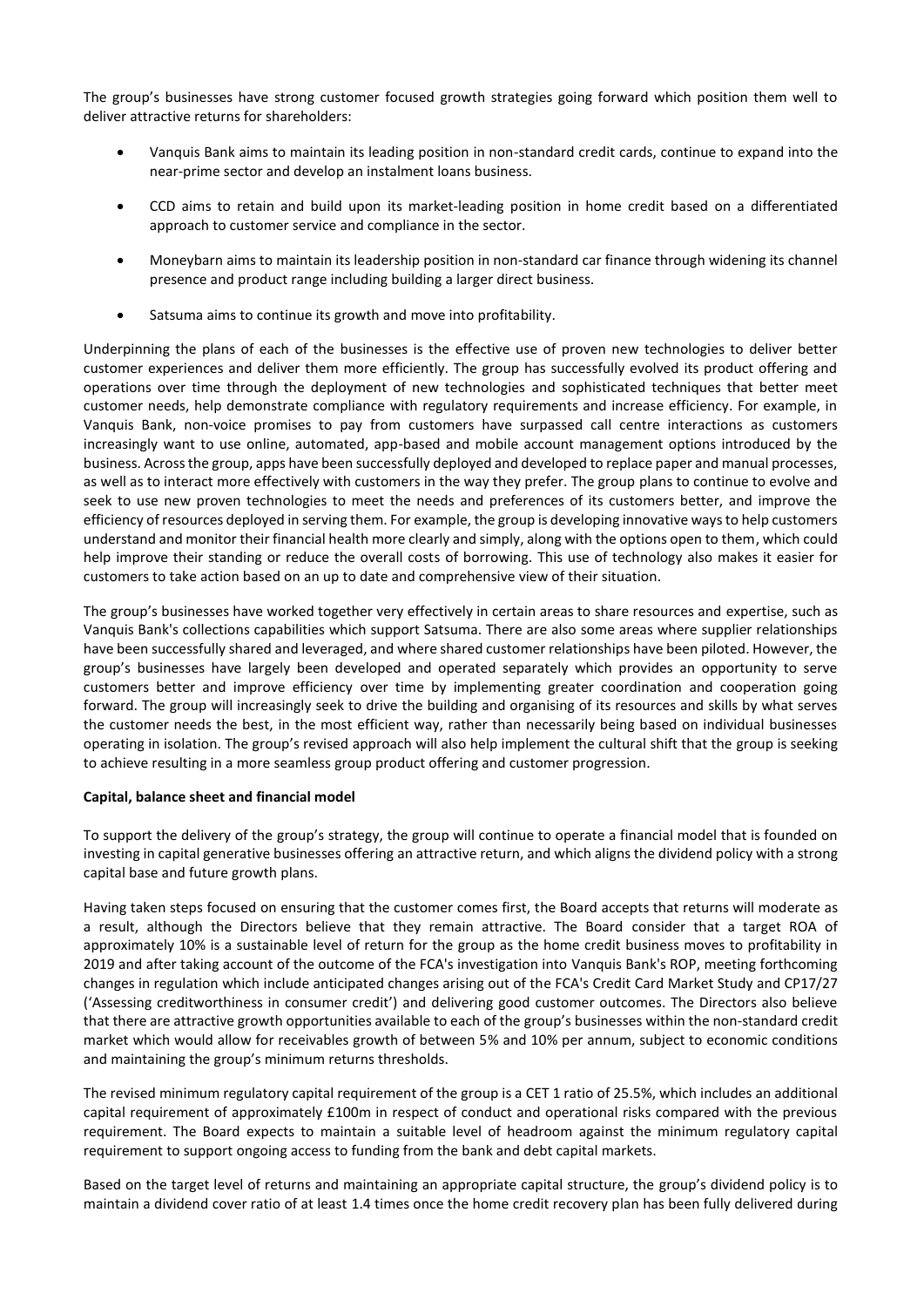2018. The Board remains strongly committed to the payment of future dividends and delivering long-term value to shareholders. The group will therefore aim to restore dividends with a nominal dividend for the 2018 financial year before adopting a progressive dividend, in line with the above dividend policy, from the 2019 financial year.

The group has engaged with its lending banks and M&G and, subject to a successful rights issue, the lending banks and M&G have agreed to amend certain covenants attaching to the syndicated revolving bank facility and the M&G term loan respectively. The net worth covenant has been temporarily reduced from £400m to £375m at 31 December 2017 and 31 March 2018, the net worth excluding Vanquis Bank covenant has been temporarily reduced from £155m to £100m at 31 December 2017 and 31 March 2018 and the interest cover covenant has been temporarily reduced from 2.0 times to 1.25 times for the 12 months ending 31 March 2018 and 30 June 2018. These amendments would cease to have effect if the rights issue were not to proceed and complete.

The Directors believe that once the proceeds of a successful rights issue have been deployed, the business model is attractive and sustainable within a robust governance and oversight framework, and the future prospects of the group are strong. The Directors also believe that the group offers an attractive proposition for shareholders based firmly on good outcomes for customers and a sound financial model.

## **Financial review**

## **Group summary**

The group has reported a profit before tax, amortisation of acquisition intangibles and exceptional items of £109.1m (2016: £334.1m), down by 67.3% on 2016, reflecting the significant impairment arising as a result of the operational disruption in home credit following the poorly executed migration to the new operating model in July 2017. Vanquis Bank, Moneybarn and Satsuma have continued to experience good growth. Adjusted basic earnings per share of 62.5p (2016: 177.5p) reduced by 64.8%, broadly in line with the reduction in adjusted profit before tax.

Exceptional costs of £224.6m have been charged in 2017 comprising: (i) the estimated cost of £172.1m in respect of customer restitution, other expenses and a fine following resolution of the FCA investigation into ROP in Vanquis Bank; (ii) the estimated cost of £20.0m arising from the ongoing FCA investigation into affordability and forbearance at Moneybarn; and (iii) £32.5m in respect of redundancy, retention, training and consultancy costs associated with the migration to the new home credit operating model and subsequent implementation of the recovery plan to re-establish relationships with customers and stabilise the operation.

As a result of the exceptional costs charged in the year, the group reported a statutory loss before tax of £123.0m (2016: profit of £343.9m) and a basic loss per share of 90.7p (2016: earnings per share of 181.8p).

Vanquis Bank delivered an adjusted profit before tax of £206.6m, 1.0% higher than 2016 (2016: £204.5m). This reflects the impact of a more stable delinquency performance compared with the improving profile in the first nine months of 2016, the reduction in ROP income following the voluntary suspension of sales in April 2016 and an additional year-onyear investment of approximately £12m to augment the medium-term growth potential of the business. New credit card customer bookings of 437,000 were up 7.6% on last year, benefiting from the actions put in place during the second half of 2016 to develop the credit card proposition and enhance distribution, including the launch of the Chrome near prime credit card. Year-on-year customer growth of 11.3% and average receivables growth of 14.6% have been delivered against credit standards that were tightened in the third quarter, recognising the uncertainties faced by the UK economy. In line with previous guidance, the annualised risk-adjusted margin has moderated from 32.2% to December 2016 to 30.2% to December 2017, reflecting a reduction in the revenue yield due to a further decline in the penetration of ROP within the customer base and some moderation in the interest yield from the changing mix of business. The loans proposition, initially offered to the established Vanquis Bank customer base, continues to make encouraging progress, and has now moved from pilot phase.

CCD reported an adjusted loss before tax in 2017 of £118.8m (2016: profit of £115.2m), reflecting significant impairment arising as a result of the operational disruption in home credit following the poorly executed migration to the new operating model in July 2017.

The new home credit operating model, which involves employing full-time CEMs to serve customers rather than using self-employed agents, was launched on 6 July 2017. During the period in the run-up to the launch of the new model in May and June, the business experienced higher operational disruption than anticipated, with agent attrition rates and vacancy levels adversely impacting collections, sales penetration, customer retention and profits. Following the launch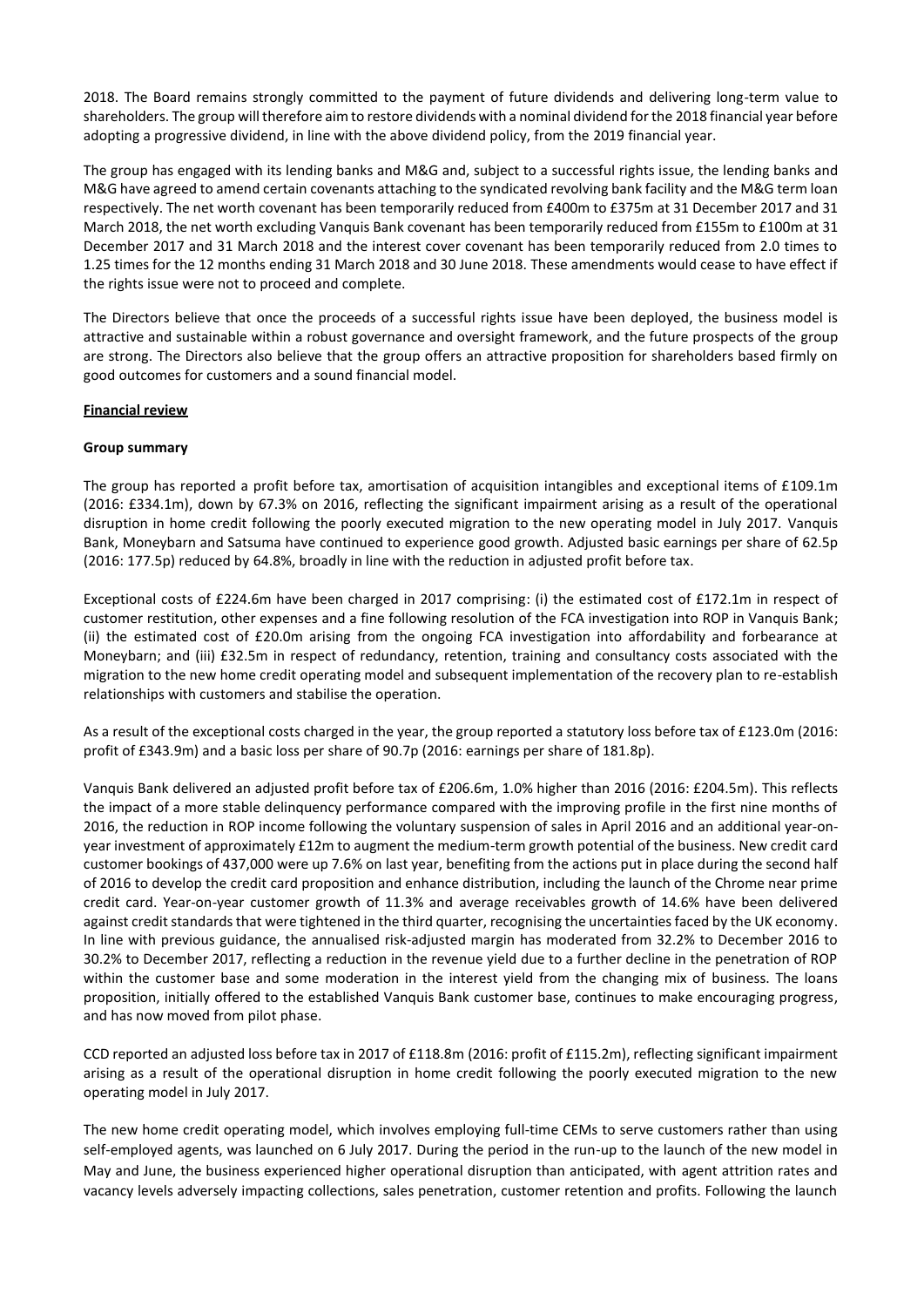of the new model, poor execution in implementation resulted in a significant amount of further unforeseen disruption in July and August as the model was too prescriptive in the way the workforce was managed and the re-design of territories and CEM rounds resulted in both discontinuity and disruption to customer relationships. The combination of these factors resulted in a significant increase in arrears and impairment and led to the home credit business reporting a pre-exceptional loss of approximately £114m in the year compared with a pre-exceptional profit of approximately £121m in 2016.

The leadership team in CCD was changed in late August 2017 with Chris Gillespie returning to the group as Managing Director, having previously held this role until 2013. A recovery plan was developed through September which retains the employed operating model in the UK which in due course should allow the business to own and manage all aspects of the customer journey and exercise greater control over customer interactions. The primary focus of the recovery plan is to re-establish relationships with customers, stabilise the operation of the business and improve collections performance. Good progress has been made in implementing the recovery plan since September with the actions taken by management delivering a significant improvement in customer service and operational performance. On 16 January 2018, the business also announced the rationalisation of the home credit central support functions in order to align the cost base to the reduced size of the business. The home credit business ended the year with 527,000 (2016: 782,000) active customers and a receivables book of £352.2m (2016: £560.0m) and is on-track and well-placed to continue with execution of the recovery plan.

Satsuma has continued to make further progress in developing its product distribution, digital platform and further lending capability during 2017. The business is generating a strong flow of new business and further lending following the improvements made to the customer journey and product proposition in the second half of 2016, including the introduction of a monthly product. In addition, the business has continued to successfully develop its multi-channel distribution capability including the recent roll-out of the new mobile app. As a result, new business and further lending volumes increased by 30% on 2016 and customer numbers increased from 55,000 at 31 December 2016 to 79,000 at 31 December 2017 and receivables increased from £18.2m to £35.8m over the same period. The business reported a loss before tax of approximately £5m in 2017, modestly lower than around £6m in 2016, which was adverse to internal plans. The loss reflects the strong growth in the monthly product during 2017, the underwriting of which has been tightened during the latter part of the year in response to higher than planned impairment.

Moneybarn has delivered a 9.6% increase in adjusted profits to £34.1m in 2017 (2016: £31.1m). Extension of both the product offering and distribution channels and further service enhancements to intermediaries has generated new business volumes approximately 17% higher than 2016. As a result, customer numbers were 50,000 at the end of the year, showing year-on-year growth of 22.0%, and receivables, prior to balance reduction, were £376.2m, showing yearon-year growth of 26.5%. The annualised risk-adjusted margin has moderated from 24.1% to December 2016 to 21.8% to December 2017 reflecting additional impairment associated with the step-up in new business volumes and the flow through of impairment from higher risk categories of business prior to the tightening of underwriting in the second quarter.

The group's CET 1 ratio as at 31 December 2017 was 14.5% (2016: 21.9%) and is stated after the provision for the estimated cost of the FCA investigations of £192.1m which has been reflected in the 2017 year-end balance sheet. This is below the group's minimum regulatory capital requirement of a CET 1 ratio of 25.5%, which has increased primarily due to an increase of approximately £100m in respect of conduct and operational risk assessments. On an unaudited pro forma basis, after assuming receipt of the proposed rights issue net proceeds of £300m, the group's CET 1 ratio at 31 December 2017 would increase to 28.7%.

At 31 December 2017, the group had cash resources of £34m, excluding the liquid assets buffer held by Vanquis Bank, and headroom on the group's committed debt facilities amounted to £66m. The flow of retail deposits within Vanquis Bank has continued in line with its internal funding plan and the additional capacity for Vanquis Bank to take retail deposits amounted to £77m at the end of 2017.

The group's funding strategy will be broadly unchanged following the proposed rights issue. This will include maintaining committed facilities to meet contractual maturities and fund growth for at least the following 12 months and continued access to three main sources of funding comprising: (i) the syndicated revolving bank facility; (ii) market funding, including retail bonds, institutional bonds and private placements; and (iii) retail deposits which will fully fund a ringfenced Vanquis Bank in the short to medium term. In addition, the group will actively consider other funding options following completion of the proposed rights issue. Completion of the proposed rights issue is designed to allow the group to re-establish normal access to funding from the bank and debt capital markets. Following the proposed rights issue, the group will be funded through to May 2020 when the group's revolving syndicated bank facilities mature.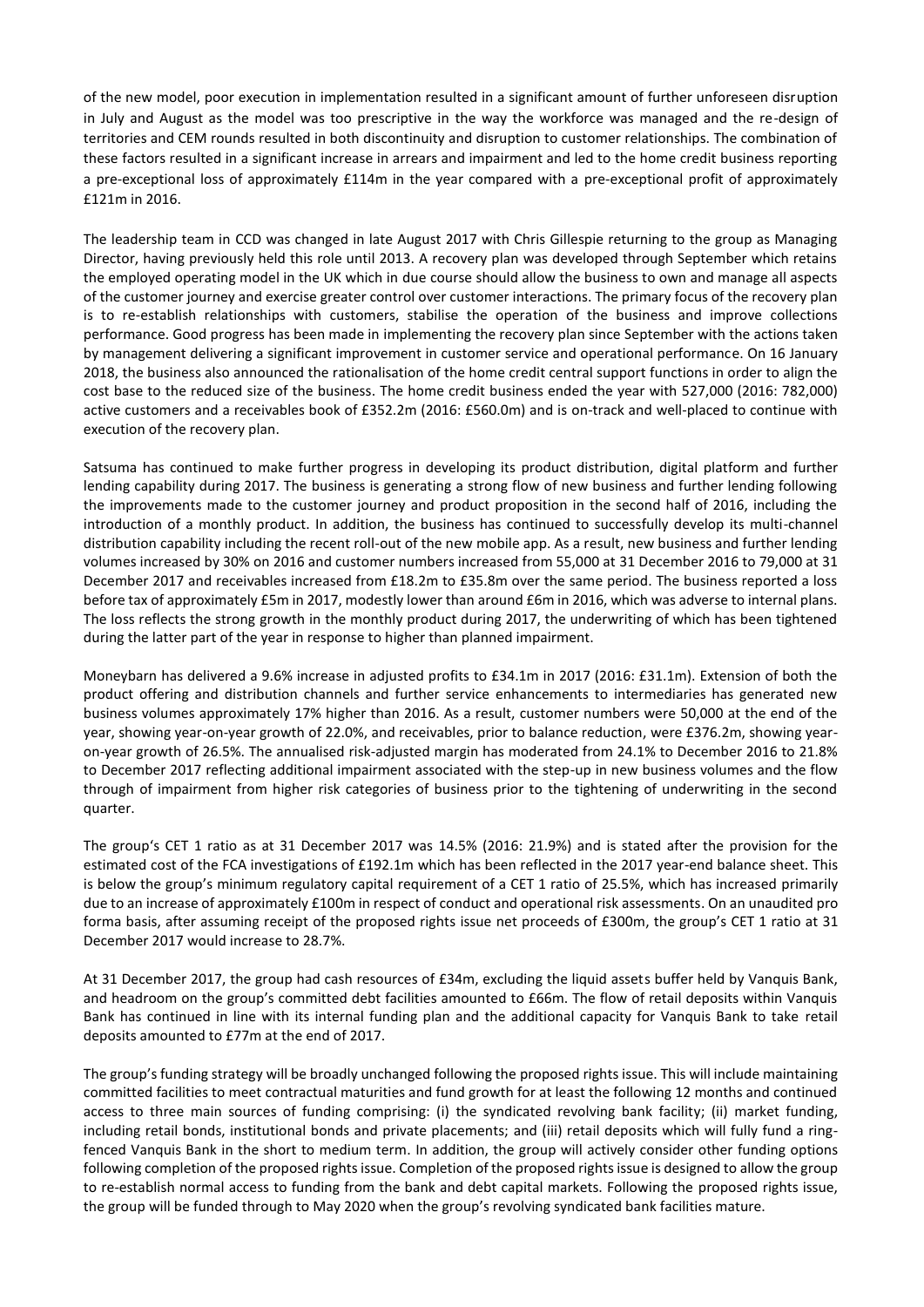#### **Vanquis Bank**

Vanquis Bank generated a profit before tax and exceptional items of £206.6m in 2017 (2016: £204.5m) analysed as set out below:

|                                                              | Year ended 31 December |         |        |
|--------------------------------------------------------------|------------------------|---------|--------|
|                                                              | 2017                   | 2016    | Change |
|                                                              | £m                     | Em      | %      |
| Customer numbers ('000)                                      | 1,720                  | 1,545   | 11.3   |
| Year-end receivables prior to balance reduction <sup>1</sup> | 1,630.1                | 1,424.7 | 14.4   |
| Reported year-end receivables                                | 1,554.7                | 1,424.7 | 9.1    |
| Average receivables <sup>2</sup>                             | 1,497.3                | 1,307.0 | 14.6   |
|                                                              |                        |         |        |
| Revenue                                                      | 638.8                  | 583.7   | 9.4    |
| Impairment                                                   | (186.6)                | (162.4) | (14.9) |
| Revenue less impairment                                      | 452.2                  | 421.3   | 7.3    |
| Annualised revenue yield <sup>3</sup>                        | 42.7%                  | 44.7%   |        |
| Annualised risk-adjusted margin <sup>4</sup>                 | 30.2%                  | 32.2%   |        |
| Costs                                                        | (209.1)                | (174.4) | (19.9) |
| Interest                                                     | (36.5)                 | (42.4)  | 13.9   |
| Adjusted profit before tax <sup>5</sup>                      | 206.6                  | 204.5   | 1.0    |
|                                                              |                        |         |        |
| Annualised return on assets <sup>6</sup>                     | 11.9%                  | 13.8%   |        |

*<sup>1</sup> Receivables are stated prior to the estimated balance reduction in receivables of £75.4m, comprising a gross balance reduction of £90.1m less release of impairment provisions of £14.7m, arising as a result of the resolution of the FCA investigation into ROP reached on 27 February 2018 (see 5 below).*

*<sup>2</sup> Calculated as the average of month end receivables for the 12 months ending 31 December excluding the impact of the balance reduction of £75.4m reflected on 31 December 2017 (see 1 above).*

- *<sup>3</sup> Revenue as a percentage of average receivables for the 12 months ending 31 December.*
- *<sup>4</sup> Revenue less impairment as a percentage of average receivables for the 12 months ending 31 December.*
- *<sup>5</sup> Adjusted profit before tax in 2017 is stated before an exceptional cost of £172.1m in respect of the estimated cost of restitution, other costs and a fine following resolution* on *27 February 2018 of the FCA investigation into ROP of which £75.4m has been reflected as a reduction in receivables, comprising a gross balance reduction of £90.1m less release of impairment provisions of £14.7m, and £96.7m has been reflected within provisions. Adjusted profit before tax in 2016 was stated before an exceptional gain on disposal of £20.2m in respect of Vanquis Bank's interest in Visa Europe following completion of Visa Inc.'s acquisition of Visa Europe on 21 June 2016.*
- *<sup>6</sup> Adjusted profit before interest after tax as a percentage of average receivablesfor the 12 months ending 31 December.*

Vanquis Bank delivered an adjusted profit before tax of £206.6m in 2017, 1.0% higher than 2016. Despite the growth in customer numbers and receivables, this primarily reflects a reduction in margins due to the stable delinquency performance compared with the improving profile in the first nine months of 2016 and the reduction in ROP income following the voluntary cessation of sales in April 2016. In addition, the business has continued to make additional investment in the initiatives to augment medium-term growth. As a result, the business has delivered an annualised return on assets of 11.9% to December 2017, lower than 13.8% to December 2016.

Whilst the marketing activity of competitors in both the direct mail and internet channels has continued, demand for non-standard credit cards continues to be strong. The business has delivered a 7.6% year-on-year increase in new credit card customer bookings to 437,000 (2016: 406,000), reflecting the benefit from the actions put in place in the second half of last year to develop the credit card proposition and enhance distribution. These include the launch of the Chrome near prime credit card, an 'Express Check' service which allows customers to check their likelihood of acceptance without affecting their credit score and strong volumes through price comparison websites following enhancements to improve Vanquis Bank's ranking.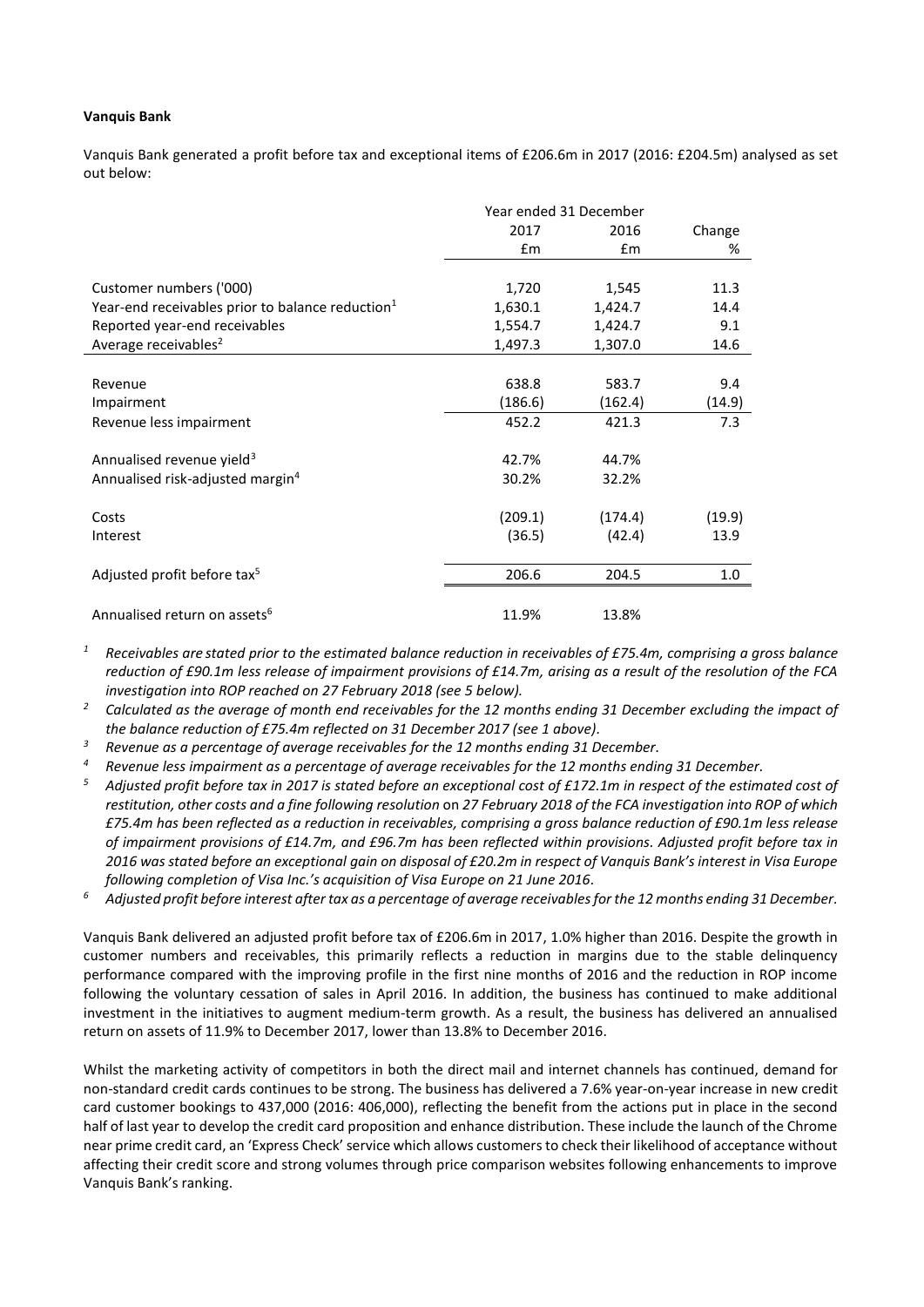Fourth quarter new customer bookings of 93,000 showed a reduction of 20% from the same period in 2016. In the context of the heightened macroeconomic uncertainties, underwriting was tightened during the third quarter of the year and reduced new booking volumes by approximately 10%. In addition, volumes delivered by the Argos partnership during the seasonally busier fourth quarter were 1,000 in 2017 compared with 15,000 in 2016. Following its acquisition by Sainsbury's in September 2016, Argos has reviewed all its strategic financial services partnerships and in late December 2017 informed Vanquis Bank of its intention to exit the partnership arrangement when the contract expires in early 2018 and to take all of their card-issuing activities in-house. The business continues to work on a number of partnering opportunities with other lending institutions, brokers and providers of retail finance.

Customer numbers ended the year at 1,720,000 (2016: 1,545,000), up 11.3% from 31 December 2016. The growth in customer numbers, together with the credit line increase programme to customers who have established a sound payment history, generated a 14.6% increase in average receivables. Returns from the 'low and grow' approach to extending credit remain consistently strong and are underpinned by average credit line utilisation of between 65% and 70% which delivers a strong stream of revenue whilst maintaining a relatively low level of contingent risk from undrawn credit lines.

Delinquency levels have remained broadly stable through 2017 reflecting the sound quality of the receivables book and the stable UK employment market. This compares with the improving profile of delinquency experienced in the first nine months of 2016. In line with previous guidance, the annualised risk-adjusted margin has moderated from 32.2% to December 2016 to 30.2% to December 2017. This reflects a reduction in the annualised revenue yield from 44.7% to December 2016 to 42.7% to December 2017 from a further decline in the penetration of ROP within the customer base following the voluntary suspension of sales in April 2016 and some moderation in the interest yield from the expansion of the product offering into the near prime segment of the market. Now that the FCA has concluded its investigation, Vanquis Bank will be working with the FCA on a plan to resume sales of the ROP to new customers.

Based on continued stable delinquency trends, together with the continued growth of Vanquis Bank's presence in the near prime segment of the market, the annualised risk-adjusted margin is expected to moderate to between 28% and 29% in 2018.

Costs increased by 19.9%, higher than the 14.6% growth in average receivables. The cost base in 2017 includes a £3m increase in acquisition costs associated with the step-up in new customer volumes together with a year-on-year increase of £12m in the expenditure to support the programme of initiatives to augment the medium-term growth of the business, including loans, digital and the group-wide Provident Knowledge Universe customer database.

Interest costs reduced by 13.9% during 2017. This reflects the reduction in Vanquis Bank's blended funding rate, after taking account of the cost of holding a liquid assets buffer, from 4.6% in 2016 to 3.7% in 2017 due to an increase in the proportion of funding provided by retail deposits and a lower average interest rate on those deposits.

Vanquis Bank loans, which was introduced in the second half of 2016, continues to make steady progress and has now moved out of the pilot phase. The focus currently remains on providing unsecured loans to existing credit card customers prior to the development of an open market proposition towards the end of the year. Customer numbers and receivables ended 2017 at 10,000 and £15m respectively and credit quality is in line with expectations.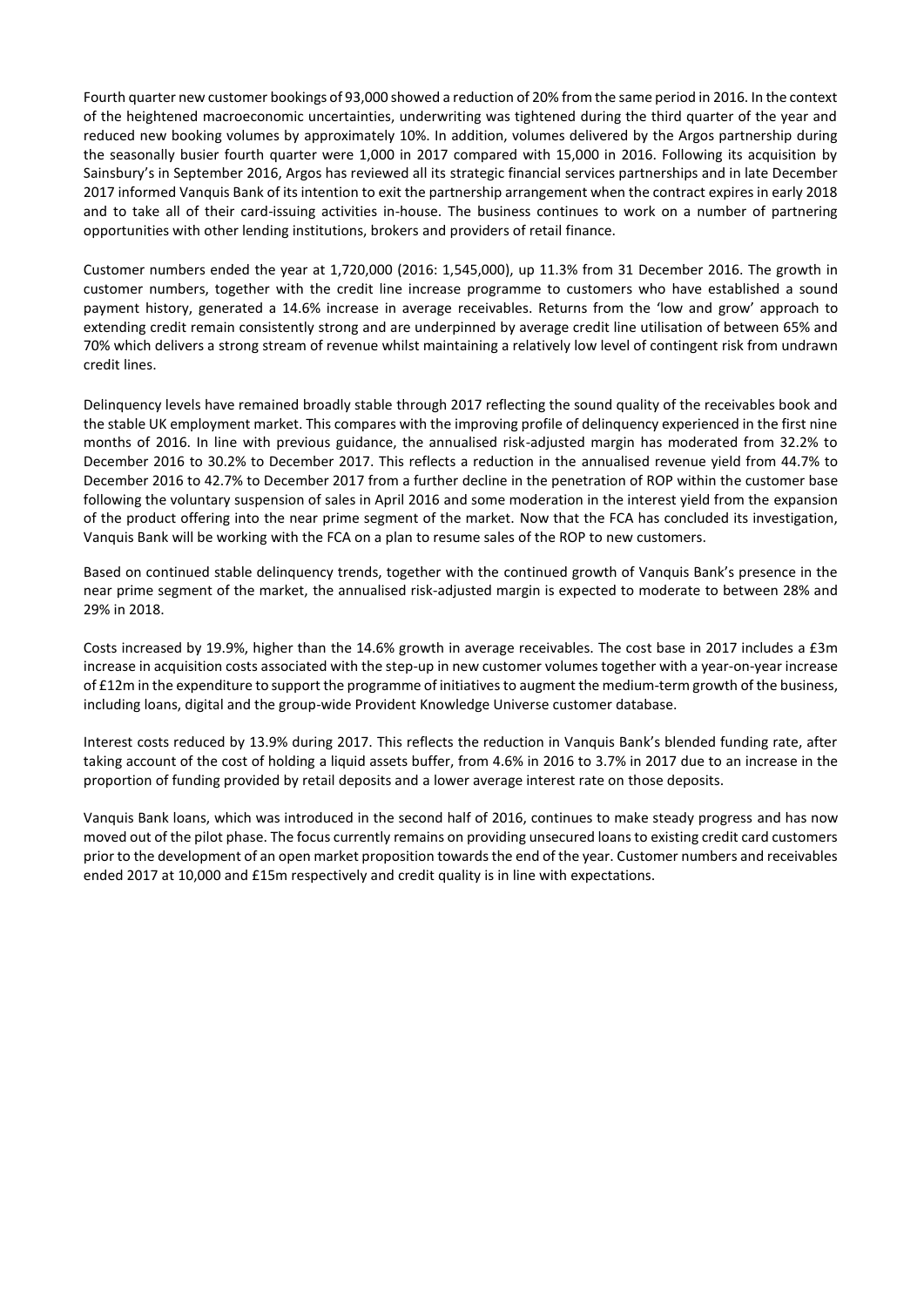CCD generated a loss before tax and exceptional items of £118.8m in 2017 (2016: profit of £115.2m) as set out below:

|                                                |         | Year ended 31 December |         |  |
|------------------------------------------------|---------|------------------------|---------|--|
|                                                | 2017    | 2016                   | Change  |  |
|                                                | Em      | £m                     | %       |  |
|                                                |         |                        |         |  |
| Customer numbers ('000)                        | 780     | 862                    | (9.5)   |  |
| Year-end receivables                           | 390.6   | 584.8                  | (33.2)  |  |
| Average receivables <sup>1</sup>               | 443.8   | 508.7                  | (12.8)  |  |
|                                                |         |                        |         |  |
| Revenue                                        | 451.2   | 518.8                  | (13.0)  |  |
| Impairment                                     | (293.5) | (120.0)                | (144.6) |  |
| Revenue less impairment                        | 157.7   | 398.8                  | (60.5)  |  |
|                                                |         |                        |         |  |
| Annualised revenue yield <sup>2</sup>          | 101.7%  | 102.0%                 |         |  |
| Annualised risk-adjusted margin <sup>3</sup>   | 35.5%   | 78.4%                  |         |  |
|                                                |         |                        |         |  |
| Costs                                          | (253.4) | (257.0)                | 1.4     |  |
| Interest                                       | (23.1)  | (26.6)                 | 13.2    |  |
|                                                |         |                        |         |  |
| Adjusted (loss)/profit before tax <sup>4</sup> | (118.8) | 115.2                  | (203.1) |  |
|                                                |         |                        |         |  |
| Annualised return on assets <sup>5</sup>       | (17.4%) | 22.3%                  |         |  |

*<sup>1</sup> Calculated as the average of month end receivables for the 12 months ending 31 December.*

*<sup>2</sup> Revenue as a percentage of average receivables for the 12 months ending 31 December.*

*<sup>3</sup> Revenue less impairment as a percentage of average receivables for the 12 months ending 31 December.*

- *<sup>4</sup> Adjusted (loss)/profit before tax in 2017 is stated before exceptional costs of £32.5m in respect of redundancy, retention, training and consultancy costs associated with the migration to the new home credit operating model and subsequent implementation of the recovery plan to re-establish relationships with customers and stabilise the operation following the poor execution of the migration (2016: exceptional impairment charge of £2.9m in respect of glo's IT platform).*
- *<sup>5</sup> Adjusted (loss)/profit before interest after tax as a percentage of average receivables for the 12 months ending 31 December.*

CCD's 2017 trading performance has been significantly impacted by disruption caused by the poorly executed migration to a new operating model within the home credit business. The adjusted loss for the year of £118.8m compares with an adjusted profit of £115.2m in 2016 and comprises a loss of approximately £114m in home credit (2016: profit of approximately £121m) and a loss of approximately £5m in Satsuma (2016: loss of approximately £6m). The CCD loss for the year was at the upper end of the guidance of losses of between £80m and £120m provided in the August 2017 trading update. This reflects two factors. Firstly, the rate of reconnection with those home credit customers whose relationship had been adversely impacted by the migration to the new operating model was at the lower end of expectations through the fourth quarter. Secondly, the loss in Satsuma was higher than internal plans reflecting the strong growth of the monthly product during 2017, the underwriting of which has been tightened during the latter part of the year in response to higher than planned impairment.

The home credit business has made good progress in implementing the recovery plan which was developed through September 2017 following the poorly executed migration to the new operating model. The actions taken by the new management team, under the leadership of Chris Gillespie, are delivering a significant improvement in customer service and operational performance. In particular, collections performance in December of 78% was up from 65% in September and 57% in August and the business delivered both customer and receivables growth through the seasonally busy fourth quarter having experienced significant reductions in the previous two quarters.

CCD reported customer numbers at 31 December 2017 were 780,000 (2016: 862,000), 9.5% or 82,000 lower than at 31 December 2016. Customer numbers comprise 697,000 in respect of the home credit business (2016: 802,000) and 79,000 in respect of Satsuma (2016: 55,000) and 4,000 in respect of the run-off of glo (2016: 5,000). Within home credit, 527,000 customers are active and currently making payments compared with around 782,000 at the end of 2016, with the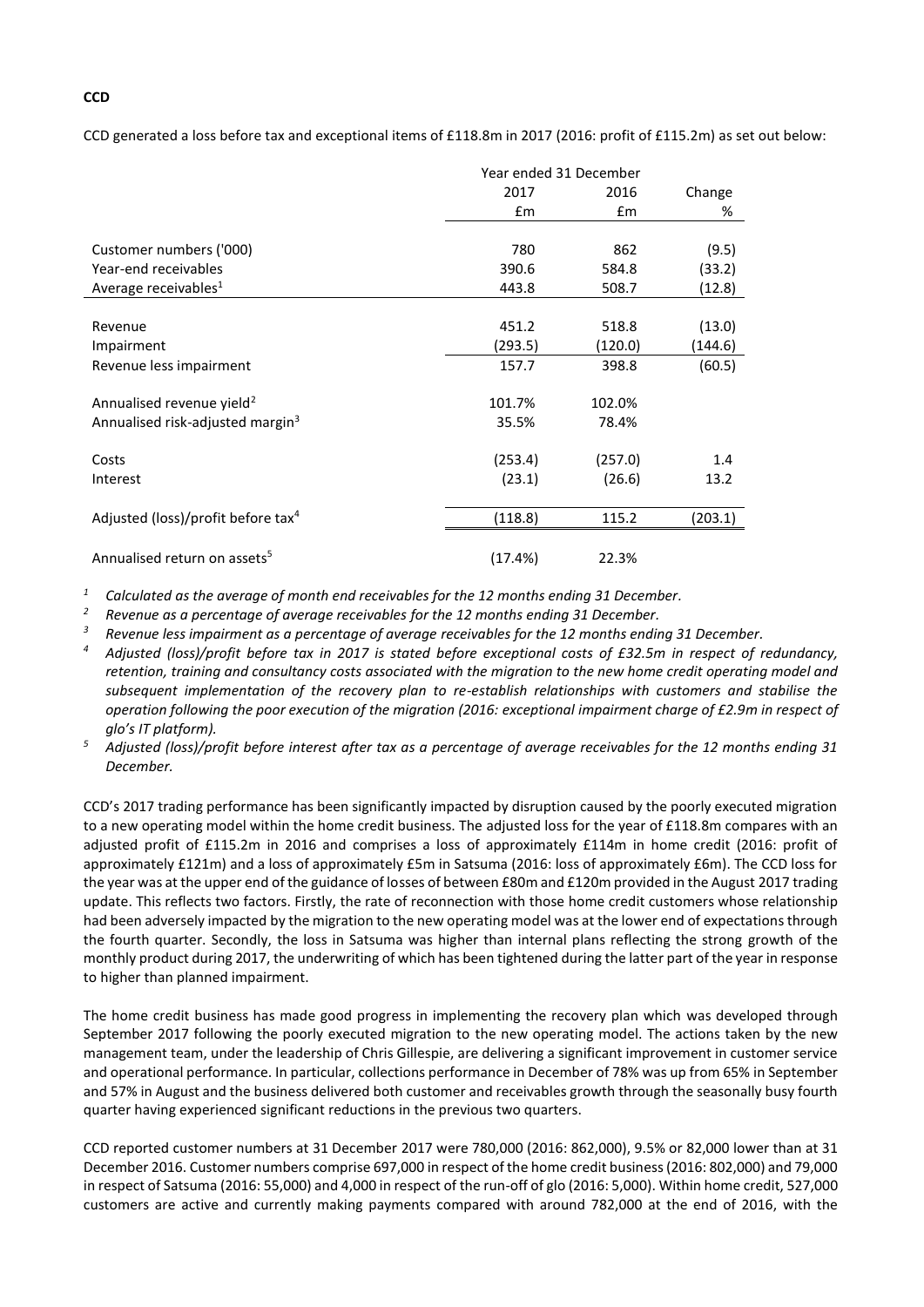significant reduction reflecting the damage caused to customer relationships as a result of the poorly executed migration to the new operating model. The business also has 170,000 customers (2016: 20,000) who have ceased paying, predominantly following the implementation of the new model. These customers are either being retained in the field as the business attempts to reconnect with them or within the central collections department. Following implementation of the recovery plan, active customer numbers showed growth of around 30,000 during the seasonally busy final quarter of the year. The business expects to maintain an active customer base of around 530,000.

Satsuma customer numbers showed strong growth of 43.6% during the year. Satsuma has continued to experience a step-up in volumes through the ongoing improvements in the customer journey and product distribution. New business volumes and further lending to established customers was 30% higher than 2016 with 40% year-on-year growth experienced during the fourth quarter.

Total CCD receivables were £390.6m at the end of 2017 (2016: £584.8m), 33.2% lower than 2016. Receivables comprise £352.2m in respect of the home credit business (2016: £560.0m), £35.8m in respect of Satsuma (2016: £18.2m) and £2.6m in respect of the run-off of glo (2016: £6.6m).

Home credit receivables fell by 37.1% compared with 2016 reflecting the 32.6% reduction in active customer numbers and the associated additional impairment arising from previously paying customers with whom the business has failed to reconnect. Receivables showed growth of approximately £36m during the seasonally busy fourth quarter of the year. Receivables are expected to show a further modest reduction during 2018 as the business focuses on embedding the new operating model, improving the risk and control framework and obtaining full authorisation from the FCA.

CCD's annualised revenue yield in 2017 was broadly unchanged at 101.7% (2016: 102.0%). This reflects an increase in the mix of lending to existing customers in the home credit business, who tend to be served with lower yielding, longer duration products, substantially offset by the increase in Satsuma volumes which tend to be higher yielding, shorter duration products.

Impairment in CCD showed a significant increase of 144.6% to £293.5m in 2017 (2016: £120.0m) reflecting the significant disruption experienced on migration to the new operating model and the rate of reconnection with those customers whose relationship had been adversely impacted being at the lower end of expectations.

The significant increase in impairment experienced during 2017 resulted in CCD's annualised risk-adjusted margin reducing from 78.4% to 31 December 2016 to 35.5% to 31 December 2017.

Costs reduced by 1.4% to £253.4m in 2017 (2016: £257.0m). The migration to the new operating model has resulted in the replacement of variable agents' commission costs with fixed cost salaries other than in the Republic of Ireland which still operates a self-employed model. As a result, the significant reduction in collections performance experienced during the year was not matched by a reduction in costs. As part of an ongoing process of reviewing its cost base, the home credit business announced a proposed rationalisation of its central support functions on 16 January 2018 which is subject to workforce consultation and is expected to result in approximately 90 redundancies. Together with the ongoing tight control of cost, this is a necessary step to align the cost base to the reduced size of the business. In addition, the business expects to secure improvements in the effectiveness and efficiency of the field organisation as the new business model continues to be embedded. Customer facing resource is being managed very carefully in order to ensure that further improvements in customer service are delivered.

Interest costs were 13.2% lower than last year, in line with the overall reduction in CCD average receivables of 12.8%. The funding rate for the business showed a modest reduction from 6.6% in 2016 to 6.5% in 2017.

The improvements in the effectiveness of the field force from the ongoing implementation of the recovery plan is expected to lead to an improvement in margins through 2018 which, together with cost efficiency, is expected to return the home credit business to breakeven on an annualised run rate basis during the second half of 2018.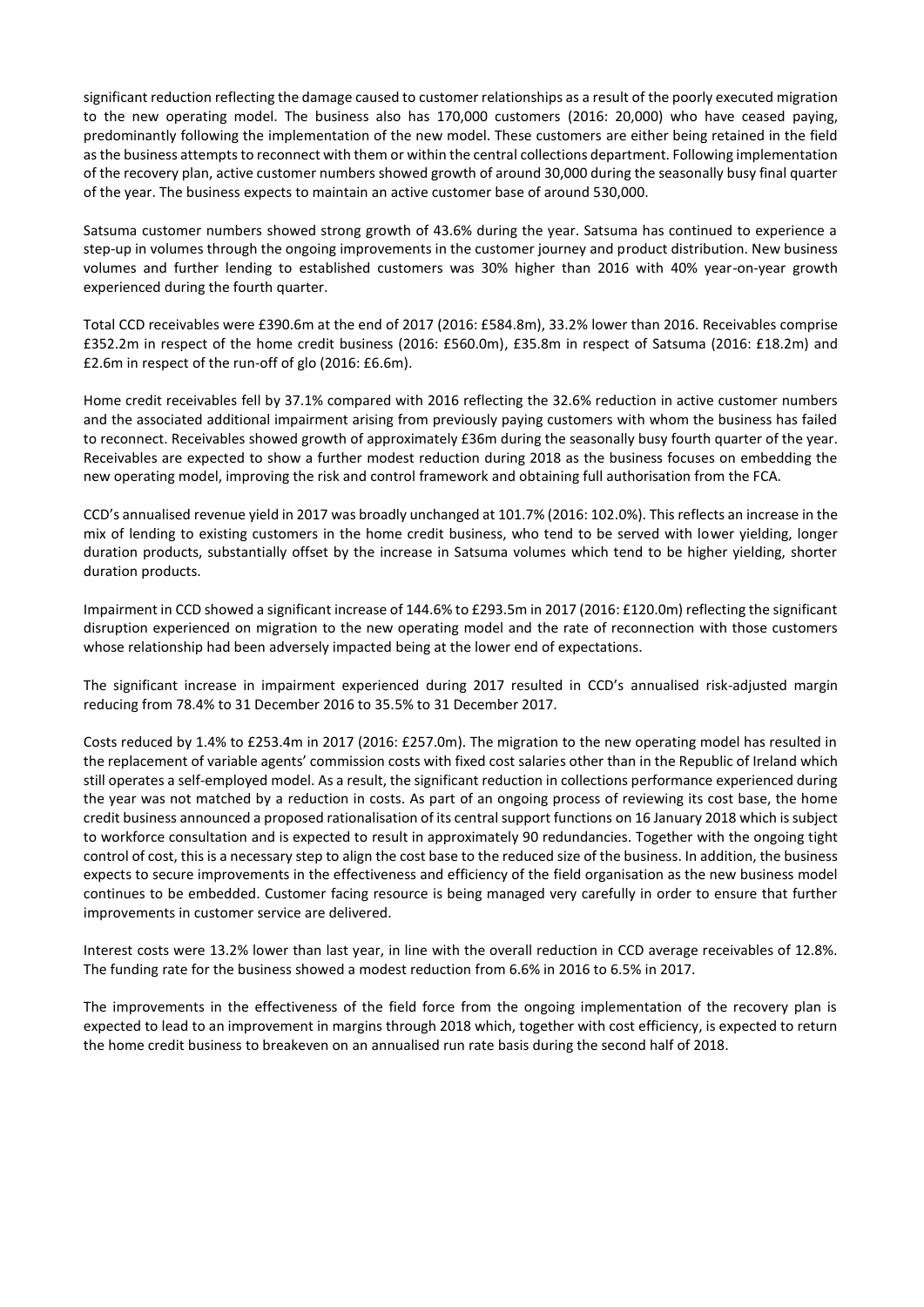#### **Moneybarn**

Moneybarn has contributed a profit before tax, amortisation of acquisition intangibles and exceptional items of £34.1m in 2017 (2016: £31.1m) as set out below:

|                                                              | Year ended 31 December |        |        |
|--------------------------------------------------------------|------------------------|--------|--------|
|                                                              | 2017                   | 2016   | Change |
|                                                              | Em                     | £m     | %      |
|                                                              |                        |        |        |
| Customer numbers ('000)                                      | 50                     | 41     | 22.0   |
| Year-end receivables prior to balance reduction <sup>1</sup> | 376.2                  | 297.3  | 26.5   |
| Reported year-end receivables                                | 364.1                  | 297.3  | 22.5   |
| Average receivables <sup>2</sup>                             | 345.1                  | 266.6  | 29.4   |
|                                                              |                        |        |        |
| Revenue                                                      | 106.3                  | 80.7   | 31.7   |
| Impairment                                                   | (31.1)                 | (16.4) | (89.6) |
| Revenue less impairment                                      | 75.2                   | 64.3   | 17.0   |
| Annualised revenue yield <sup>3</sup>                        | 30.8%                  | 30.3%  |        |
| Annualised risk-adjusted margin <sup>4</sup>                 | 21.8%                  | 24.1%  |        |
| Costs                                                        | (25.5)                 | (20.5) | (24.4) |
| Interest                                                     | (15.6)                 | (12.7) | (22.8) |
| Adjusted profit before tax <sup>5</sup>                      | 34.1                   | 31.1   | 9.6    |
|                                                              |                        |        |        |
| Annualised return on assets <sup>6</sup>                     | 11.6%                  | 13.1%  |        |

*<sup>1</sup> Receivables are stated prior to the estimated reduction in receivables of £12.1m in respect of the FCA investigation into affordability, forbearance and termination options (see 5 below).*

*<sup>2</sup> Calculated as the average of month end receivables for the 12 months ending 31 December excluding the impact of the balance reduction of £12.1m reflected on 31 December 2017 (see 1 above).*

- *<sup>3</sup> Revenue as a percentage of average receivables for the 12 months ending 31 December.*
- *<sup>4</sup> Revenue less impairment as a percentage of average receivables for the 12 months ending 31 December.*
- *<sup>5</sup> Adjusted profit before tax in 2017 is stated before: (i) an exceptional cost of £20.0m in respect of the estimated cost arising from the ongoing FCA investigation into affordability, forbearance and termination options of which £12.1m has been reflected as a reduction in receivables, comprising a gross balance reduction of £32.5m less release of impairment provisions of £20.4m, and £7.9m has been reflected within provisions(2016: £nil); and (ii) the amortisation of acquisition intangibles of £7.5m (2016: £7.5m).*
- *<sup>6</sup> Adjusted profit before interest after tax as a percentage of average receivablesfor the 12 months ending 31 December.*

Moneybarn has delivered a 9.6% increase in adjusted profit before tax to £34.1m in 2017 (2016: £31.1m), benefiting from further strong growth in the receivables book. The business delivered an annualised return on assets of 11.6% to 31 December 2017, modestly down from 13.1% to 31 December 2016, reflecting additional impairment associated with the step-up in new business volumes and the flow through of impairment from higher risk categories of business prior to the tightening of underwriting in the second quarter.

New business volumes during 2017 were strong. Extension of both the product offering and distribution channels and further service enhancements to intermediaries has generated new business volumes 17% higher than last year with growth of approximately 30% during the fourth quarter compared to the relatively weak fourth quarter in 2016. As a result, customer numbers ended the year at 50,000, up from 41,000 at December 2016 and showing year-on-year growth of 22.0%.

Moneybarn continues to explore other opportunities to extend its product offering and distribution channels through partnering with new intermediaries and developing its digital proposition.

The strong growth in new business volumes has resulted in receivables growth, prior to the estimated balance reduction of £12.1m arising as a result of the FCA investigation into affordability, forbearance and termination options, of 26.5% to £376.2m during the year (2016: £297.3m).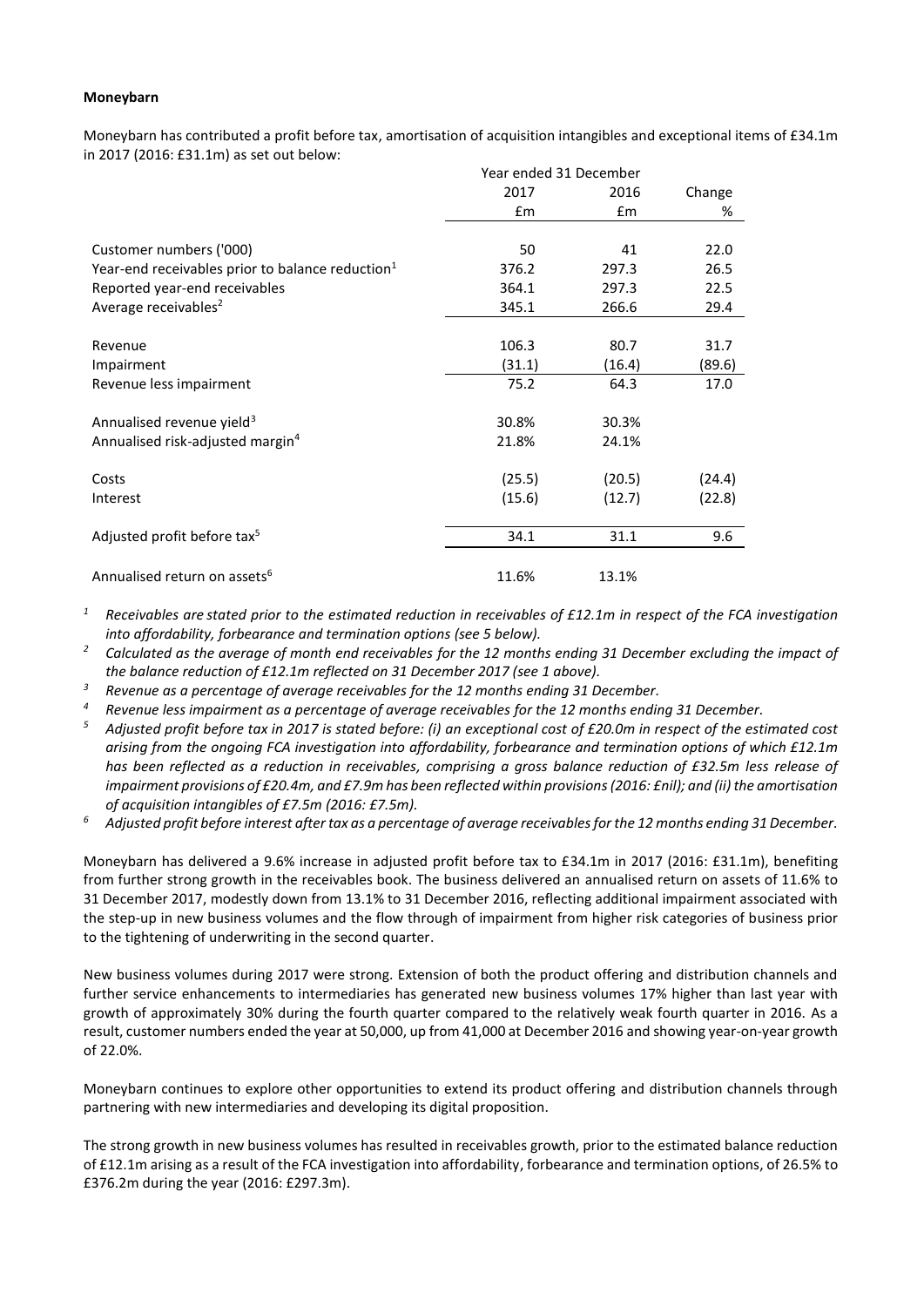Default rates have increased during 2017 reflecting the impact of the step-up in new business volumes and the flow through of impairment from higher risk categories of business prior to the tightening of underwriting in the second quarter of 2017. Moneybarn's peak in defaults is approximately 9 to 12 months following inception of a loan with riskbased revenue being recognised over the duration of the average contract term of between four and five years. As a result, Moneybarn's annualised risk-adjusted margin was 21.8% to 31 December 2017, compared with 24.1% to 31 December 2016. The risk-adjusted margin is expected to stabilise during 2018 once the full impact of the tightening of underwriting has flowed through.

The business has continued to invest in the resources necessary to support future growth and enhance the customer experience. Accordingly, headcount has increased from 195 at the end of 2016 to 225 at the end of 2017. This has resulted in cost growth of 24.4%, lower than the growth in average receivables of 29.4% as the business has benefited from some operational leverage.

Interest costs have shown growth of 22.8% in 2017, lower than the growth in average receivables. The group's funding rate for Moneybarn has remained unchanged and, therefore, the lower rate of growth in interest costs reflects the retention of profits since acquisition as the capital base is built towards the group's target level.

## **Central costs**

Central costs reduced to £12.8m in 2017 (2016: £16.7m), reflecting a reduction in share-based payments charges due to revised expectations of vesting levels following the group's weak performance in 2017.

## **Exceptional items**

Exceptional costs of £224.6m (2016: exceptional gain of £17.3m) have been charged in 2017 comprising: (i) the estimated cost of £172.1m in respect of restitution, other costs and a fine following resolution of the FCA investigation into ROP in Vanquis Bank; (ii) the estimated cost of £20.0m arising from the ongoing FCA investigation into affordability, forbearance and termination options at Moneybarn; and (iii) £32.5m in respect of redundancy, retention, training and consultancy costs associated with the migration to the new home credit operating model and subsequent implementation of the recovery plan to re-establish relationships with customers and stabilise the operation following the poor execution of the migration.

## **Taxation**

The tax charge for 2017 represents an effective rate of 15.1% (2016: 23.2%) on profit before tax, amortisation of acquisition intangibles and exceptional items which reflects: (i) the mainstream corporation tax rate of 19.25% on group profits (2016: 20.0%); (ii) the 8.0% bank corporation tax surcharge on Vanquis Bank's profits in excess of £25m (2016: 8.0%); and (iii) a tax credit in respect of prior years, including the release of provisions for uncertain tax liabilities. The group is expected to benefit in future years from the further reduction in the mainstream corporate tax rate to 17% on 1 April 2020 announced by the Government and enacted in 2016.

The tax credit (2016: tax charge) in respect of the exceptional costs in 2017 (2016: exceptional gain) amounts to £3.8m and represents: (i) tax relief of £12.5m in respect of the exceptional restructuring costs in CCD, the estimated balance reductions and restitution payable to Moneybarn customers and settlement administration costs in Vanquis Bank; net of (ii) tax of £8.7m at the combined mainstream corporation tax and bank corporation tax surcharge rates of 27.25% on the 10% deemed taxable receipt on the settlements payable to Vanquis Bank customers which are treated as bank compensation payments and the release of the impairment provision.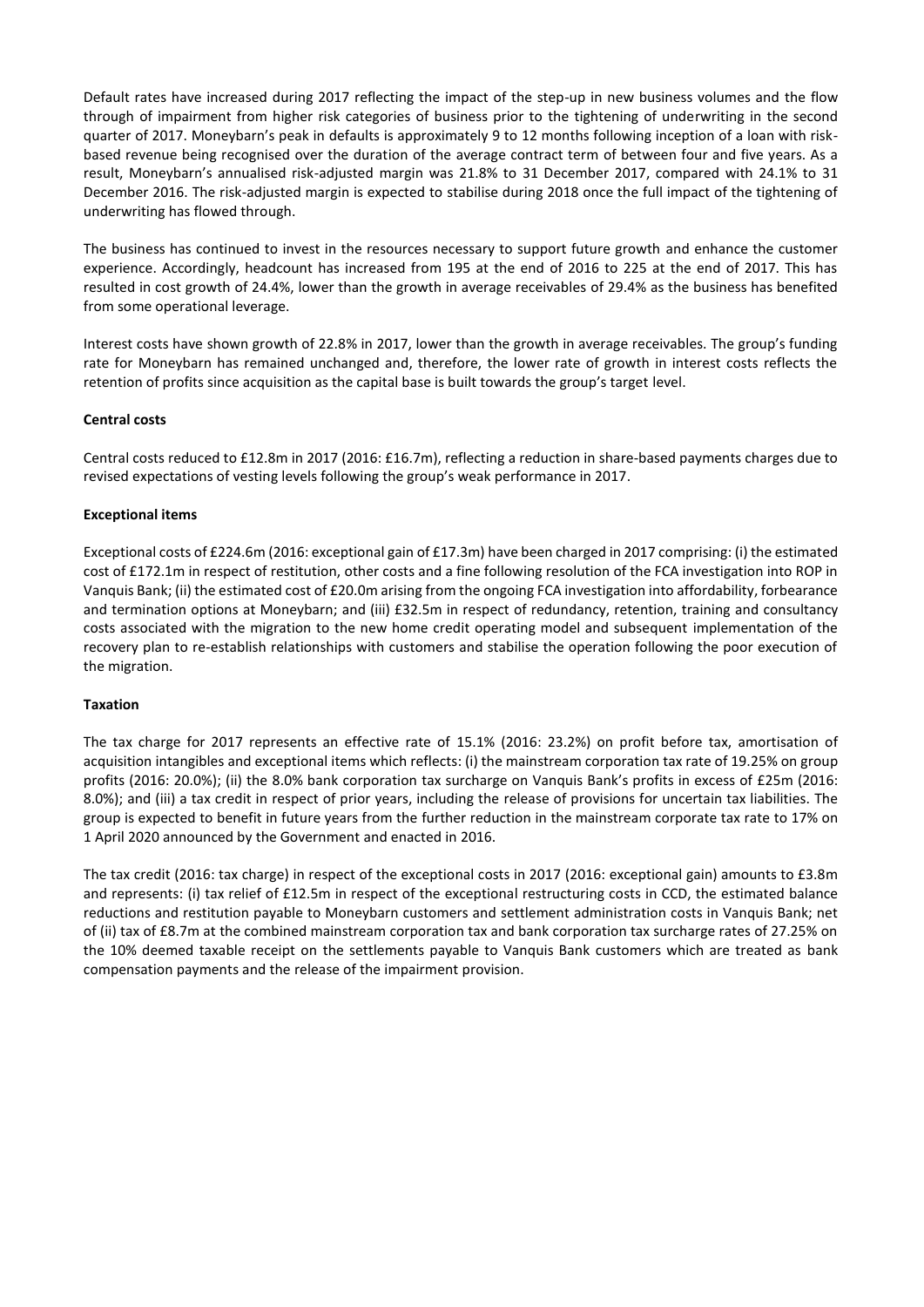#### **Dividends**

Following the significant deterioration in home credit trading and the FCA investigation into ROP at Vanquis Bank, the proposed interim dividend for 2017 of 43.2p (2016: 43.2p) was withdrawn on 22 August 2017 in order to retain liquidity and balance sheet stability. At the same time, the Board indicated that it was unlikely that a final dividend (2017: 91.4p) would be paid and subsequently confirmed this at the third quarter trading update.

Based on the target level of returns and maintaining an appropriate capital structure following the proposed rights issue, the group's dividend policy will be to maintain a dividend cover ratio of at least 1.40 times (previously 1.25 times) once the home credit recovery plan has been fully delivered during 2018. The group will therefore aim to restore dividends with a nominal dividend for the 2018 financial year before adopting a progressive dividend, in line with the above dividend policy, from the 2019 financial year.

The voluntary requirement agreed between Vanquis Bank and the PRA not to pay dividends to, or enter into certain transactions outside the normal course of business with, the Provident Financial Group without the PRA's consent, remains in place.

#### **Funding and capital**

During February 2018, the group took the following actions in respect of its funding and capital position, prior to the launch of the proposed rights issue:

- Agreed amendments and waivers of certain covenants with the group's banks in respect of the syndicated revolving bank facility and with M&G in respect of the term loan in order to provide the group with greater covenant headroom to address the impact arising from the disruption in the home credit business in 2017 and the impact of the provisions taken by the group in the balance sheet as at 31 December 2017 relating to the FCA investigations. The net worth covenant has been temporarily reduced from £400m to £375m at 31 December 2017 and 31 March 2018, the net worth excluding Vanquis Bank covenant has been temporarily reduced from £155m to £100m at 31 December 2017 and 31 March 2018 and the interest cover covenant has been temporarily reduced from 2.0 times to 1.25 times for the 12 months ending 31 March 2018 and 30 June 2018. These amendments and waivers will cease to have effect if the proposed rights issue were not to proceed and complete.
- Arranged an £85m bridge facility with Barclays Bank plc and JP Morgan Securities plc. The bridge facility will be used to provide sufficient funds to allow Vanquis Bank to draw down £85m under an intercompany term loan between Provident Financial plc and Vanquis Bank, providing Vanquis Bank with an additional £85m of funding which Vanquis Bank intends to hold as additional liquid resources. At the same time, committed headroom under an existing intercompany facility was cancelled and will, in the future, reduce the reliance of Vanquis Bank on Provident Financial plc. Subject to the success of the proposed rights issue, the net proceeds of £300m will be received on 12 April 2018 and £85m of the proceeds will be used to repay the bridge facility. £50m of the proceeds will be injected into Vanquis Bank via a subscription of equity. The capital injection will be used by Vanquis Bank, together with its cash and additional borrowings from retail depositors, to pay for the costs of resolving the FCA's investigation into ROP. Subject to regulatory approval and the liquidity profile of Vanquis Bank continuing to be satisfactory, Vanquis Bank intends to repay the intercompany loan facility provided by Provident Financial by 2019 and be fully funded through retail deposits thereafter.
- Shared a revised capital plan with the PRA which has resulted in an increase in the group's regulatory capital requirement, primarily due to an increase of approximately £100m in respect of conduct risk and operational risk assessments. In finalising its new capital plan reflecting its current and expected capital requirements, the group has taken into account, amongst other things: (i) the receipt of £300m net proceeds from the proposed rights issue; (ii) the group's revised dividend policy and estimated future levels of dividends to be paid by the company and Vanquis Bank; (iii) the estimated payments to be made in connection with Vanquis Bank's settlement with the FCA in connection with ROP; (iv) Moneybarn's estimated liability in connection with the FCA's investigation; (v) the amendment and waiver of certain covenants under the syndicated revolving bank facility and M&G term loan; and (vi) management actions planned and proposed to be taken.

The group's funding strategy will be broadly unchanged following the proposed rights issue. This will include maintaining committed facilities to meet contractual maturities and fund growth for at least the following 12 months and continued access to three main sources of funding comprising: (i) the syndicated revolving bank facility; (ii) market funding, including retail bonds, institutional bonds and private placements; and (iii) retail deposits which will fully fund a ring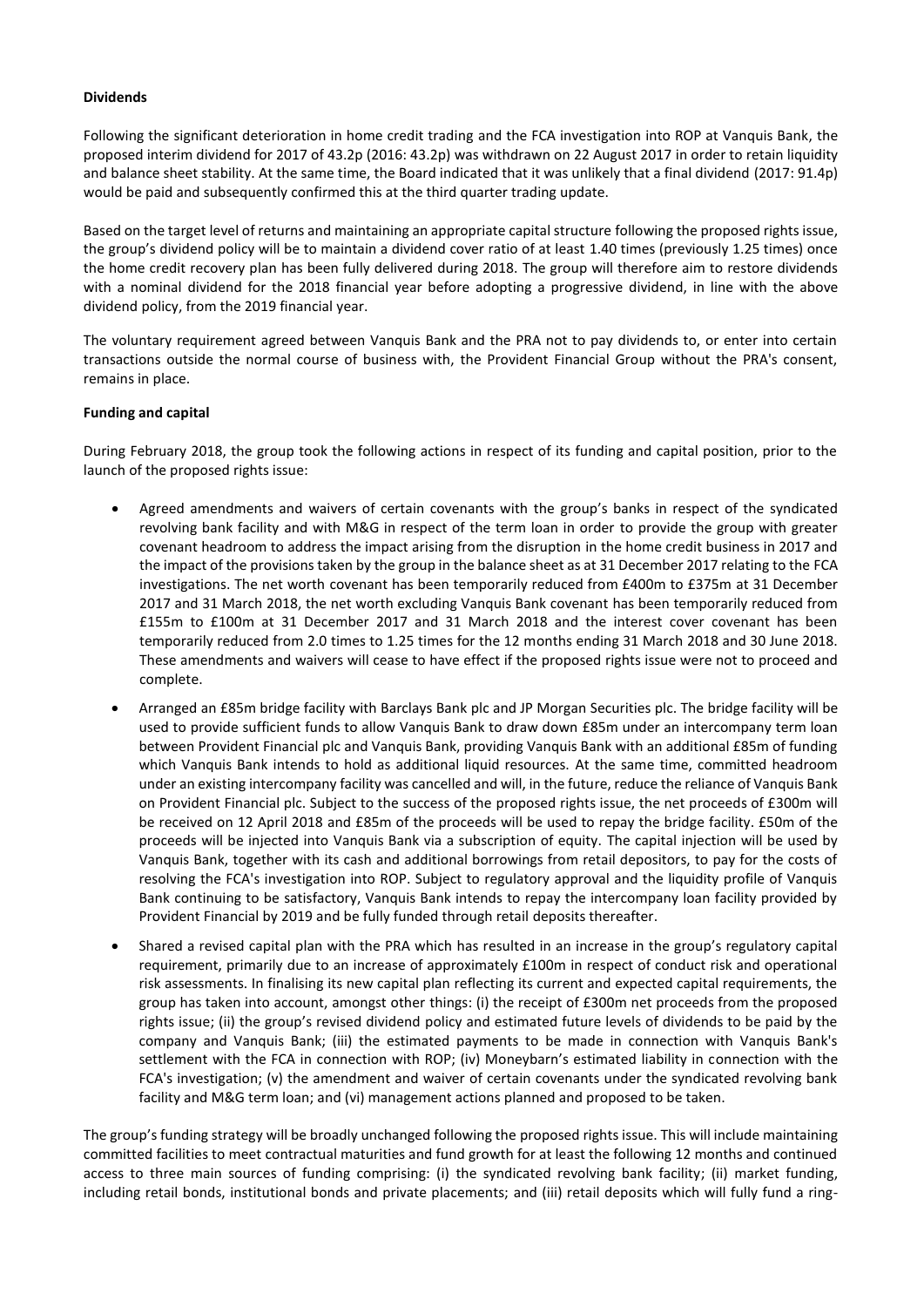fenced Vanquis Bank in the short to medium term. The intention is to actively consider funding options following completion of the proposed rights issue which is designed to re-establish normal access to funding from the bank and debt capital markets. Following the proposed rights issue, the group will be funded through to May 2020 when the group's revolving syndicated bank facility matures.

The group's CET 1 ratio as at 31 December 2017 was 14.5% (2016: 21.9%) and gearing at the end of December was 4.3 times (2016: 2.3 times), compared with a banking covenant limit of 5.0 times. Both ratios are stated after the estimated cost of the FCA investigations of £192.1m which have been reflected in the 2017 year-end balance sheet. On an unaudited pro forma basis, after assuming receipt of the proposed rightsissue net proceeds of £300m, the group's CET 1 ratio would increase to 28.7% and gearing would reduce to 2.2 times as follows:

|                           | Audited    | Unaudited                    | Unaudited |
|---------------------------|------------|------------------------------|-----------|
|                           | Reported   | Rights issue <sup>1</sup>    | Pro forma |
|                           | £m         | £m                           | £m        |
| Receivables               | 2,309.4    |                              | 2,309.4   |
| Pension                   | 102.3      | $\overline{\phantom{a}}$     | 102.3     |
| Cash and cash equivalents | 282.9      | 135.0                        | 417.9     |
| <b>Borrowings</b>         | (2, 174.1) | 165.0                        | (2,009.1) |
| Provisions                | (104.6)    | $\qquad \qquad \blacksquare$ | (104.6)   |
| Other                     | 119.2      | $\overline{\phantom{a}}$     | 119.2     |
| <b>Net assets</b>         | 535.1      | 300.0                        | 835.1     |
|                           |            |                              |           |
| CET 1 ratio $(\%)$        | 14.5%      |                              | 28.7%     |
| <b>Gearing (times)</b>    | 4.3        |                              | 2.2       |

*<sup>1</sup> Represents expected gross proceeds of £331m net of expenses of £31m. The proceeds has been assumed to be used to repay £165m of borrowings with the remaining £135m being held as liquid resources in Vanquis Bank.*

The group's minimum regulatory capital requirement expected to be set by the PRA post the rights issue together with the fully loaded capital conservation buffer (2.5%) and counter cyclical buffer (1.0%) is a CET 1 ratio of 25.5%. The Board expects to maintain a suitable level of headroom against this requirement and an efficient capital structure to support ongoing access to funding from the bank and debt capital markets. On an unaudited pro forma basis after the proposed rights issue, the group's CET 1 ratio of 28.7% is comfortably ahead of the group's minimum regulatory capital requirement.

The flow of retail deposits within Vanquis Bank has continued in line with its internal funding plan and, at the end of December, Vanquis Bank had taken £1,291.8m of retail deposits (79% of Vanquis Bank's receivables), up from £941.2m at 31 December 2016 (66% of Vanquis Bank's receivables).

At 31 December 2017, the group had cash on deposit of £34m, excluding the liquid assets buffer held by Vanquis Bank, and headroom on the group's committed debt facilities amounted to £66m. The additional capacity for Vanquis Bank to take retail deposits up to repayment of its intercompany loan from Provident Financial amounted to £77m at the end of 2017. Maturities (excluding retail deposits) in 2018 comprise the third instalment of the M&G term loan of £15m paid in January 2018 and £20m of private placement loan notes due in March 2018.

The group's funding rate during 2017 was 4.5%, down from 5.5% in 2016. This reflects a lower average blended rate on retail deposits and a lower average rate on the group's syndicated bank facility.

The group's credit rating from Fitch Ratings was downgraded from BBB to BBB- and placed on ratings watch negative following the group's announcement on 22 August 2017. The group will target maintaining a borrowings to tangible net worth ratio of 2.8 times or below in the future. The Board believes that this level of capital is aligned with leverage expectations for investment grade credit status and, as such, the group expects to be able to re-establish normal access to funding from the bank and debt capital markets following completion of the rights issue. The group's borrowings to tangible net worth ratio at 31 December 2017 was 5.4 times (2016: 2.8 times). On an unaudited pro forma basis, after assuming completion of the proposed rights issue, the group's borrowings to tangible net worth ratio reduces to 2.8 times.

The group absorbed capital of £20.1m (2016: generated capital of £233.2m) compared with dividends declared of £nil (2016: £196.2m).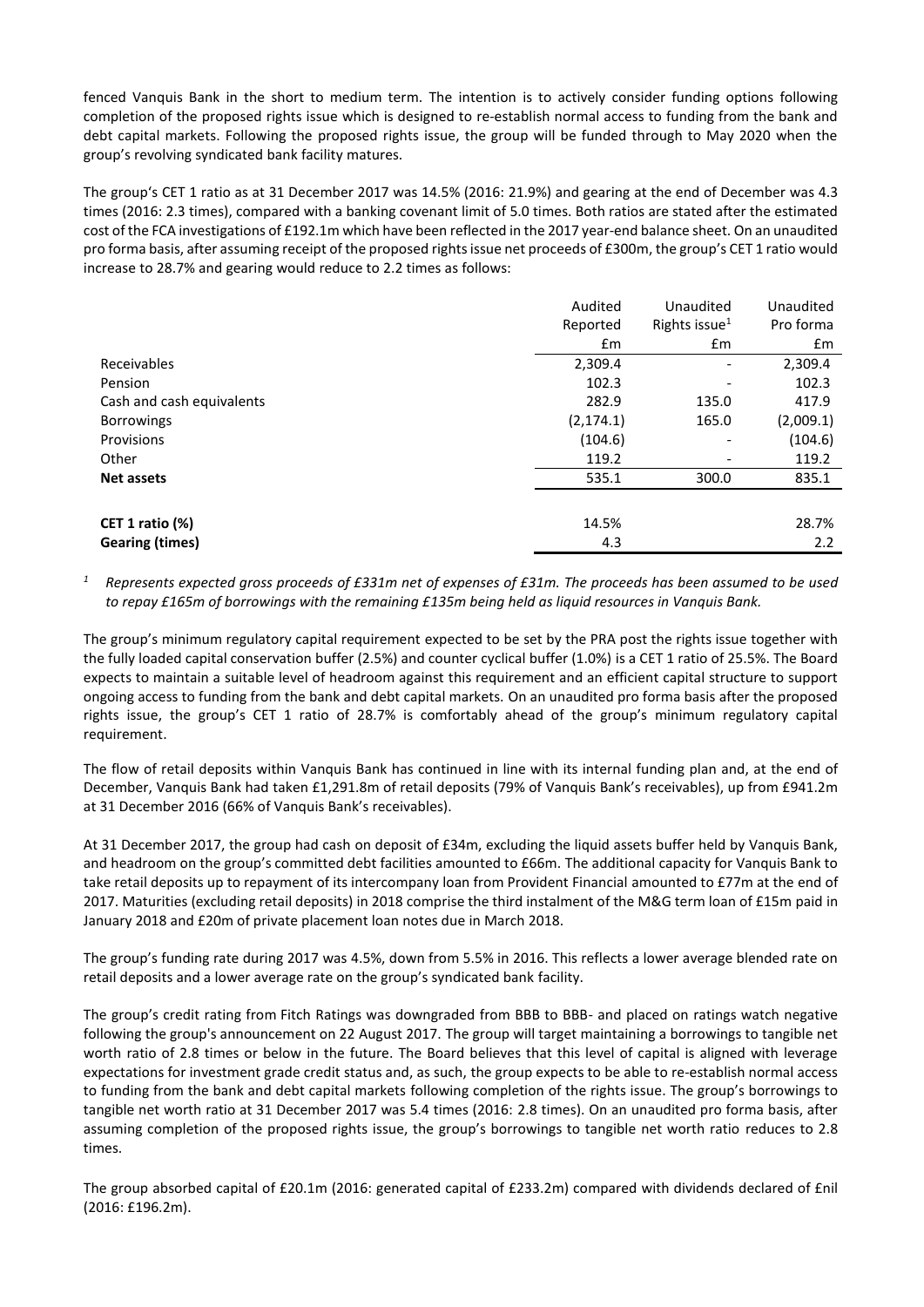#### **IFRS 9**

IFRS 9 'Financial instruments' is effective from 1 January 2018 and replaces IAS 39 'Financial instruments: Recognition and measurement'. IFRS 9 significantly changes the recognition of impairment on customer receivables by introducing an expected loss model. Under this approach, impairment provisions are recognised on inception of a loan based on the probability of default and the typical loss arising on default. This differs from the current incurred loss model under IAS 39 whereby impairment provisions are only reflected when there is objective evidence of impairment, typically a missed payment. The resulting effect is that impairment provisions under IFRS 9 are recognised earlier. This will result in a oneoff adjustment to receivables and reserves on adoption and will result in delayed recognition of profits.

To illustrate the impact of IFRS 9, the group has restated the 2017 income statement and balance sheet on an unaudited pro forma basis as follows:

|                                  | Unaudited      |                          |           |
|----------------------------------|----------------|--------------------------|-----------|
|                                  | Audited        | IFRS <sub>9</sub>        | Unaudited |
|                                  | <b>IAS 39</b>  | adjustment               | IFRS 9    |
|                                  | $\mathbf{f}$ m | £m                       | £m        |
| Adjusted profit before taxation: |                |                          |           |
| - Vanquis Bank                   | 206.6          | (17.1)                   | 189.5     |
| $-$ CCD                          | (118.8)        | 14.5                     | (104.3)   |
| - Moneybarn                      | 34.1           | (5.2)                    | 28.9      |
| - Central costs                  | (12.8)         | $\overline{\phantom{a}}$ | (12.8)    |
| Adjusted profit before taxation  | 109.1          | (7.8)                    | 101.3     |

|                          |               | Unaudited  |           |                          |            |
|--------------------------|---------------|------------|-----------|--------------------------|------------|
|                          | Audited       | IFRS 9     | Unaudited | Unaudited                | Unaudited  |
|                          | <b>IAS 39</b> | adjustment | IFRS 9    | Rights issue $1$         | Pro forma  |
|                          | $\mathsf{fm}$ | Em         | £m        | Em                       | £m         |
| Receivables:             |               |            |           |                          |            |
| - Vanguis Bank           | 1,554.7       | (143.1)    | 1,411.6   | $\overline{\phantom{a}}$ | 1,411.6    |
| $-$ CCD                  | 390.6         | (43.3)     | 347.3     | $\overline{\phantom{a}}$ | 347.3      |
| - Moneybarn              | 364.1         | (37.0)     | 327.1     | $\overline{\phantom{a}}$ | 327.1      |
| <b>Total receivables</b> | 2,309.4       | (223.4)    | 2,086.0   | -                        | 2,086.0    |
| Other                    | (1, 774.3)    | 50.9       | (1,723.4) | 300.0                    | (1, 423.4) |
| <b>Net assets</b>        | 535.1         | (172.5)    | 362.6     | 300.0                    | 662.6      |
|                          |               |            |           |                          |            |
| <b>Gearing (times)</b>   | 4.3           |            | 7.0       |                          | 2.8        |

*<sup>1</sup> Represents expected gross proceeds of £331m net of expenses of £31m.*

The group's unaudited IFRS 9 profits in 2017 of £101.3m were £7.8m lower than IAS 39 profits. This reflects the impact of the growth in receivables in Vanquis Bank, Moneybarn and Satsuma partly offset by the impact of the shrinkage in home credit receivables. Profits in growing businesses are lower under IFRS 9 whilst conversely profits of shrinking business are higher.

Vanquis Bank unaudited IFRS 9 profits in 2017 of £189.5m were £17.1m lower than IAS 39 profits due to the step-up in new account bookings from 406,000 to 437,000 in the year.

CCD's IFRS 9 unaudited loss in 2017 of £104.3m is lower than the IAS 39 loss of £118.8m. This reflects the shrinkage in the home credit business in 2017 partly offset by higher losses in the growing Satsuma business.

Moneybarn's unaudited IFRS 9 profits in 2017 of £28.9m are £5.2m lower than under IAS 39 due to the strong growth in receivables.

The adoption of IFRS 9 results in an unaudited reduction in receivables of £223.4m at 31 December 2017, which net of deferred tax, results in an unaudited reduction in net assets of £172.5m. Gearing increases from 4.3 times under IAS 39 to 7.0 times under IFRS 9. On an unaudited pro forma basis, after assuming completion of the proposed rights issue, the group's gearing under IFRS 9 would reduce to 2.8 times.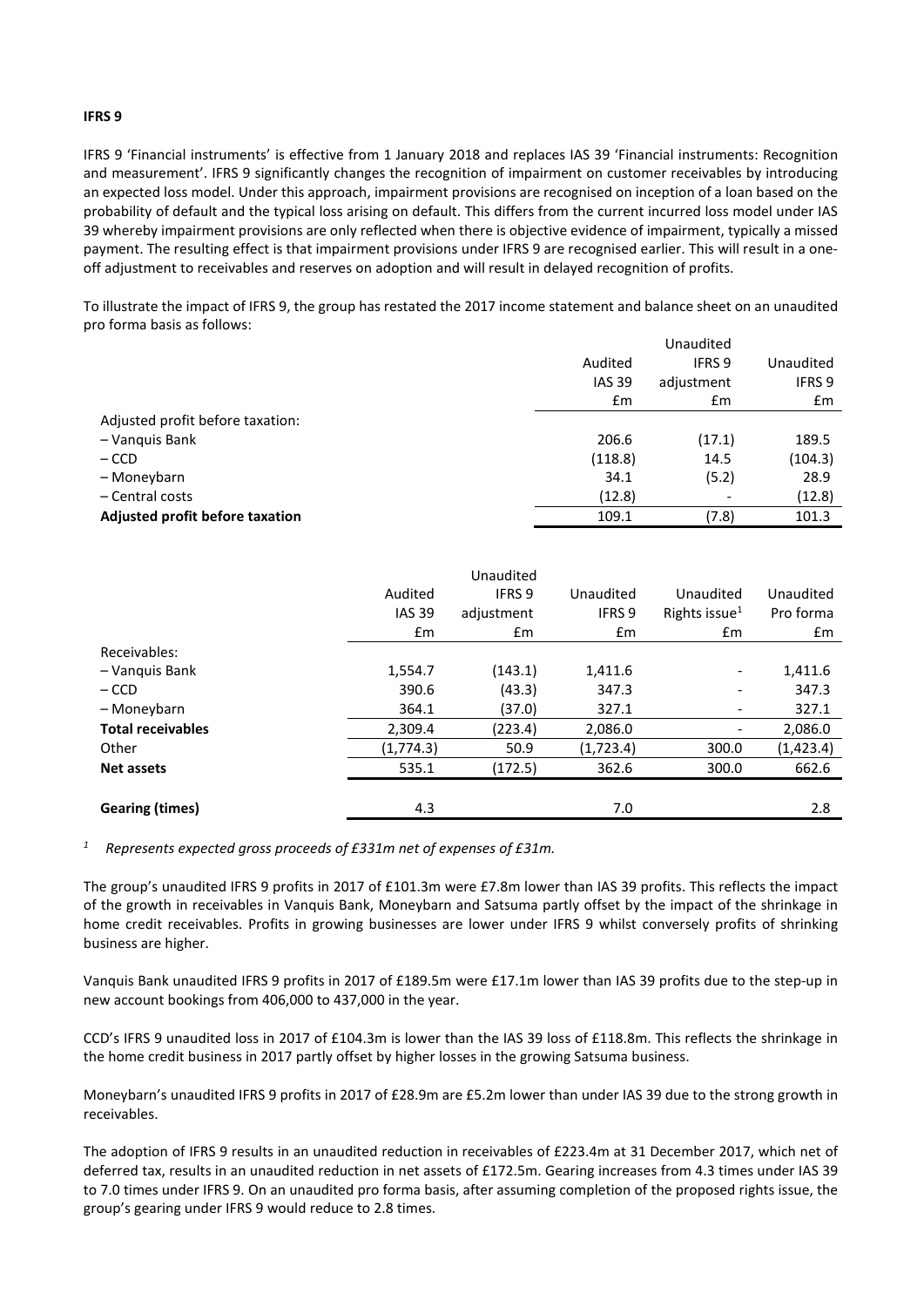Despite the adjustments required to receivables, net assets and earnings, it is important to note that IFRS 9 only changes the timing of profits made on a loan. The group's underwriting and scorecards will be unaffected by the change in accounting, the ultimate profitability of a loan is the same under both IAS 39 and IFRS 9 and more fundamentally the cash flows and capital generation over the life of a loan remain unchanged. The calculation of the group's bank covenants are unaffected by IFRS 9, asthey are based on accounting standardsin place at the time they were set. Based on finalised transitional arrangements, the regulatory capital impact of IFRS 9 will be phased in on a transitional basis over five years as follows: 5% from the start of 2018, 15% in 2019, 30% in 2020, 50% in 2021, 75% in 2022 and 100% from the start of 2023.

## **Regulation**

## **Transfer of regulation to the FCA**

CCD continues to operate under an interim permission whilst the home credit business implements its recovery plan.

As a consequence of: (i) the disruption to the home credit business following the implementation of the new operating model in July 2017 and the subsequent implementation of the recovery plan in response to the disruption; (ii) the FCA's investigation into Vanquis Bank's ROP; and (iii) the FCA's ongoing investigation into Moneybarn, the group is subject to enhanced supervision by the FCA as notified by the FCA Watchlist Letter. The FCA Watchlist Letter requires that the group: (i) provides the FCA with a draft of an executable wind-down plan for the group and each of the entities within the group; (ii) successfully executes the recovery plan in home credit; and (iii) completes a successful turnaround of CCD so that CCD is financially stable and the group can meet its funding requirements to 2020. Firms placed under enhanced supervision may be required to provide formal commitments, where appropriate, to the FCA to tackle the underlying concerns raised by the FCA and the FCA may also exercise other wide-ranging powers.

## **FCA credit card market study**

The FCA completed its credit card market study in July 2016 after which the FCA and the UK credit card industry agreed in principle to three informational remedies which have not had, and the group does not expect to have in the future, a significant impact on Vanquis Bank. In April 2017, the FCA published a consultation paper entitled Credit card market study: consultation on persistent debt and earlier intervention remedies (CP 17/10). The overall objective of the package of proposed remedies is to reduce the number of customers in problem credit card debt and put borrowers in greater control of their borrowing. The consultation closed on 3 July 2017 and the FCA published a further consultation paper which contained feedback on CP 17/10 and requested further consultation on 14 December 2017 (CP 17/43). CP 17/43 set out a revised analysis of the costs to businesses of the proposed remedies set out in CP 17/10 and the consultation closed on 25 January 2018 and the FCA stated that it expects to publish new rules in a policy statement as early as possible in 2018. The Directors anticipate that the results of CP17/10 and CP 17/43 are likely to impact Vanquis Bank's future credit card application acceptance rates and its ability to offer credit card credit line increases.

## **FCA review of high-cost credit**

The FCA has also indicated that it is concerned about high-cost credit products, such as home credit, pawnbroking, logbook loans and open-ended running account credit, due to the potential over-indebtedness they may cause, and the FCA published the results of its review of high-cost credit in July 2017 (FS17/2). In FS17/2 the FCA indicated that it has some concerns regarding home-collected credit and also regarding the wider considerations relating to high-cost credit products (which could relate to other products offered by the group).

In January 2018, the FCA published an update to FS17/2 entitled 'High-cost Credit Review – update' (FS17/2 update). In the FS17/2 update, the FCA stated that while it noted there is value for consumers in having continuing access to homecollected credit and maintaining additional weekly repayments on separate loans may not be affordable, it has concerns that when consumers take out additional borrowing, where the outstanding amount from the previous loan is incorporated into the new loan, it may result in consumers paying significantly more interest on the amounts originally borrowed than they would have had they maintained separate loans. The FCA also stated that it is examining if repeat borrowing could work better for consumers and has requested data from firms on their lending patterns and nature and extent of refinancing and has commissioned consumer research to explore consumers' experience of home-collected credit and their understanding of the cost implications of refinancing and repeat borrowing. To remedy its concerns the FCA, in FS17/2, has stated it may introduce restrictions on refinancing and rollovers, impose time gaps between borrowing or time limits on the total duration of borrowing. In addition, the FCA stated, in the FS17/2 update, that it aims to report in May 2018 on its analysis concerning forms of high-cost credit outlined above (and others outlined in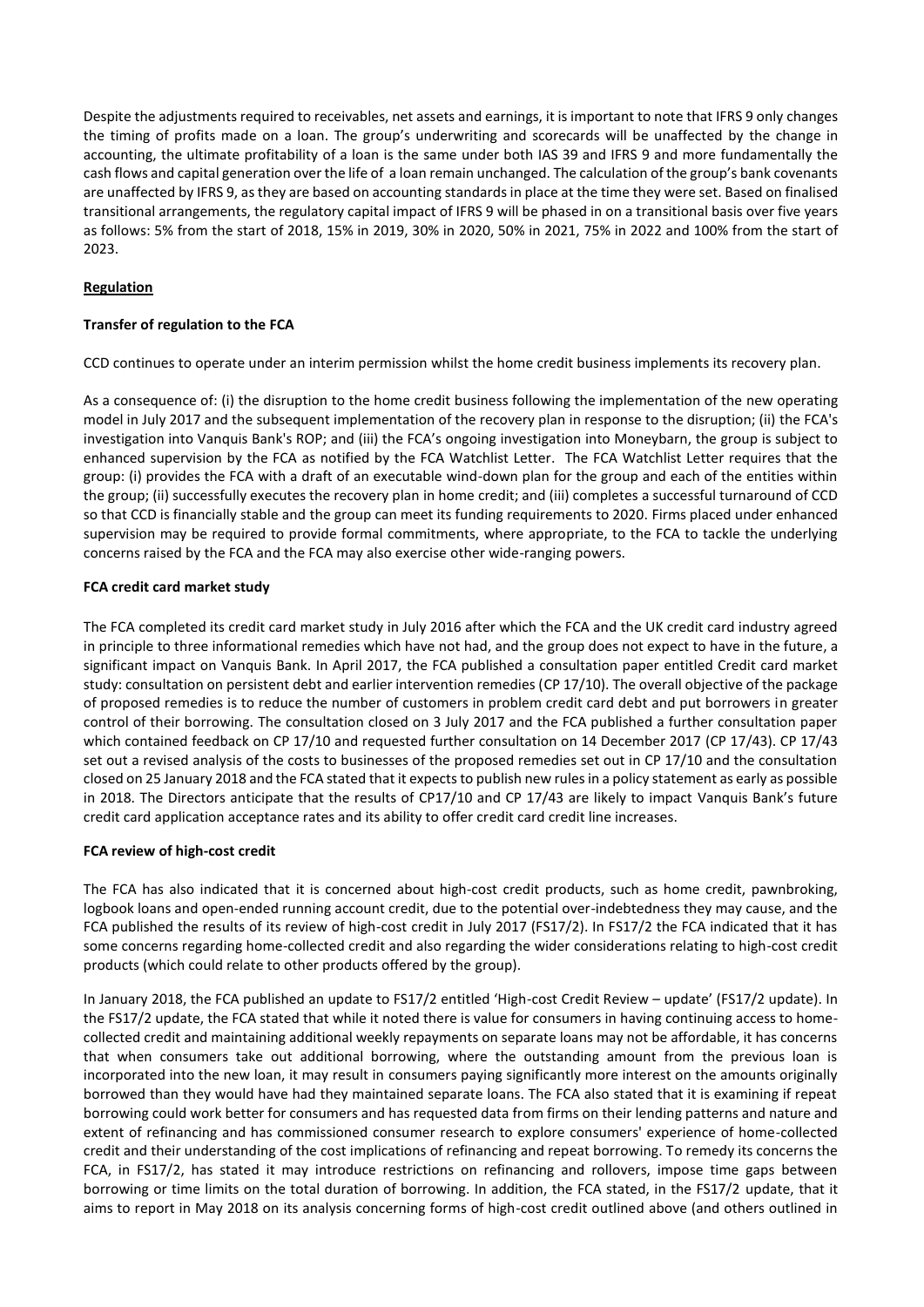FS17/2 and the FS17/2 update), and if the further research and analysis conducted by and on behalf of the FCA confirms the FCA's concerns regarding high-cost credit products, it expects to consult on proposals to address its concerns at that point. The FCA may introduce further changes to its existing consumer credit rules as a result of such work and promote competition for high-cost credit products. In these circumstances, there is a risk that the FCA may introduce new, stricter, rules designed to address particular concerns in relation to lending practices in this sector as outlined above.

#### **FCA review of creditworthiness in consumer credit**

In July 2017 the FCA published a consultation paper (CP17/27) entitled 'Assessing creditworthiness in consumer credit' in which the FCA set out the changes that it has proposed to its existing rules and guidance in this area. In CP 17/27 the FCA proposed to amend its rules and guidance with regards to creditworthiness (which the FCA stated comprises both credit risk and affordability) and in particular, the proposed rules introduced a new explicit definition of 'affordability risk', in which the FCA sets out the factors to be considered by firms when assessing if credit is likely to be affordable for the borrower. The proposals require a more detailed creditworthiness assessment including affordability at the outset for all new non-prime non-mainstream credit card customers, along with further assessments for significant individual or cumulative credit line increases thereafter. Any changes arising as a result of these proposals could reduce the initial booking rate of Vanquis Bank customers as a result of greater numbers of potential customers failing creditworthiness checks, as well as fewer credit line increases being made as a result of greater numbers of customers failing the affordability checks.

#### **FCA review of the vehicle finance market**

In the FCA's Business Plan for 2017/18 the FCA stated that it is looking at the vehicle finance market to ensure that it works well and to assess whether consumers are at risk of harm, with a particular focus on personal contract purchase (PCP) agreements. The FCA has indicated that it will publish an update on this work in the first quarter of 2018. Although the group does not offer PCP agreements, it does offer vehicle finance through Moneybarn, and the views published by the FCA in its review may be predictive of future reviews that would relate to the non-standard vehicle finance sector.

#### **Principal risks and uncertainties**

The principal risks and uncertainties affecting the group are set out in the 2017 Annual Report and Financial Statements which are available on the company's website www.providentfinancial.com.

## **Outlook**

The major regulatory and capital uncertainties faced by the group through a very difficult 2017 are now resolved and the valuable franchises of the group's business have been protected. The home credit recovery plan is on-track and the group's regulatory agenda focused on the customer first will underpin the delivery of sustainable growth and returns.

The proposed rights issue provides a strong capital base and access to the funding that will allow the group's businesses to develop their market-leading positions.

The Board remains strongly committed to resuming the payment of dividends, with a nominal dividend for the 2018 financial year before adopting a progressive dividend, in line with its revised dividend cover policy of at least 1.4 times, from the 2019 financial year.

Each of the group's businesses has performed well through the early weeks of the year.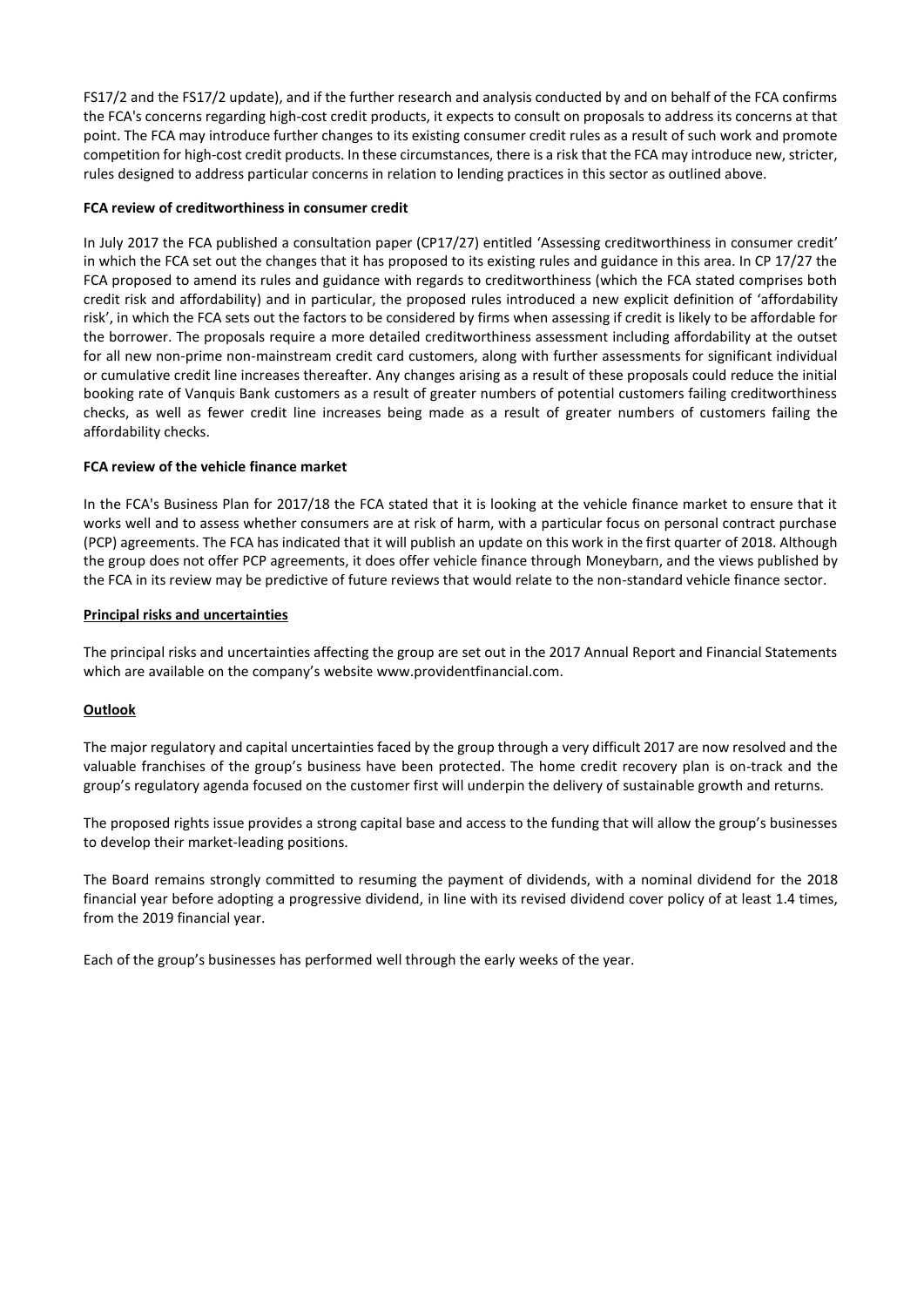## **Consolidated income statement for the year ended 31 December**

|                                                                                       | <b>Note</b> | 2017      | 2016    |
|---------------------------------------------------------------------------------------|-------------|-----------|---------|
|                                                                                       |             | £m        | £m      |
| Revenue                                                                               | 2           | 1,196.3   | 1,183.2 |
| Finance costs                                                                         |             | (77.0)    | (81.7)  |
| Impairment charges                                                                    |             | (476.1)   | (298.8) |
| Administrative and operating costs                                                    |             | (766.2)   | (458.8) |
| <b>Total costs</b>                                                                    |             | (1,319.3) | (839.3) |
| (Loss)/profit before taxation                                                         | 2           | (123.0)   | 343.9   |
| Profit before taxation, amortisation of acquisition intangibles and exceptional items | 2           | 109.1     | 334.1   |
| Amortisation of acquisition intangibles                                               | 2           | (7.5)     | (7.5)   |
| <b>Exceptional items</b>                                                              | 2           | (224.6)   | 17.3    |
| Tax charge                                                                            | 3           | (11.4)    | (81.0)  |
| (Loss)/profit for the year attributable to equity shareholders                        |             | (134.4)   | 262.9   |

All of the above activities relate to continuing operations.

## **Consolidated statement of comprehensive income for the year ended 31 December**

|                                                                           | <b>Note</b> | 2017    | 2016   |
|---------------------------------------------------------------------------|-------------|---------|--------|
|                                                                           |             | £m      | £m     |
| (Loss)/profit for the year attributable to equity shareholders            |             | (134.4) | 262.9  |
| Items that will not be reclassified subsequently to the income statement: |             |         |        |
| - actuarial movements on retirement benefit asset                         | 8           | 17.5    | (0.1)  |
| - gain on available for sale investment recycled to the income statement  | 9           |         | (20.2) |
| - tax on items taken directly to other comprehensive income               | 3           | (3.4)   | 4.7    |
| - impact of change in UK tax rate                                         | 3           | 0.4     | 0.6    |
| Items that may be reclassified subsequently to the income statement:      |             |         |        |
| - fair value movements on available for sale investment                   | 9           | 1.9     | 3.1    |
| - fair value movements on cash flow hedges                                |             | 0.2     | 0.4    |
| - exchange differences on translation of foreign operations               |             | (0.2)   | (1.2)  |
| - tax on items taken directly to other comprehensive income               | 3           | (0.4)   | (0.1)  |
| - impact of change in UK tax rate                                         | 3           | (0.1)   |        |
| Other comprehensive income/(expense) for the year                         |             | 15.9    | (12.8) |
| Total comprehensive (expense)/income for the year                         |             | (118.5) | 250.1  |
|                                                                           |             |         |        |

## **(Loss)/earnings per share**

|              | <b>Note</b> | 2017   | 2016  |
|--------------|-------------|--------|-------|
|              |             | pence  | pence |
| <b>Basic</b> | 4           | (90.7) | 181.8 |
| Diluted      | 4           | (90.7) | 179.9 |

#### **Dividends per share**

|                             | <b>Note</b> | 2017                     | 2016  |
|-----------------------------|-------------|--------------------------|-------|
|                             |             | pence                    | pence |
| Proposed final dividend     |             | $\overline{\phantom{0}}$ | 91.4  |
| Total dividend for the year |             | $\overline{\phantom{a}}$ | 134.6 |
| Paid in the year*           |             | 91.4                     | 124.1 |

\* The total cost of dividends paid in the year was £133.4m (2016: £180.6m).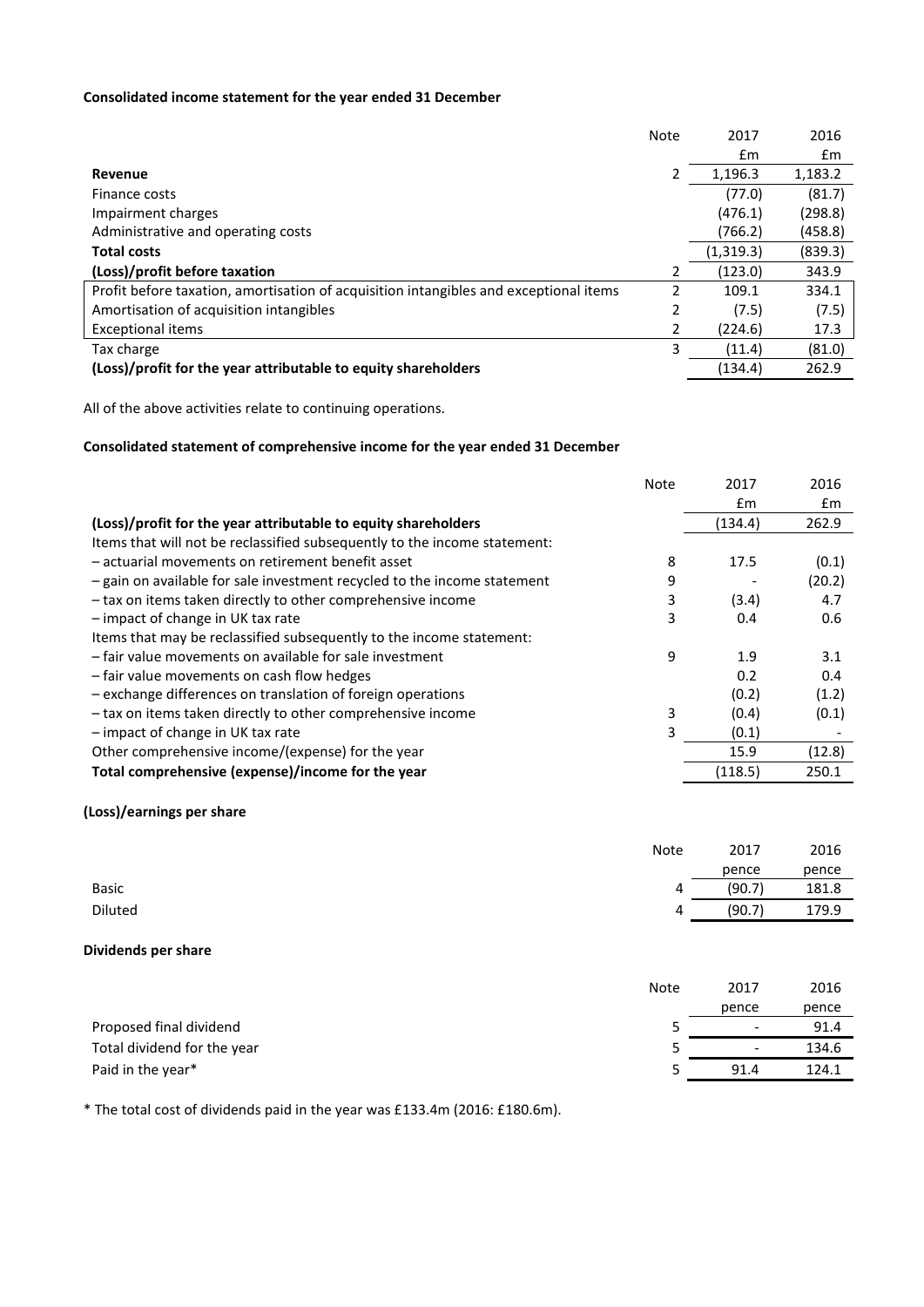## **Consolidated balance sheet as at 31 December**

|                                     | <b>Note</b>    | 2017      | 2016       |
|-------------------------------------|----------------|-----------|------------|
|                                     |                | £m        | £m         |
| <b>ASSETS</b>                       |                |           |            |
| <b>Non-current assets</b>           |                |           |            |
| Goodwill                            |                | 71.2      | 71.2       |
| Other intangible assets             | 6              | 79.4      | 78.1       |
| Property, plant and equipment       |                | 30.9      | 30.3       |
| Financial assets:                   |                |           |            |
| - amounts receivable from customers | 7              | 328.2     | 307.6      |
| Retirement benefit asset            | 8              | 102.3     | 72.4       |
|                                     |                | 612.0     | 559.6      |
| <b>Current assets</b>               |                |           |            |
| Financial assets:                   |                |           |            |
| - available for sale investments    | 9              | 45.8      | 8.0        |
| - amounts receivable from customers | $\overline{7}$ | 1,981.2   | 1,999.2    |
| - cash and cash equivalents         |                | 282.9     | 223.7      |
| - trade and other receivables       |                | 44.0      | 36.1       |
|                                     |                | 2,353.9   | 2,267.0    |
| <b>Total assets</b>                 | 2              | 2,965.9   | 2,826.6    |
|                                     |                |           |            |
| <b>LIABILITIES</b>                  |                |           |            |
| <b>Current liabilities</b>          |                |           |            |
| <b>Financial liabilities:</b>       |                |           |            |
| - retail deposits                   |                | (348.4)   | (185.3)    |
| - bank and other borrowings         |                | (38.1)    | (135.1)    |
| - total borrowings                  |                | (386.5)   | (320.4)    |
| - derivative financial instruments  |                | (0.1)     | (0.2)      |
| - trade and other payables          |                | (115.8)   | (104.8)    |
| <b>Current tax liabilities</b>      |                | (15.9)    | (65.6)     |
| Provisions                          | 10             | (104.6)   |            |
|                                     |                | (622.9)   | (491.0)    |
| <b>Non-current liabilities</b>      |                |           |            |
| <b>Financial liabilities:</b>       |                |           |            |
| - retail deposits                   |                | (943.4)   | (755.9)    |
| - bank and other borrowings         |                | (844.2)   | (778.8)    |
| - total borrowings                  |                | (1,787.6) | (1,534.7)  |
| - derivative financial instruments  |                |           | (0.1)      |
| Deferred tax liabilities            | 3              | (20.3)    | (10.7)     |
|                                     |                | (1,807.9) | (1, 545.5) |
| <b>Total liabilities</b>            |                | (2,430.8) | (2,036.5)  |
| <b>NET ASSETS</b>                   | $\overline{2}$ | 535.1     | 790.1      |
|                                     |                |           |            |
| <b>SHAREHOLDERS' EQUITY</b>         |                |           |            |
| Share capital                       |                | 30.7      | 30.6       |
| Share premium                       |                | 273.0     | 272.7      |
| Other reserves                      |                | 13.4      | 24.3       |
| Retained earnings                   |                | 218.0     | 462.5      |
| <b>TOTAL EQUITY</b>                 |                | 535.1     | 790.1      |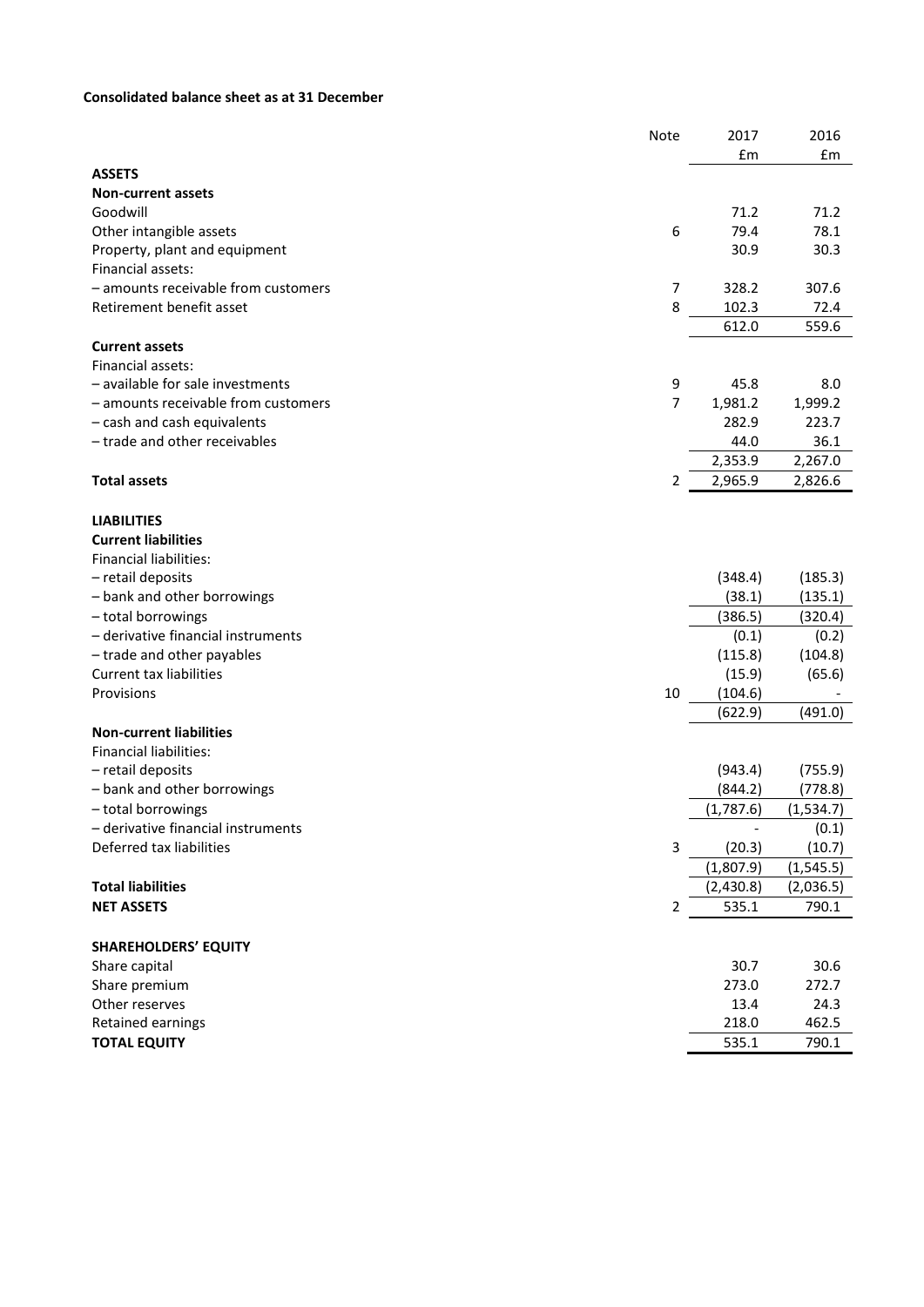## **Consolidated statement of changes in shareholders' equity for the year ended 31 December**

|                                                      |      | Share                    | Share                        | Other                    | Retained |         |
|------------------------------------------------------|------|--------------------------|------------------------------|--------------------------|----------|---------|
|                                                      | Note | capital                  | premium                      | reserves                 | earnings | Total   |
|                                                      |      | £m                       | £m                           | £m                       | £m       | £m      |
| At 1 January 2016                                    |      | 30.5                     | 270.7                        | 35.6                     | 370.9    | 707.7   |
| Profit for the year                                  |      |                          | $\overline{\phantom{a}}$     |                          | 262.9    | 262.9   |
| Other comprehensive (expense)/income:                |      |                          |                              |                          |          |         |
| - actuarial movements on retirement benefit asset    | 8    |                          |                              |                          | (0.1)    | (0.1)   |
| - gain on available for sale investment recycled to  |      |                          |                              |                          |          |         |
| the income statement                                 | 9    |                          |                              | (20.2)                   |          | (20.2)  |
| - fair value movements on available for sale         |      |                          |                              |                          |          |         |
| investment                                           | 9    |                          |                              | 3.1                      |          | 3.1     |
| - fair value movements on cash flow hedges           |      |                          |                              | 0.4                      |          | 0.4     |
| - exchange differences on translation of foreign     |      |                          |                              |                          |          |         |
| operations                                           |      |                          |                              |                          | (1.2)    | (1.2)   |
| - tax on items taken directly to other comprehensive |      |                          |                              |                          |          |         |
| income                                               | 3    |                          |                              | 4.6                      |          | 4.6     |
| - impact of change in UK tax rate                    | 3    |                          |                              |                          | 0.6      | 0.6     |
| Other comprehensive expense for the year             |      |                          | $\blacksquare$               | (12.1)                   | (0.7)    | (12.8)  |
| Total comprehensive (expense)/income for the year    |      |                          | $\overline{\phantom{0}}$     | (12.1)                   | 262.2    | 250.1   |
| Transactions with owners:                            |      |                          |                              |                          |          |         |
| - issue of share capital                             |      | 0.1                      | 2.0                          |                          |          | 2.1     |
| - purchase of own shares                             |      |                          |                              | (0.1)                    |          | (0.1)   |
| - transfer of own shares on vesting of share awards  |      |                          |                              | 0.1                      | (0.1)    |         |
| - share-based payment charge                         |      |                          |                              | 10.9                     |          | 10.9    |
| - transfer of share-based payment reserve on         |      |                          |                              |                          |          |         |
| vesting of share awards                              |      |                          |                              | (10.1)                   | 10.1     |         |
| - dividends                                          |      |                          |                              |                          |          |         |
| At 31 December 2016                                  | 5    |                          | 272.7                        |                          | (180.6)  | (180.6) |
|                                                      |      | 30.6                     |                              | 24.3                     | 462.5    | 790.1   |
| At 1 January 2017                                    |      | 30.6                     | 272.7                        | 24.3                     | 462.5    | 790.1   |
| Loss for the year                                    |      |                          |                              |                          | (134.4)  | (134.4) |
| Other comprehensive income/(expense):                |      |                          |                              |                          |          |         |
| - actuarial movements on retirement benefit asset    | 8    |                          |                              |                          | 17.5     | 17.5    |
| - fair value movements on available for sale         |      |                          |                              |                          |          |         |
| investment                                           | 9    |                          |                              | 1.9                      |          | 1.9     |
| - fair value movements on cash flow hedges           |      |                          |                              | 0.2                      |          | 0.2     |
| - exchange differences on translation of foreign     |      |                          |                              |                          |          |         |
| operations                                           |      |                          |                              |                          | (0.2)    | (0.2)   |
| - tax on items taken directly to other comprehensive |      |                          |                              |                          |          |         |
| income                                               | 3    |                          |                              | (0.4)                    | (3.4)    | (3.8)   |
| - impact of change in UK tax rate                    | 3    |                          |                              | (0.1)                    | 0.4      | 0.3     |
| Other comprehensive income for the year              |      | $\overline{\phantom{a}}$ | $\overline{\phantom{a}}$     | 1.6                      | 14.3     | 15.9    |
| Total comprehensive income/(expense) for the year    |      | $\overline{\phantom{a}}$ | $\overline{\phantom{a}}$     | 1.6                      | (120.1)  | (118.5) |
| Transactions with owners:                            |      |                          |                              |                          |          |         |
| - issue of share capital                             |      | 0.1                      | 0.3                          | $\overline{\phantom{a}}$ |          | 0.4     |
| - purchase of own shares                             |      |                          |                              | (0.1)                    |          | (0.1)   |
| - transfer of own shares on vesting of share awards  |      |                          |                              | $1.1\,$                  | (1.1)    |         |
| - share-based payment credit                         |      |                          | $\qquad \qquad \blacksquare$ | (3.4)                    |          | (3.4)   |
| - transfer of share-based payment reserve on         |      |                          |                              |                          |          |         |
| vesting of share awards                              |      |                          |                              | (10.1)                   | 10.1     |         |
| - dividends                                          | 5    |                          |                              |                          | (133.4)  | (133.4) |
| At 31 December 2017                                  |      | 30.7                     | 273.0                        | 13.4                     | 218.0    | 535.1   |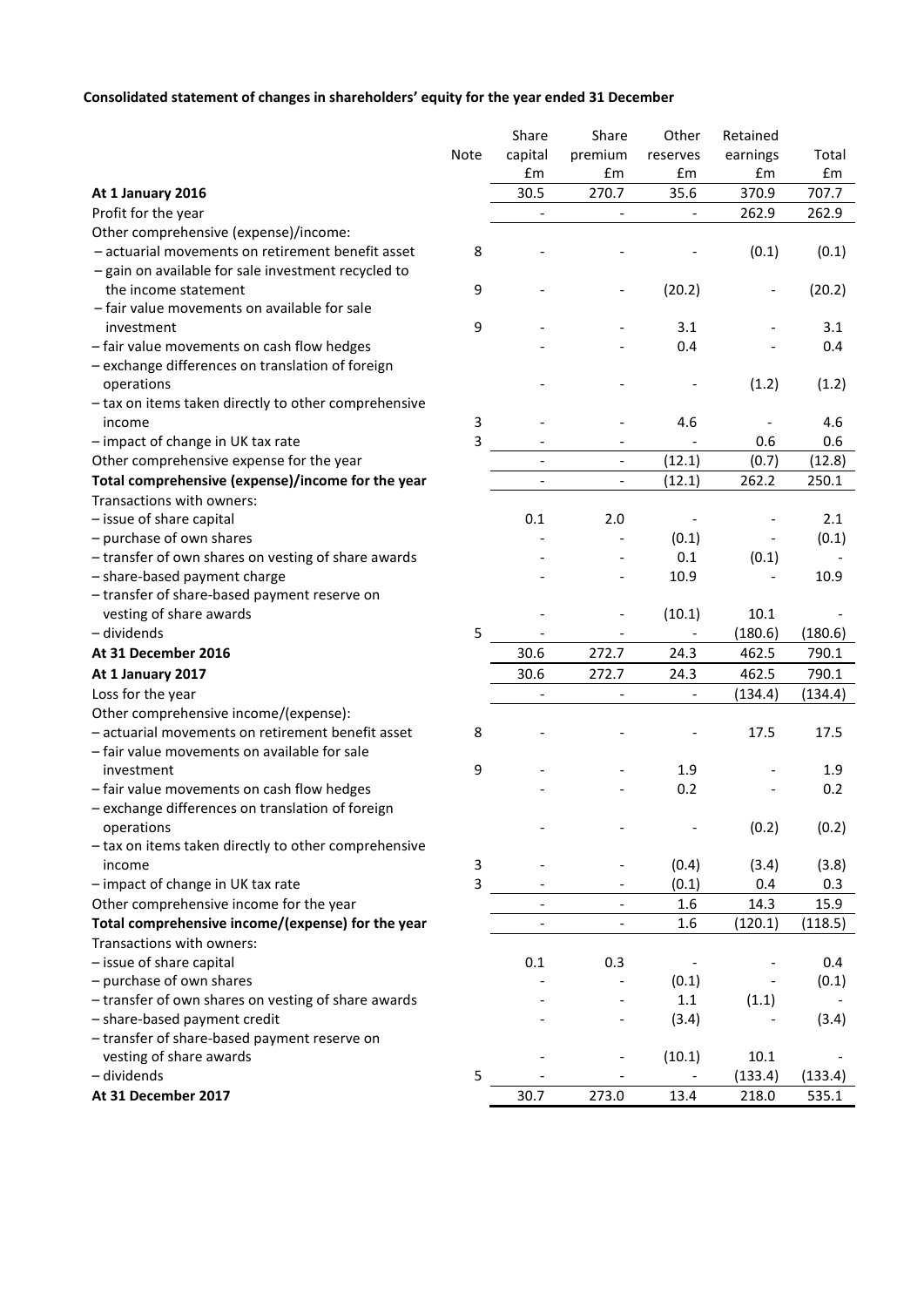## **Consolidated statement of cash flows for the year ended 31 December**

|                                                                                | Note | 2017    | 2016    |
|--------------------------------------------------------------------------------|------|---------|---------|
|                                                                                |      | £m      | Em      |
| Cash flows from operating activities                                           |      |         |         |
| Cash generated from operations                                                 | 11   | 72.0    | 147.8   |
| Finance costs paid                                                             |      | (73.7)  | (71.7)  |
| Tax paid                                                                       |      | (55.0)  | (64.4)  |
| Net cash (used in)/generated from operating activities                         |      | (56.7)  | 11.7    |
| Cash flows from investing activities                                           |      |         |         |
| Purchase of intangible assets                                                  |      | (20.5)  | (12.8)  |
| Purchase of property, plant and equipment                                      |      | (12.2)  | (10.6)  |
| Proceeds from disposal of property, plant and equipment                        |      | 1.7     | 0.6     |
| Proceeds from disposal of Visa shares held as an available for sale investment | 9    |         | 12.2    |
| Purchase of government gilts held as an available for sale investment          | 9    | (35.9)  |         |
| Net cash used in investing activities                                          |      | (66.9)  | (10.6)  |
| Cash flows from financing activities                                           |      |         |         |
| Proceeds from bank and other borrowings                                        |      | 650.0   | 505.6   |
| Repayment of bank and other borrowings                                         |      | (332.1) | (248.8) |
| Dividends paid to company shareholders                                         | 5    | (133.4) | (180.6) |
| Proceeds from issue of share capital                                           |      | 0.4     | 2.1     |
| Purchase of own shares                                                         |      | (0.1)   | (0.1)   |
| Net cash generated from financing activities                                   |      | 184.8   | 78.2    |
| Net increase in cash, cash equivalents and overdrafts                          |      | 61.2    | 79.3    |
| Cash, cash equivalents and overdrafts at beginning of year                     |      | 218.6   | 139.3   |
| Cash, cash equivalents and overdrafts at end of year                           |      | 279.8   | 218.6   |
|                                                                                |      |         |         |
| Cash, cash equivalents and overdrafts at end of year comprise:                 |      |         |         |
| Cash at bank and in hand                                                       |      | 282.9   | 223.7   |
| Overdrafts (held in bank and other borrowings)                                 |      | (3.1)   | (5.1)   |
| Total cash, cash equivalents and overdrafts                                    |      | 279.8   | 218.6   |

Cash at bank and in hand includes £227.5m (2016: £168.9m) in respect of the liquid assets buffer, including other liquid resources, held by Vanquis Bank in accordance with the PRA's liquidity regime. This buffer is not available to finance the group's day-to-day operations.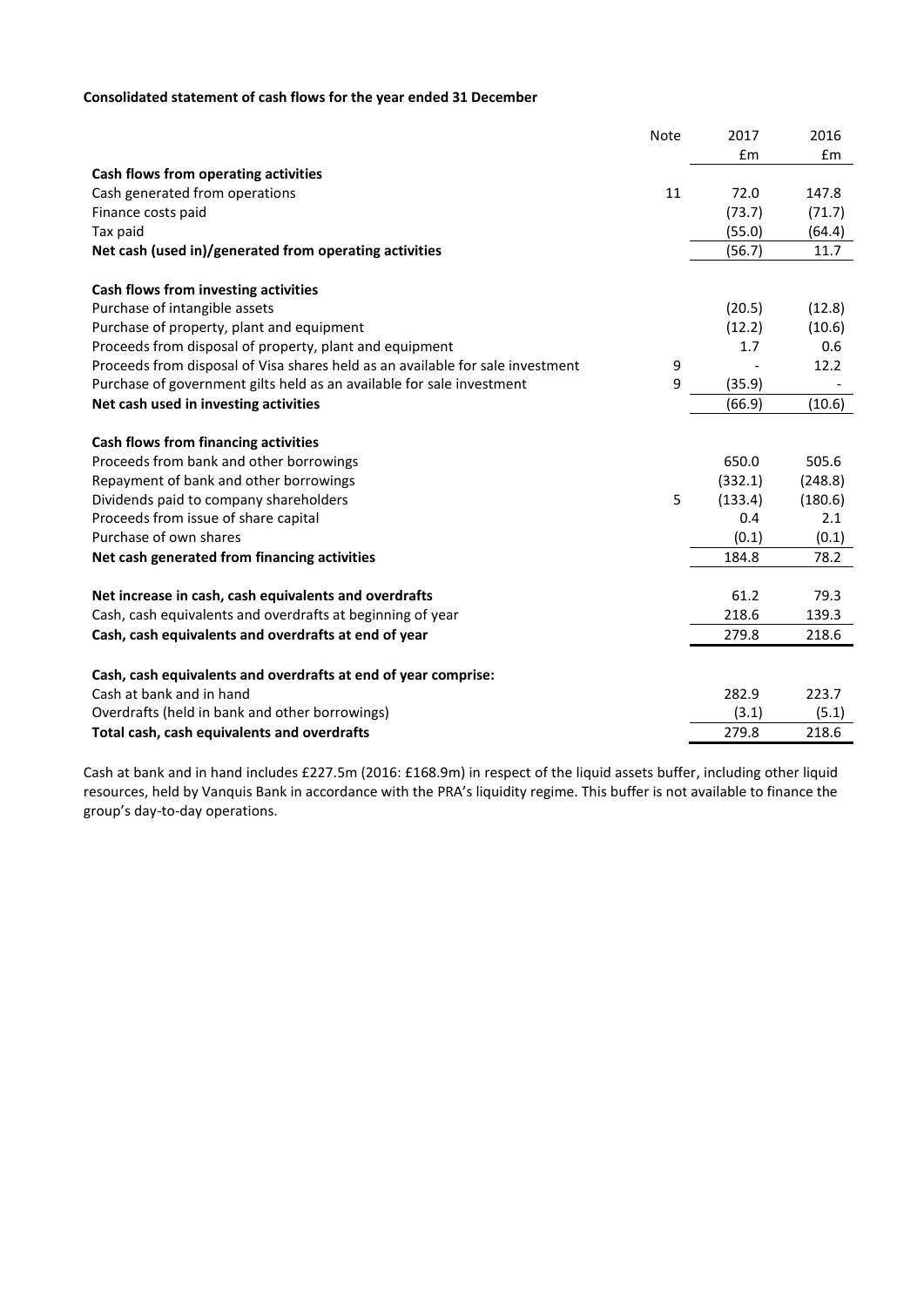#### **Notes to the financial information**

#### **1. Basis of preparation**

The financial information, which comprises the consolidated income statement, statement of comprehensive income, balance sheet, statement of changes in equity, cash flow statement and related notes, is derived from the full group financial statements for the year ended 31 December 2017, which have been prepared under International Financial Reporting Standards (IFRS) as adopted by the European Union and those parts of the Companies Act 2006 applicable to companies reporting under IFRS.

The financial information does not constitute the statutory financial statements of the group within the meaning of Section 434 of the Companies Act 2006. The statutory financial statements for the year ended 31 December 2016 have been filed with the Registrar of Companies. The auditor has reported on those financial statements and on the statutory financial statements for the year ended 31 December 2017, which will be filed with the Registrar of Companies following the AGM. Both the audit reports were unqualified and did not contain any statements under Section 498(2) or (3) of the Companies Act 2006. However, the report for the year ended 31 December 2017 included an emphasis of matter in respect of going concern.

The financial statements have been prepared on a going concern basis under the historical cost convention, unless otherwise stated.

Note 12 refers to the group and Vanquis Bank's regulatory capital positions and the intention to raise net proceeds of £300m by way of a proposed rights issue to meet the costs of resolving the FCA investigations, restore the group's prudent capital position, seek to maintain the group's investment grade rating and re-establish normal access to funding from the bank and debt capital markets.

As at 31 December 2017, the group's regulatory capital on a consolidated basis is below the minimum requirement set by the PRA. Without the benefit of the net proceeds from the proposed rights issue, the group would continue to be unable to meet its minimum regulatory capital requirement. In such event, there is a risk that the PRA would have the ability to exercise its wide-ranging powers over the group which could include a variation of the group's permissions, restricting the group's business, or, in conjunction with other regulatory bodies and authorities, imposing a resolution procedure on Vanquis Bank and/or any other member of the group under the UK Banking Act 2009, as amended. Even if the PRA were to exercise forbearance in respect of such breaches of minimum regulatory capital requirements, it could at a later date revisit that decision or the basis upon which any forbearance was granted. This could have a material adverse effect on the group's business, financial condition, results of operations, cash flows and prospects.

The group has agreed with its lending banks and M&G that they will amend or waive certain covenant compliance requirements under the terms of the revolving credit facility and the M&G term loan respectively in order to provide the group with greater covenant headroom. The net worth covenant has been temporarily reduced from £400m to £375m at 31 December 2017 and 31 March 2018, the net worth excluding Vanquis Bank covenant has been temporarily reduced from £155m to £100m at 31 December 2017 and 31 March 2018 and the interest cover covenant has been temporarily reduced from 2.0 times to 1.25 times for the 12 months ending 31 March 2018 and 30 June 2018. If the proposed rights issue does not proceed the amendments and waivers obtained by the group will cease to remain effective and the bridge facility would also be due. In these circumstances, the group would seek to obtain further amendments and waivers of a breach of its financial covenants or the agreement of the lending banks and M&G not to accelerate repayment of the revolving credit facility and the M&G term loan respectively. However, if such waivers were not granted or such agreement was not forthcoming, then the accelerated repayment in full of any amounts outstanding thereunder might result in insolvency proceedings being initiated against the group which could result in shareholders losing all or a substantial amount of the value of their investment in the group.

The Board has concluded that the resolutions which are necessary for the proposed rights issue to proceed are likely to be passed and that the equity proceeds are likely to be raised in line with the timetable so that there will be no further breach of regulatory capital requirements or a breach of bank covenants once the capital is raised.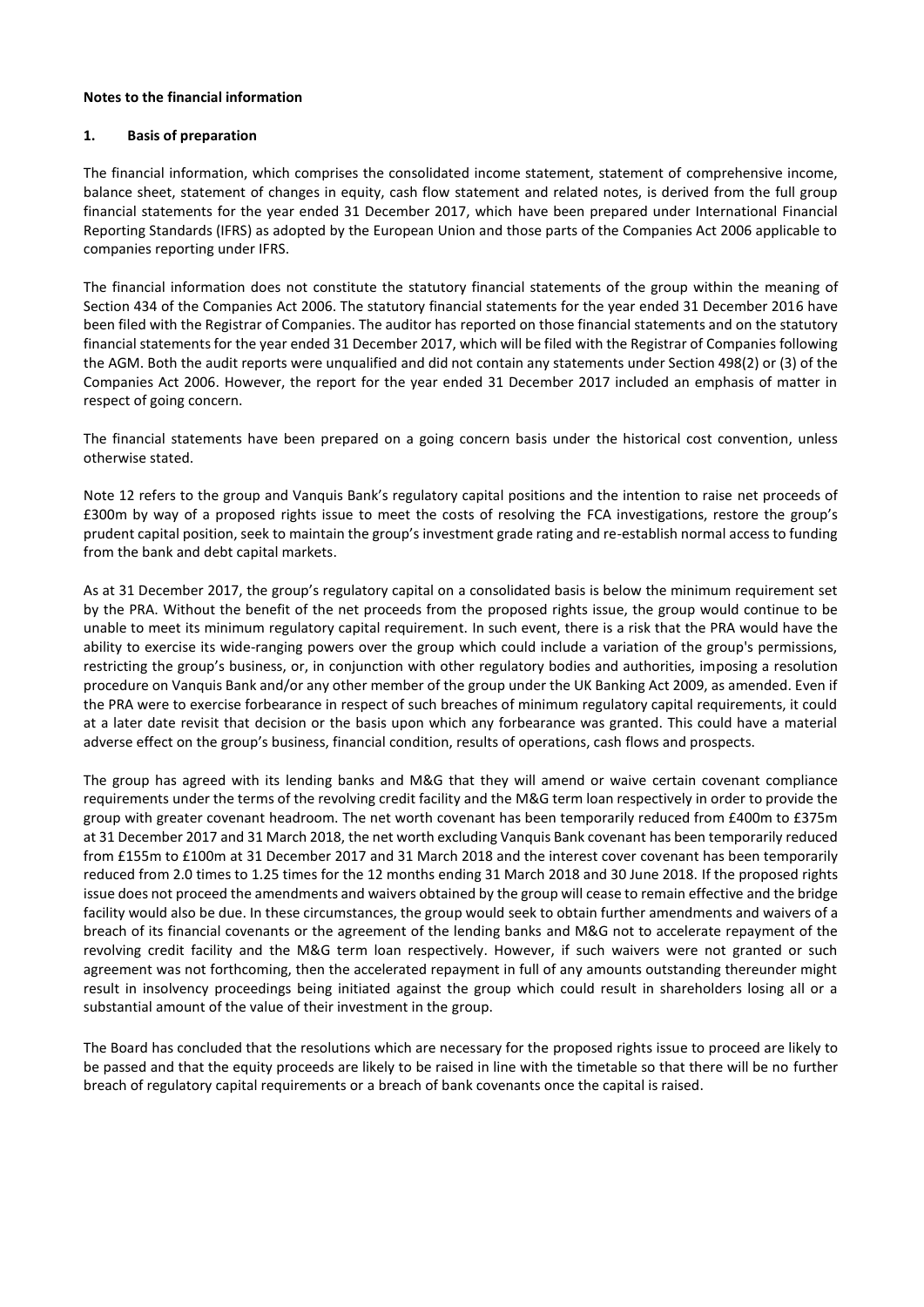## **1. Basis of preparation (continued)**

The Board acknowledges that there are risks that may prevent the proposed rights issue proceeding in line with the expected timetable or at all. There is a risk that sufficient shareholders will not vote in favour of the resolutions to enable the equity raise to occur. Note 12 explains that the proposed rights issue is fully underwritten subject to customary conditions. These conditions allow the underwriters to not fund the equity in a number of circumstances including there being a material adverse change in the affairs of the company or financial markets.

The Board believes that it is unlikely that the proposed rights issue will not occur but the consequences of not being successful indicate the existence of a material uncertainty. This may cast significant doubt about the group's ability to continue as a going concern so it is appropriate to make full disclosure as required by accounting standards. The Board believes that adopting the going concern basis in preparing the consolidated financial statements is appropriate and the financial statements do not include the adjustments that would result if the group were unable to continue as a going concern.

The accounting policies applied in preparing the financial information are consistent with those used in preparing the statutory financial statements for the year ended 31 December 2016.

The group has made the following disclosure reclassifications within the statutory financial statements for the year ended 31 December 2017 and within the financial information:

## Separate disclosure of impairment on the face of the income statement

Historically, costs have been analysed between operating costs, administrative costs and finance costs on the face of the income statement. Operating costs comprised impairment, agents' commissions and marketing and acquisition costs. However, under the new home credit operating model agent's commission costs have been replaced with salaries which will be shown under administrative costs. Given that impairment costs will comprise a significant proportion of the remaining operating costs and due to its significance to the group as a financial institution, it is considered appropriate to disclose impairment separately on the face of the income statement. The residual operating costs comprising marketing and acquisition costs have been incorporated within administrative and operating costs with 2016 comparatives reclassified.

## Separate disclosure of retail deposits on the face of the balance sheet

All external borrowings held by the group have historically been shown as 'bank and other borrowings' on the face of the balance sheet and split between current (where settlement is within the subsequent 12 months) and non-current (where settlement can be deferred beyond 12 months). Retail deposits have now become the most material part of the group's funding structure. Most retail deposit taking institutions disclose retail deposits separately on the face of the balance sheet and this disclosure has now been adopted by the group with 2016 comparatives reclassified.

The financial information has been agreed with the company's auditor for release.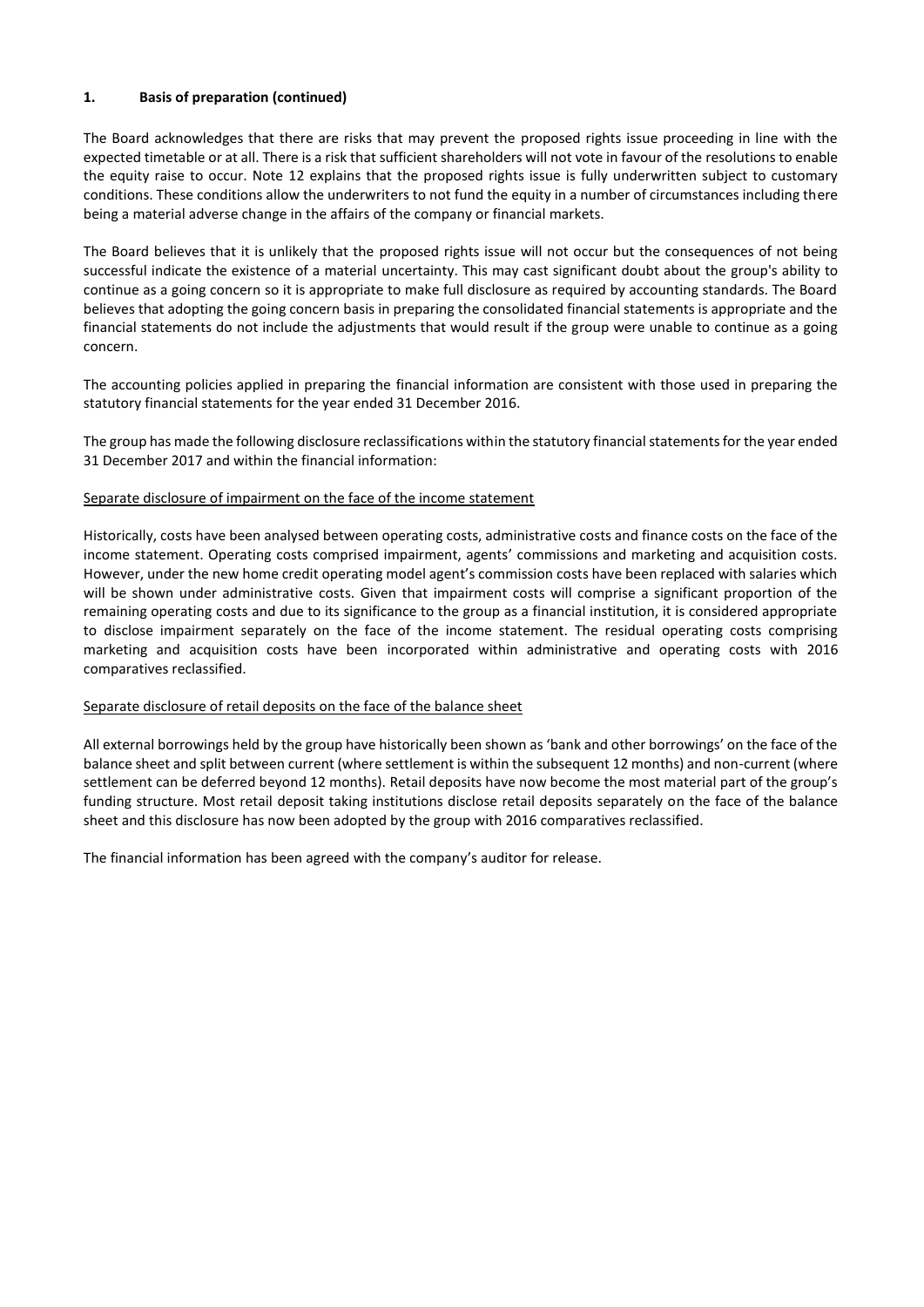## **2. Segment reporting**

|                                                                |                          |               | (Loss)/profit |                 |  |
|----------------------------------------------------------------|--------------------------|---------------|---------------|-----------------|--|
|                                                                | Revenue                  |               |               | before taxation |  |
|                                                                | 2016<br>2017             |               | 2017          | 2016            |  |
|                                                                | $\mathsf{fm}$            | $\mathsf{fm}$ | $\mathsf{fm}$ | £m              |  |
| Vanquis Bank                                                   | 638.8                    | 583.7         | 206.6         | 204.5           |  |
| <b>CCD</b>                                                     | 451.2                    | 518.8         | (118.8)       | 115.2           |  |
| Moneybarn                                                      | 106.3                    | 80.7          | 34.1          | 31.1            |  |
| Central costs                                                  | $\overline{\phantom{a}}$ |               | (12.8)        | (16.7)          |  |
| Total group before amortisation of acquisition intangibles and |                          |               |               |                 |  |
| exceptional items                                              | 1,196.3                  | 1,183.2       | 109.1         | 334.1           |  |
| Amortisation of acquisition intangibles                        | $\overline{\phantom{0}}$ | -             | (7.5)         | (7.5)           |  |
| <b>Exceptional items</b>                                       |                          | -             | (224.6)       | 17.3            |  |
| <b>Total group</b>                                             | 1,196.3                  | 1,183.2       | (123.0)       | 343.9           |  |

Exceptional costs in 2017 of £224.6m comprise:

|                                                                                             | 2017    |
|---------------------------------------------------------------------------------------------|---------|
|                                                                                             | £m      |
| Estimated costs of settlement of the FCA investigation into ROP at Vanquis Bank:            |         |
| - balance reduction applied to receivables in respect of existing customers                 | (75.4)  |
| - cash restitution to customers, higher expected future complaints costs, expenses and fine | (96.7)  |
| <b>Total Vanquis Bank</b>                                                                   | (172.1) |
| Estimated costs arising from the FCA investigation at Moneybarn:                            |         |
| - balance reduction applied to receivables in respect of existing customers                 | (12.1)  |
| - cash restitution to customers, fine and other expenses                                    | (7.9)   |
| <b>Total Moneybarn</b>                                                                      | (20.0)  |
| Costs in respect of the migration to the new home credit operating model:                   |         |
| - redundancy, retention, training and consultancy costs                                     | (32.5)  |
| <b>Total CCD</b>                                                                            | (32.5)  |
| <b>Total exceptional items</b>                                                              | (224.6) |

On 27 February 2018, a resolution was reached with the FCA in respect of their investigation into ROP in Vanquis Bank. The investigation concluded that Vanquis Bank did not adequately disclose in its sales calls that the charges for ROP would be treated as a purchase transaction and therefore potentially incur interest. A settlement has been reached with the FCA to refund those customers with the interest element of ROP charges in the period between inception of the product in 2003 and the communication to ROP customers which was conducted in December 2016. The total estimated cost of settlement amounts to £172.1m and comprises: (i) restitution to customers of £127.1m, comprising balance reductions to existing customers of £75.4m, being a gross balance reduction of £90.1m less release of impairment provisions of £14.7m, and cash settlements to customers of £51.7m; (ii) higher expected forward flow of ROP complaints more generally in respect of which compensation may have to be paid of £30.7m; (iii) administration costs of £12.3m; and (iv) the fine levied by the FCA of just under £2.0m. The release of impairment provisions of £14.7m has been reflected as a credit to impairment with the remaining estimated costs of £186.8m being reflected within administrative and operating costs.

The FCA investigation into affordability, forbearance and termination options in Moneybarn is continuing. Based on the work undertaken to date and the status of discussions with the FCA, the estimated cost of restitution and fine is estimated to be £20.0m of which £12.1m, comprising a gross balance reduction of £32.5m less release of impairment provisions of £20.4m, has been reflected as a reduction in receivables and £7.9m has been reflected as a provision in the 2017 yearend balance sheet. The release of impairment provisions of £20.4m has been reflected as a credit to impairment with the remaining estimated costs of £40.4m being reflected within administrative and operating costs.

Costs of £32.5m have been incurred in 2017 in respect of the migration to the new home credit operating model and subsequent implementation of the recovery plan to re-establish relationships with customers and stabilise the operation following the poor execution of the migration. The costs comprise redundancy, retention, training and consultancy costs which are stated net of an exceptional pension credit of £3.9m associated with those employees made redundant who were part of the group's defined benefit pension scheme (see note 8).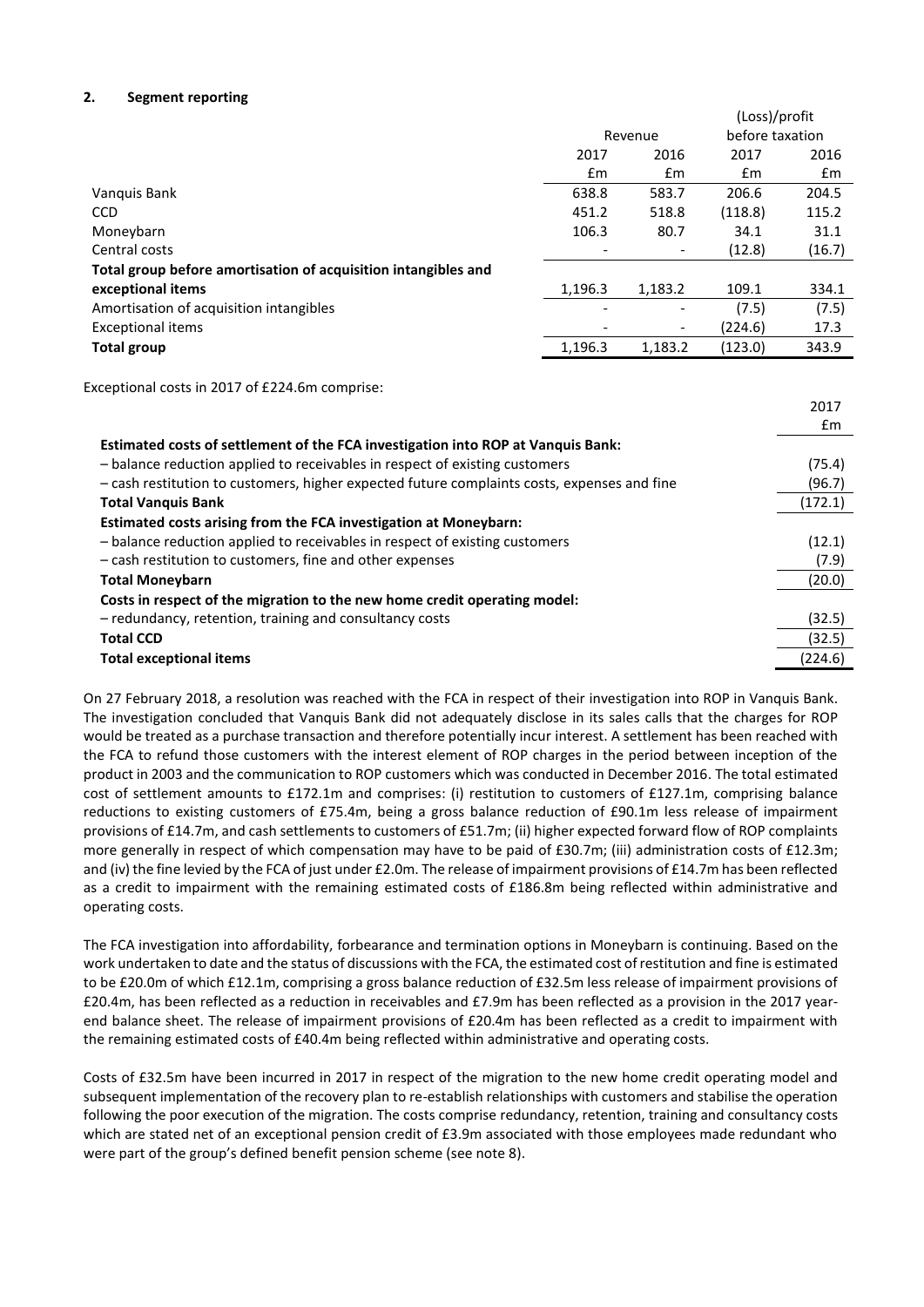## **2. Segment reporting (continued)**

A net exceptional credit of £17.3m was recognised in 2016 comprising an exceptional gain of £20.2m in respect of Vanquis Bank's interest in Visa Europe following completion of Visa Inc.'s acquisition of Visa Europe on 21 June 2016 and an exceptional impairment charge of £2.9m in respect of glo's IT platform within CCD following the decision to develop guarantor loans as part of the wider Vanquis Bank loans proposition on a separate IT platform.

All of the above activities relate to continuing operations. Revenue between business segments is not material.

|                                      | Segment assets |         | Net assets |       |
|--------------------------------------|----------------|---------|------------|-------|
|                                      | 2017<br>2016   |         | 2017       | 2016  |
|                                      | £m             | £m      | £m         | £m    |
| Vanguis Bank                         | 1,854.5        | 1,624.1 | 295.4      | 379.9 |
| <b>CCD</b>                           | 454.4          | 644.9   | 180.1      | 155.2 |
| Moneybarn                            | 393.5          | 321.5   | 42.7       | 36.3  |
| Central                              | 81.6           | 304.2   | 16.9       | 218.7 |
| Total before intra-group elimination | 2,784.0        | 2.894.7 | 535.1      | 790.1 |
| Intra-group elimination              | 181.9          | (68.1)  |            |       |
| <b>Total group</b>                   | 2,965.9        | 2.826.6 | 535.1      | 790.1 |

Segment net assets are based on the statutory accounts of the companies forming the group's business segments adjusted to assume repayment of intra-group balances and rebasing the borrowings of CCD to reflect a borrowings to receivables ratio of 75%, in line with the group's revised minimum regulatory capital requirement (prior to 2017, a borrowings to receivables ratio of 80% was used, equivalent to a gearing ratio of 3.5 times). The impact of this is a reduction in the notional allocation of group borrowings to CCD of £181.9m (2016: increase of £68.1m) and an equivalent reduction (2016: increase) in the notional cash allocated to central activities of the same amount. Historically, the notional allocation has been to increase the borrowings of CCD. However, following the significant losses incurred by CCD during 2017 the notional allocation is a reduction for the first time. The intra-group elimination adjustment removes the notional allocation to state borrowings and cash on a consolidated group basis.

## **3. Tax charge**

The tax charge in the income statement is as follows:

|                                 | 2017   | 2016                     |
|---------------------------------|--------|--------------------------|
|                                 | £m     | £m                       |
| Current tax:                    |        |                          |
| $- UK$                          | (5.1)  | (79.4)                   |
| - overseas                      | (0.2)  | (0.6)                    |
| <b>Total current tax</b>        | (5.3)  | (80.0)                   |
| Deferred tax                    | (6.7)  | (1.0)                    |
| Impact of change in UK tax rate | 0.6    | $\overline{\phantom{a}}$ |
| <b>Total tax charge</b>         | (11.4) | (81.0)                   |
|                                 |        |                          |

The tax credit in respect of the exceptional costs in 2017 amounts to £3.8m and represents: (i) tax relief of £12.5m in respect of the exceptional restructuring costs in CCD, the estimated balance reductions and restitution payable to Moneybarn customers and the settlement administration costs in Vanquis Bank; net of (ii) tax of £8.7m at the combined mainstream corporation tax and bank corporation tax surcharge rates of 27.25% on the 10% deemed taxable receipt on the settlements payable to Vanquis Bank customers which are treated as bank compensation payments and the release of the impairment provision.

The tax charge in respect of the exceptional gain in 2016 amounted to £5.1m and represents a £5.7m tax charge on the disposal of Vanquis Bank's interest in Visa Europe Limited at the combined mainstream UK corporation tax and bank corporation tax surcharge rates of 28% and a tax credit of £0.6m relating to tax relief for the impairment of glo intangible assets at the mainstream UK corporation tax rate of 20%.

The tax credit in respect of the amortisation of acquisition intangibles amounts to £1.4m (2016: £1.5m).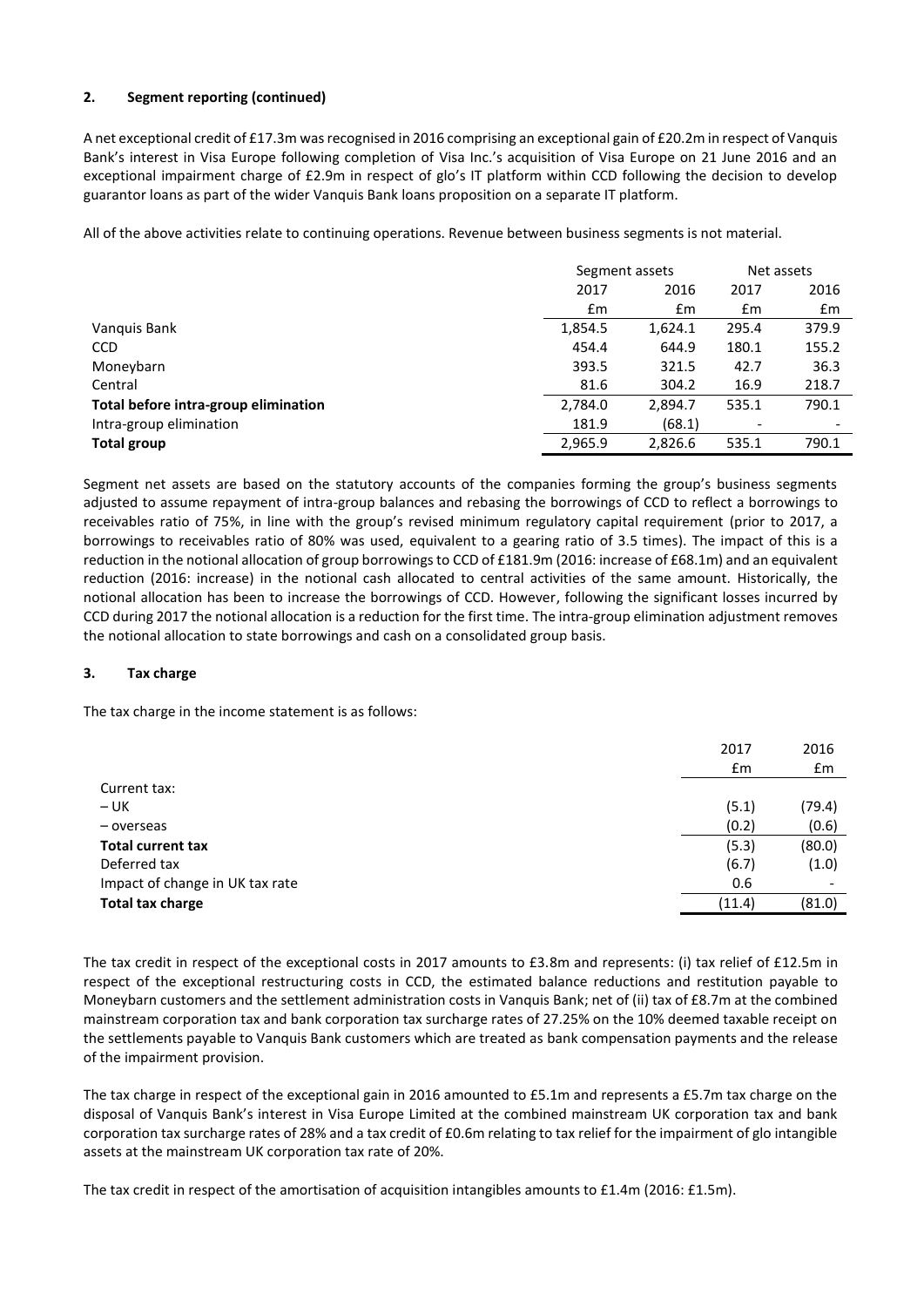## **3. Tax charge (continued)**

The effective tax rate for 2017, prior to the amortisation of acquisition intangibles and exceptional items, is 15.1% (2016: 23.2%). The decrease in the rate reflects a tax credit in respect of prior years, including a release of part of the provision for uncertain tax liabilities, net of the impact of the bank corporation tax surcharge of 8% which came into effect on 1 January 2016 and applies to Vanquis Bank's taxable profits in excess of £25m.

In addition to the introduction of bank corporation tax surcharge with effect from 1 January 2016, during 2015, changes were also enacted reducing the mainstream corporation tax rate from 20% to 19% with effect from 1 April 2017 and from 19% to 18% with effect from 1 April 2020. In 2016, a further change was enacted, which further reduced the mainstream corporation tax rate from 18% to 17% with effect from 1 April 2020. Deferred tax balances at 31 December 2017 have been measured at 17% (2016: 17%) and, in the case of Vanquis Bank, at the combined mainstream UK corporation tax and bank corporation tax surcharge rates of 25% (2016: 25%) on the basis that the temporary differences on which deferred tax has been calculated are expected to reverse after 1 April 2020 (2016: 1 April 2020). In 2017, movements in deferred tax balances have been measured at the mainstream corporation tax rate for the year of 19.25% (2016: 20.00%), and, in the case of Vanquis Bank, at the combined mainstream UK corporation tax and bank corporation tax surcharge rates for the year of 27.25% (2016: 28.00%). A tax credit of £0.6m (2016: £nil) represents the income statement adjustment to deferred tax as a result of these changes and an additional deferred tax credit of £0.3m (2016: £0.6m) has been taken directly to other comprehensive income in respect of items reflected directly in other comprehensive income.

The tax (charge)/credit on items taken directly to other comprehensive income is as follows:

|                                                                                       | 2017  | 2016  |
|---------------------------------------------------------------------------------------|-------|-------|
|                                                                                       | Em    | £m    |
| Deferred tax (charge)/credit on fair value movements in available for sale investment | (0.4) | 4.7   |
| Deferred tax charge on fair value movements in cash flow hedges                       |       | (0.1) |
| Deferred tax charge on actuarial movements on retirement benefit asset                | (3.4) |       |
| Tax (charge)/credit on items taken directly to other comprehensive income prior to    |       |       |
| impact of change in UK tax rate                                                       | (3.8) | 4.6   |
| Impact of change in UK tax rate                                                       | 0.3   | 0.6   |
| Total tax (charge)/credit on items taken directly to other comprehensive income       | (3.5) | 5.2   |

The £4.7m deferred tax credit in 2016 on the available for sale investment represents the reversal of the £4.8m deferred tax charge in 2015, reflecting the sale of Vanquis Bank's interest in Visa Europe Limited in the year, net of a deferred tax charge of £0.1m arising on the movement in the valuation of the Visa Inc. preferred stock between its acquisition and the end of the year. The £0.4m deferred tax charge on the available for sale investment in 2017 represents the deferred tax at the combined mainstream corporation tax and bank corporation tax surcharge rates of 27.25% on the change in the valuation of the Visa Inc. preferred stock during the year.

The movement in deferred tax liability during the year can be analysed as follows:

|                                                                                        | 2017   | 2016   |
|----------------------------------------------------------------------------------------|--------|--------|
|                                                                                        | £m     | £m     |
| At 1 January                                                                           | (10.7) | (14.9) |
| Charge to the income statement                                                         | (6.7)  | (1.0)  |
| (Charge)/credit on other comprehensive income prior to impact of change in UK tax rate | (3.8)  | 4.6    |
| Impact of change in UK tax rate:                                                       |        |        |
| $-$ credit to the income statement                                                     | 0.6    |        |
| - credit to other comprehensive income                                                 | 0.3    | 0.6    |
| At 31 December                                                                         | (20.3) | (10.7) |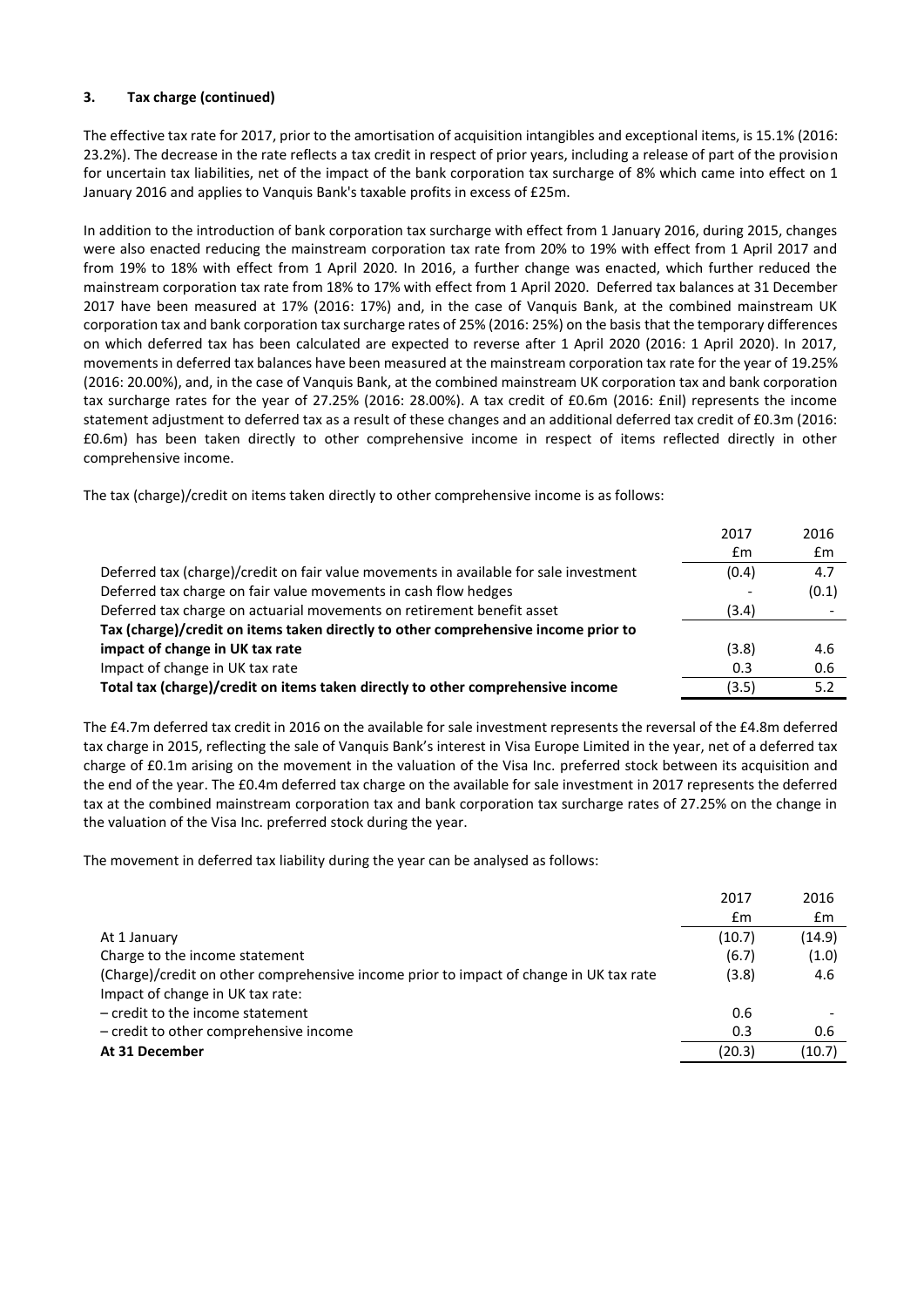## **3. Tax charge (continued)**

The rate of tax charge on the loss(2016: profit) before taxation for the year is higher than (2016: higher than) the average rate of mainstream corporation tax in the UK of 19.25% (2016: 20.00%). This can be reconciled as follows:

|                                                                                            | 2017          | 2016          |
|--------------------------------------------------------------------------------------------|---------------|---------------|
|                                                                                            | $\mathsf{fm}$ | $\mathsf{fm}$ |
| (Loss)/profit before taxation                                                              | (123.0)       | 343.9         |
| (Loss)/profit before taxation multiplied by the average rate of mainstream corporation tax |               |               |
| in the UK of 19.25% (2016: 20.00%)                                                         | 23.7          | (68.8)        |
| Effects of:                                                                                |               |               |
| - benefit of lower tax rates overseas                                                      | 0.1           | 0.4           |
| - adjustment in respect of prior years                                                     | 22.5          | 3.9           |
| - write off of deferred tax asset on share-based payments                                  | (0.9)         |               |
| - non-deductible general expenses                                                          | (0.2)         | (0.2)         |
| - tax rate difference on tax losses carried back to prior years                            | 0.6           |               |
| - impact of change in UK tax rate                                                          | 0.6           |               |
| - non-deductible bank compensation expenses                                                | (35.3)        |               |
| - additional 10% of bank compensation expenses                                             | (3.5)         |               |
| - non-deductible fines and expenses                                                        | (1.2)         |               |
| - impact of bank corporation tax surcharge                                                 | (17.8)        | (16.3)        |
| <b>Total tax charge</b>                                                                    | (11.4)        | (81.0)        |

The profits of the home credit business in the Republic of Ireland have been taxed at the Republic of Ireland statutory tax rate of 12.5% (2016: 12.5%) rather than the UK statutory mainstream corporation tax rate of 19.25% (2016: 20.00%) giving rise to a beneficial impact on the group tax charge of £0.1m (2016: £0.4m).

The £22.5m credit (2016: £3.9m credit) in respect of prior years represents the benefit of settling historic tax liabilities, securing tax deductions for employee share awards which are higher than those originally anticipated and the release of part of the provision for uncertain tax liabilities which is no longer required.

Deferred tax assets are typically recognised on share-based payment charges on the basis that these represent a good estimate of the tax relief that will be available when the share awards vest. The write off of the deferred tax asset of £0.9m (2016: £nil) represents the reduction in tax relief expected to arise because of the reduction in the share price, where such reduction in share price has not been reflected through the share-based payments charges.

The £0.6m (2016: £nil) impact of the change in UK tax rate on tax losses carried back represents the benefit of carrying back 2017 tax losses in CCD to 2016 when the higher mainstream corporation tax rate of 20% applied.

The settlements payable to Vanquis Bank customers following the resolution with the FCA are in accordance with the bank compensation provisions which apply to banking companies, and are non-deductible in computing Vanquis Bank's profits for tax purposes. This gives rise to an adverse impact on the tax charge of £35.3m (2016: £nil). It also gives rise to an additional 10% deemed taxable receipt under the bank compensation provisions which is intended to equate to a disallowance of the administration costs associated with the compensation. This gives rise to a further adverse impact on the tax charge of £3.5m. As Moneybarn is not a banking company, the bank compensation provisions do not apply to the estimated restitution payable to Moneybarn customers.

The actual and estimated fines levied by the FCA and certain other expenses are not tax deductible for both Vanquis Bank and Moneybarn. This gives rise to an adverse impact on the tax charge of £1.2m (2016: £nil).

The adverse impact of the bank corporation tax surcharge amounts to £17.8m (2016: £16.3m) and represents tax at the bank corporation tax surcharge rate of 8% on Vanquis Bank's taxable profits in excess of £25m where taxable profits are calculated after adding back bank compensation payments, the 10% deemed taxable receipt, the FCA fine and other add backs.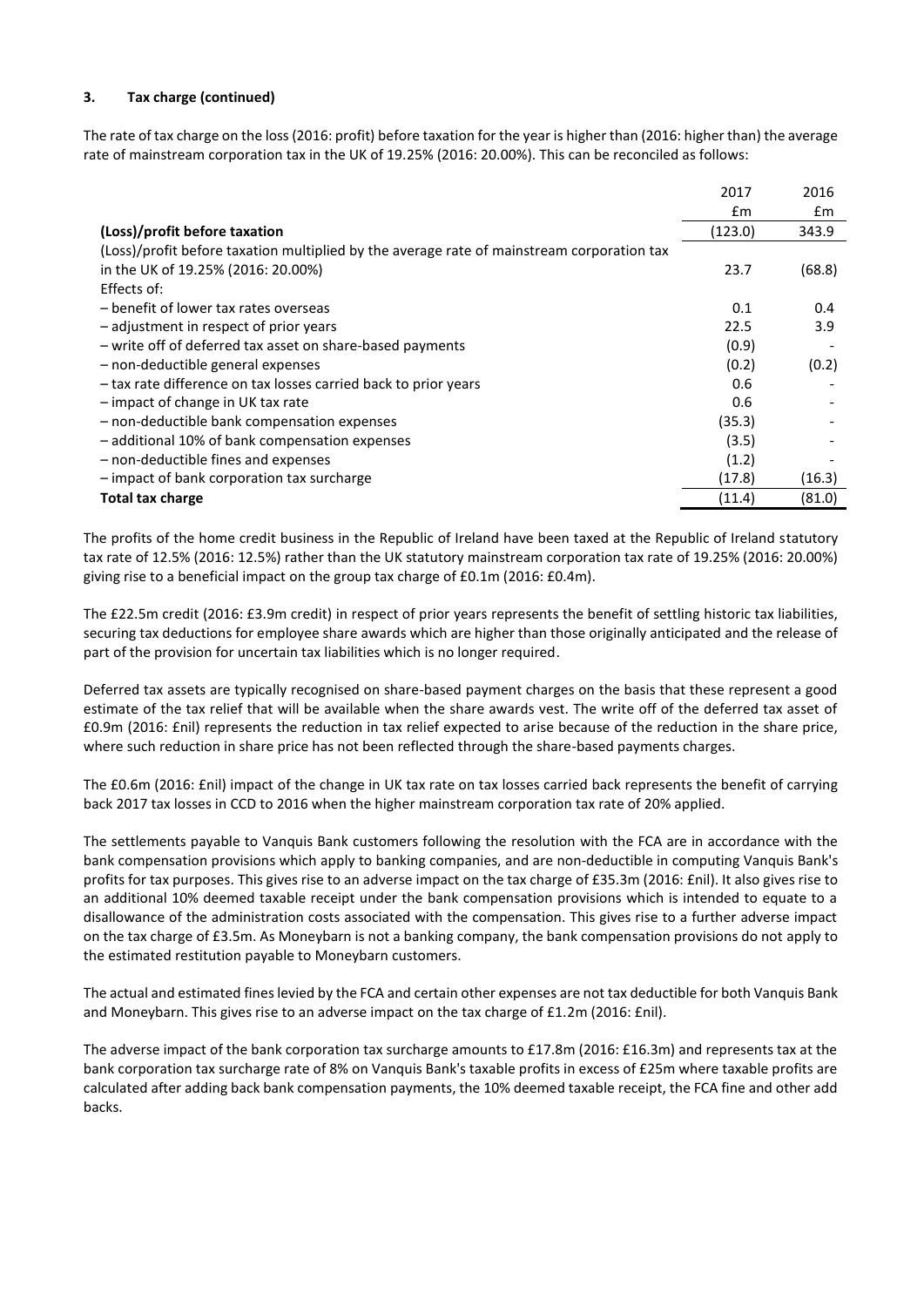## **4. (Loss)/earnings per share**

Basic (loss)/earnings per share is calculated by dividing the profit for the year attributable to equity shareholders by the weighted average number of ordinary shares outstanding during the year, adjusted for treasury shares (own shares held). Diluted (loss)/earnings per share calculates the effect on (loss)/earnings per share assuming conversion of all dilutive potential ordinary shares. Dilutive potential ordinary shares are calculated as follows:

- (i) For share awards outstanding under performance-related share incentive schemes such as the Performance Share Plan (PSP) and the Long Term Incentive Scheme (LTIS), the number of dilutive potential ordinary shares is calculated based on the number of shares which would be issuable if: (i) the end of the reporting period is assumed to be the end of the schemes' performance period; and (ii) the performance targets have been met as at that date.
- (ii) For share options outstanding under non-performance related schemes such as the Save As You Earn scheme (SAYE), a calculation is performed to determine the number of shares that could have been acquired at fair value (determined as the average annual market share price of the company's shares) based on the monetary value of the subscription rights attached to outstanding share options. The number of shares calculated is compared with the number of share options outstanding, with the difference being the dilutive potential ordinary shares.

Potential ordinary shares should be treated as dilutive when, and only when, their conversion to ordinary shares would decrease earnings per share or increase loss per share. As the group has reported a basic loss per share in 2017, the dilutive effect of share options and awards has been removed.

Reconciliations of basic and diluted (loss)/earnings per share are set out below:

|                                        |               | 2017                     |                          |               | 2016      |           |
|----------------------------------------|---------------|--------------------------|--------------------------|---------------|-----------|-----------|
|                                        |               | Weighted                 |                          |               | Weighted  |           |
|                                        |               | average                  |                          |               | average   |           |
|                                        | (Loss)        | number of                | Per share                |               | number of | Per share |
|                                        | earnings      | shares                   | amount                   | Earnings      | shares    | amount    |
|                                        | $\mathsf{fm}$ | m                        | pence                    | $\mathsf{fm}$ | m         | pence     |
| (Loss)/earnings per share              |               |                          |                          |               |           |           |
| Shares in issue during the year        |               | 148.1                    |                          |               | 147.6     |           |
| Own shares held                        |               | $\overline{\phantom{0}}$ |                          |               | (3.0)     |           |
| <b>Basic (loss)/earnings per share</b> | (134.4)       | 148.1                    | (90.7)                   | 262.9         | 144.6     | 181.8     |
| Dilutive effect of share options and   |               |                          |                          |               |           |           |
| awards                                 |               | ٠                        | $\overline{\phantom{0}}$ |               | 1.5       | (1.9)     |
| Diluted (loss)/earnings per share      | (134.4)       | 148.1                    | (90.7)                   | 262.9         | 146.1     | 179.9     |

The Directors have elected to show an adjusted (loss)/earnings per share prior to the amortisation of acquisition intangibles which arose on the acquisition of Moneybarn on 20 August 2014 and prior to exceptional items (see note 2). This is presented to show the (loss)/earnings per share generated by the group's underlying operations. A reconciliation of basic and diluted (loss)/earnings per share to adjusted basic and diluted earnings per share is as follows: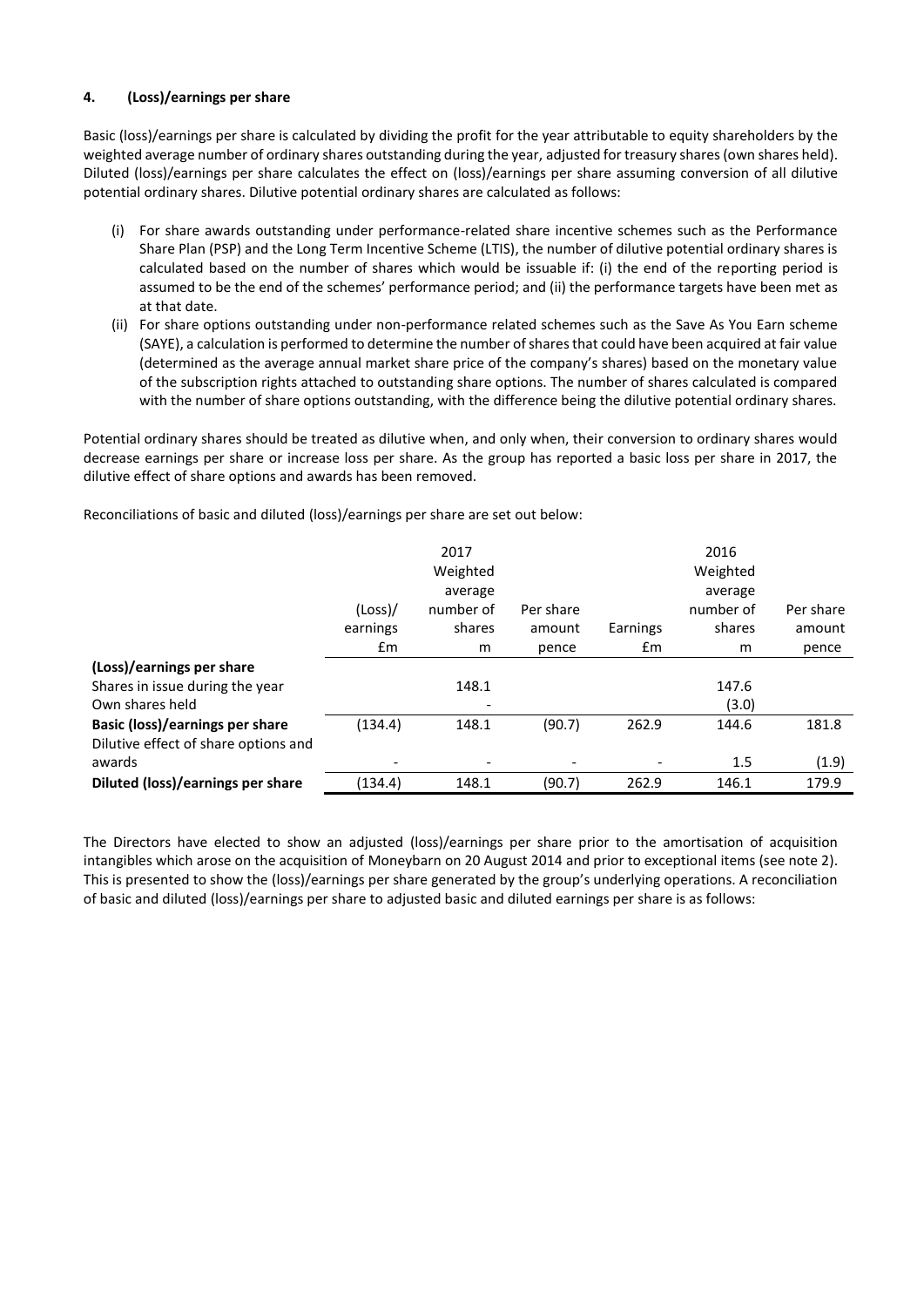# **4. (Loss)/earnings per share (continued)**

|                                        |          | 2017      |           |          | 2016      |           |
|----------------------------------------|----------|-----------|-----------|----------|-----------|-----------|
|                                        |          | Weighted  |           |          | Weighted  |           |
|                                        |          | average   |           |          | average   |           |
|                                        | (Loss)   | number of | Per share |          | number of | Per share |
|                                        | earnings | shares    | amount    | Earnings | shares    | amount    |
|                                        | £m       | m         | pence     | £m       | m         | pence     |
| Basic (loss)/earnings per share        | (134.4)  | 148.1     | (90.7)    | 262.9    | 144.6     | 181.8     |
| Amortisation of acquisition            |          |           |           |          |           |           |
| intangibles, net of tax                | 6.2      |           | 4.2       | 6.0      |           | 4.1       |
| Exceptional items, net of tax          | 220.8    |           | 149.0     | (12.2)   |           | (8.4)     |
| <b>Adjusted basic earnings per</b>     |          |           |           |          |           |           |
| share                                  | 92.6     | 148.1     | 62.5      | 256.7    | 144.6     | 177.5     |
|                                        |          |           |           |          |           |           |
| <b>Basic (loss)/earnings per share</b> | (134.4)  | 148.1     | (90.7)    | 262.9    | 144.6     | 181.8     |
| Dilutive effect of share options       |          |           |           |          |           |           |
| and awards                             |          | 0.8       | 0.4       |          | 1.5       | (1.9)     |
| Diluted (loss)/earnings per            |          |           |           |          |           |           |
| share                                  | (134.4)  | 148.9     | (90.3)    | 262.9    | 146.1     | 179.9     |
| Amortisation of acquisition            |          |           |           |          |           |           |
| intangibles, net of tax                | 6.2      |           | 4.2       | 6.0      |           | 4.2       |
| Exceptional items, net of tax          | 220.8    |           | 148.3     | (12.2)   |           | (8.4)     |
| Adjusted diluted earnings per          |          |           |           |          |           |           |
| share                                  | 92.6     | 148.9     | 62.2      | 256.7    | 146.1     | 175.7     |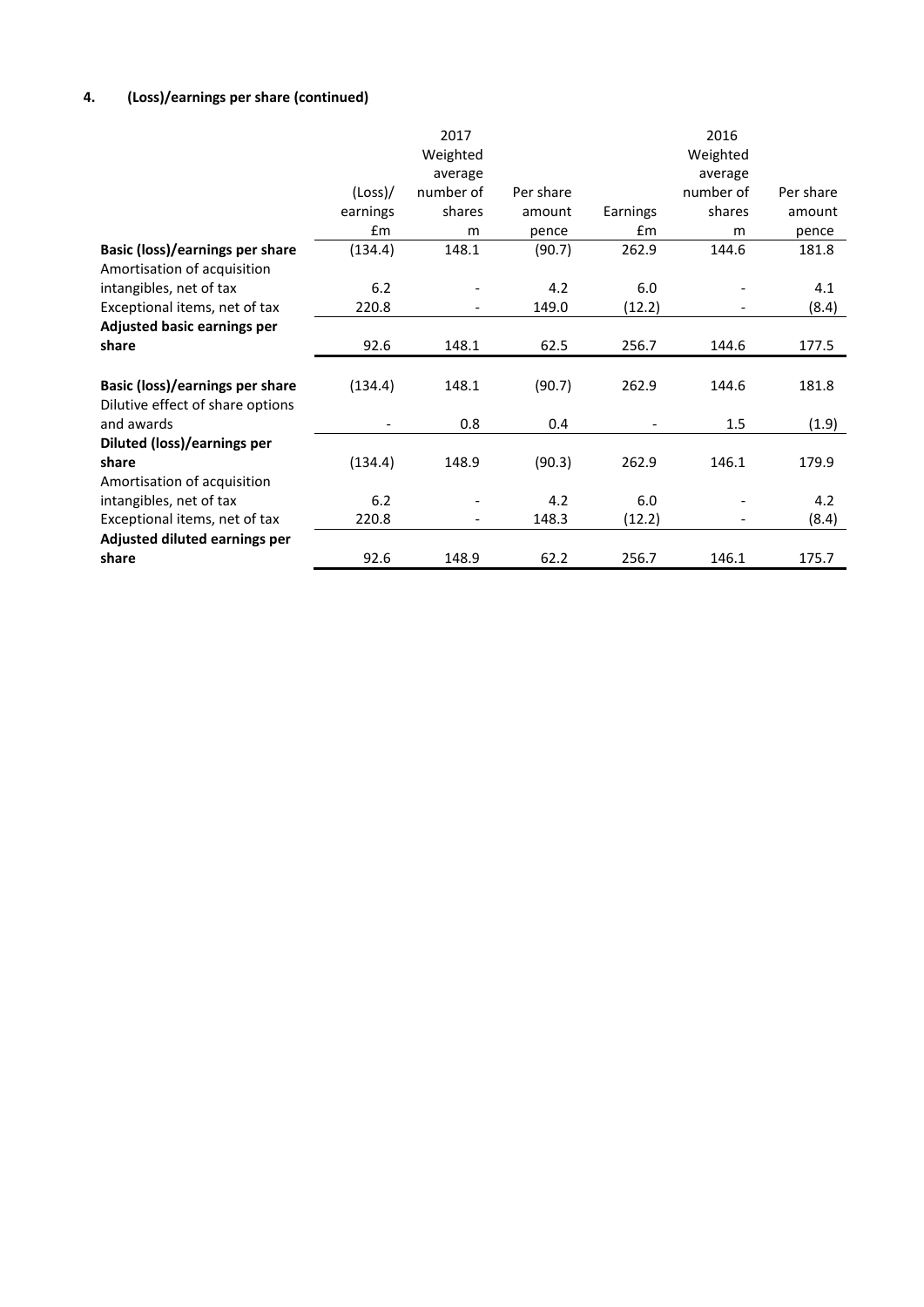## **5. Dividends**

|                |                   | 2017                     | 2016  |
|----------------|-------------------|--------------------------|-------|
|                |                   | £m                       | £m    |
| 2015 final     | - 80.9p per share | $\overline{\phantom{a}}$ | 117.8 |
| 2016 interim   | -43.2p per share  | $\overline{\phantom{a}}$ | 62.8  |
| 2016 final     | -91.4p per share  | 133.4                    | -     |
| Dividends paid |                   | 133.4                    | 180.6 |

Following the significant deterioration in home credit trading, the proposed interim dividend for 2017 of 43.2p (2016: 43.2p) was withdrawn on 22 August 2017 in order to retain liquidity and balance sheet stability. At the same time, the Board indicated that it was unlikely that a final dividend (2016: 91.4p) would be paid and subsequently confirmed this at the third quarter trading update.

## **6. Other intangible assets**

|                                        |                          | 2017     |       |                              | 2016     |       |
|----------------------------------------|--------------------------|----------|-------|------------------------------|----------|-------|
|                                        | Acquisition              | Computer |       | Acquisition                  | Computer |       |
|                                        | intangibles              | software | Total | intangibles                  | software | Total |
|                                        | £m                       | £m       | £m    | £m                           | £m       | £m    |
| Cost                                   |                          |          |       |                              |          |       |
| At 1 January                           | 75.0                     | 72.4     | 147.4 | 75.0                         | 59.6     | 134.6 |
| Additions                              |                          | 20.5     | 20.5  | $\qquad \qquad \blacksquare$ | 12.8     | 12.8  |
| <b>Disposals</b>                       | $\overline{\phantom{a}}$ | (0.8)    | (0.8) | $\overline{\phantom{a}}$     |          |       |
| At 31 December                         | 75.0                     | 92.1     | 167.1 | 75.0                         | 72.4     | 147.4 |
|                                        |                          |          |       |                              |          |       |
| <b>Accumulated amortisation</b>        |                          |          |       |                              |          |       |
| At 1 January                           | 17.5                     | 51.8     | 69.3  | 10.0                         | 39.4     | 49.4  |
| Charged to the income statement        | 7.5                      | 11.7     | 19.2  | 7.5                          | 9.5      | 17.0  |
| Exceptional impairment charge (note 2) |                          |          |       |                              | 2.9      | 2.9   |
| <b>Disposals</b>                       | $\overline{\phantom{a}}$ | (0.8)    | (0.8) | $\overline{\phantom{a}}$     |          |       |
| At 31 December                         | 25.0                     | 62.7     | 87.7  | 17.5                         | 51.8     | 69.3  |
|                                        |                          |          |       |                              |          |       |
| Net book value                         |                          |          |       |                              |          |       |
| At 31 December                         | 50.0                     | 29.4     | 79.4  | 57.5                         | 20.6     | 78.1  |
| At 1 January                           | 57.5                     | 20.6     | 78.1  | 65.0                         | 20.2     | 85.2  |

Acquisition intangibles represents the fair value of the broker relationships arising on acquisition of Moneybarn on 20 August 2014. The intangible asset has been calculated based on the discounted cash flows associated with Moneybarn's core broker relationships and is being amortised over an estimated useful life of 10 years.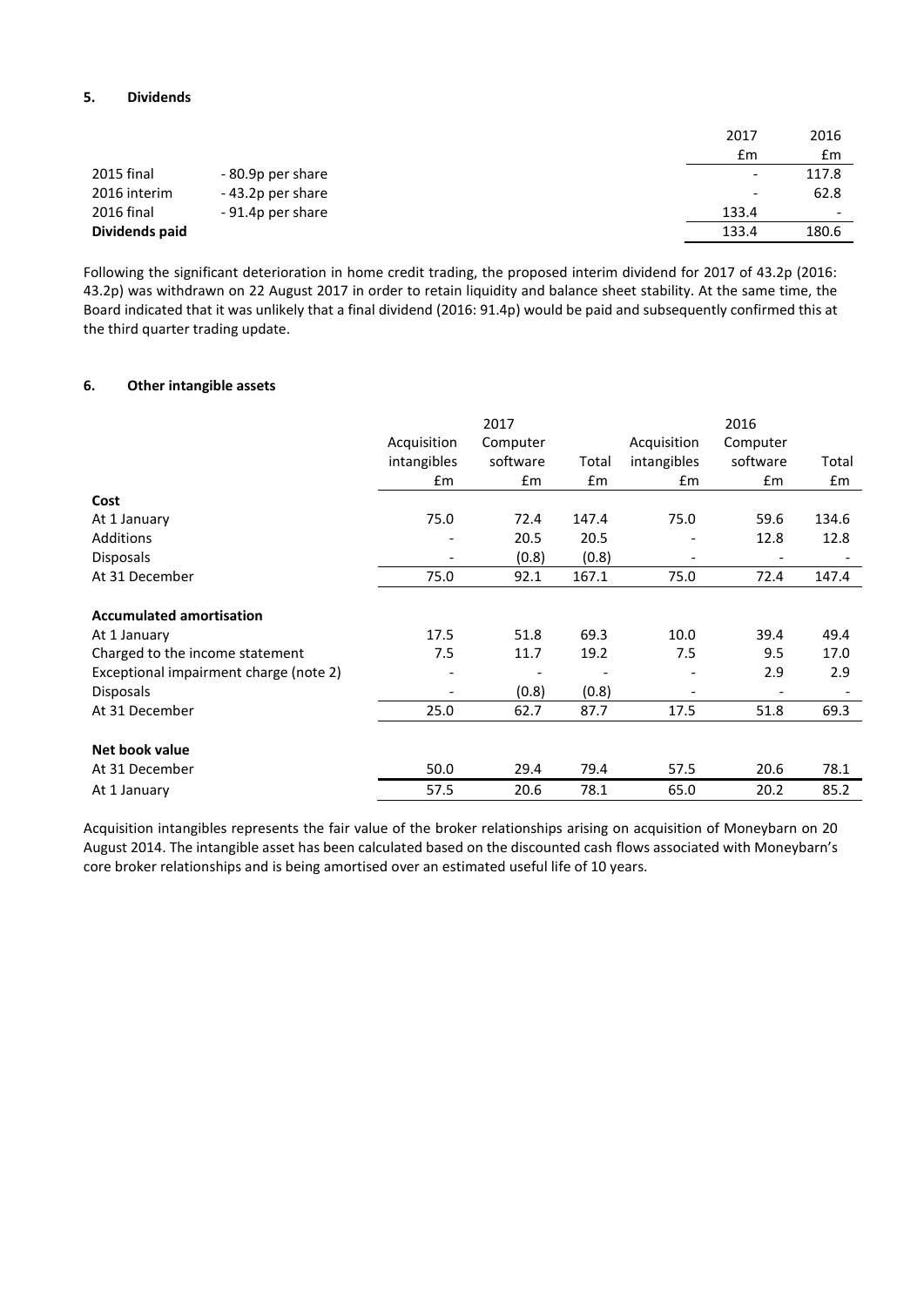#### **7. Amounts receivable from customers**

|                             | 2017    | 2016    |
|-----------------------------|---------|---------|
|                             | £m      | £m      |
| Vanquis Bank                | 1,554.7 | 1,424.7 |
| <b>CCD</b>                  | 390.6   | 584.8   |
| Moneybarn                   | 364.1   | 297.3   |
| <b>Total group</b>          | 2,309.4 | 2,306.8 |
|                             |         |         |
| Analysed as:                |         |         |
| - due in more than one year | 328.2   | 307.6   |
| - due within one year       | 1,981.2 | 1,999.2 |
| <b>Total group</b>          | 2,309.4 | 2,306.8 |

Vanquis Bank receivables comprise £1,538.9m (2016: £1,424.3m) in respect of credit cards and £15.8m (2016: £3.4m) in respect of loans. The balance at 31 December 2017 is stated net of an estimated balance reduction of £75.4m, comprising a gross balance reduction of £90.1m less release of impairment provisions of £14.7m, following the resolution of the FCA investigation into ROP on 27 February 2018 (see note 2).

CCD receivables comprise £352.2m in respect of the Provident home credit business (2016: £560.0m), £35.8m in respect of Satsuma (2016: £18.2m) and £2.6m in respect of the run-off glo (2016: £6.6m).

Moneybarn receivables are stated net of an estimated balance reduction of £12.1m, comprising a gross balance reduction of £32.5m less release of impairment provisions of £20.4m, in respect of the ongoing FCA investigation into affordability, forbearance and termination options (see note 2).

The impairment charge in respect of amounts receivable from customers can be analysed as follows:

|                                                                                       | 2017   | 2016  |
|---------------------------------------------------------------------------------------|--------|-------|
|                                                                                       | £m     | £m    |
| Vanguis Bank                                                                          | 186.6  | 162.4 |
| Exceptional release of impairment provision as part of balance reduction (see note 2) | (14.7) |       |
| <b>Total Vanguis Bank</b>                                                             | 171.9  | 162.4 |
| <b>CCD</b>                                                                            | 293.5  | 120.0 |
| Moneybarn                                                                             | 31.1   | 16.4  |
| Exceptional release of impairment provision as part of balance reduction (see note 2) | (20.4) |       |
| <b>Total Moneybarn</b>                                                                | 10.7   | 16.4  |
| <b>Total group</b>                                                                    | 476.1  | 298.8 |
|                                                                                       |        |       |

Impairment in Vanquis Bank and Moneybarn is deducted from the carrying value of amounts receivable from customers by the use of an allowance account. The Vanquis Bank allowance account as at 31 December 2017 amounted to £288.9m (2016: £261.4m) and the Moneybarn allowance account amounted to £44.4m (2016: £34.1m). Within CCD, impairment is deducted directly from amounts receivable from customers without the use of an allowance account.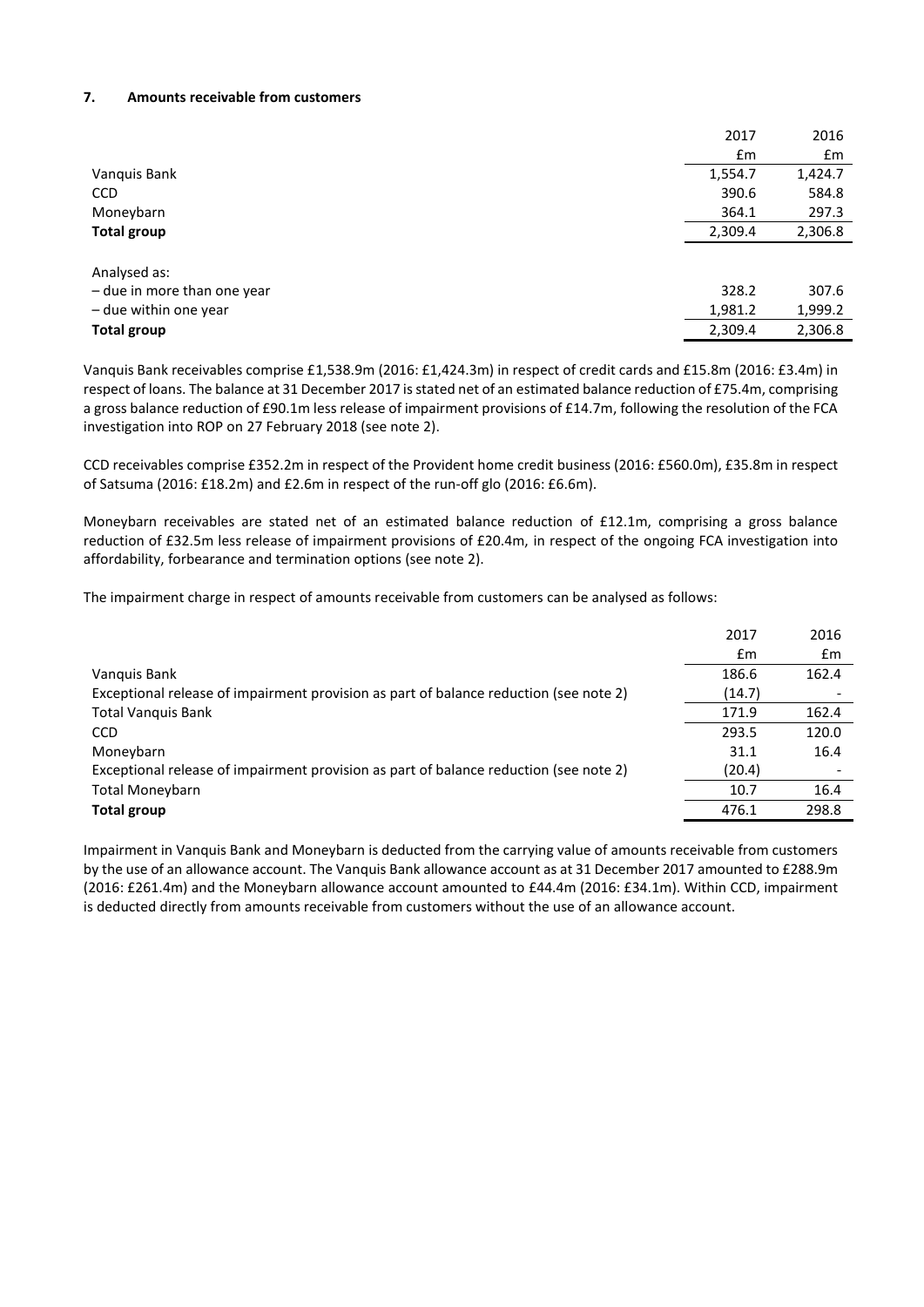#### **8. Retirement benefit asset**

The group operates a defined benefit pension scheme: the Provident Financial Staff Pension Scheme. The scheme is of the funded, defined benefit type and has been substantially closed to new members since 1 January 2003.

All future benefits in the scheme are now provided on a 'cash balance' basis, with a defined amount being made available at retirement, based on a percentage of salary that is revalued up to retirement with reference to increases in price inflation. This retirement account is then used to purchase an annuity on the open market. The scheme provides pension benefits which were accrued in the past on a final salary basis, but which are no longer linked to final salary. The scheme also provides death benefits.

The scheme is a UK registered pension scheme under UK legislation. The scheme is governed by a Trust Deed and Rules, with trustees responsible for the operation and the governance of the scheme. The trustees work closely with the group on funding and investment strategy decisions. The most recent actuarial valuation of the scheme was carried out as at 1 June 2015 by a qualified independent actuary. The valuation used for the purposes of IAS 19 'Employee benefits' has been based on the 2015 valuation updated to take account of the requirements of IAS 19 in order to assess the liabilities of the scheme at the balance sheet date. Scheme assets are stated at fair value as at the balance sheet date.

The group is entitled to a refund of any surplus, subject to tax, if the scheme winds up after all benefits have been paid.

The net retirement benefit asset recognised in the balance sheet of the group is as follows:

|                                                              | 2017    | 2016    |
|--------------------------------------------------------------|---------|---------|
|                                                              | £m      | £m      |
| Equities                                                     | 68.7    | 83.1    |
| Other diversified return seeking investments                 | 75.8    | 73.9    |
| Corporate bonds                                              | 141.6   | 141.2   |
| Fixed interest gilts                                         | 202.9   | 193.0   |
| Index-linked gilts                                           | 341.6   | 337.4   |
| Cash and money market funds                                  | 4.9     | 1.5     |
| Fair value of scheme assets                                  | 835.5   | 830.1   |
| Present value of defined benefit obligation                  | (733.2) | (757.7) |
| Net retirement benefit asset recognised in the balance sheet | 102.3   | 72.4    |

The amounts recognised in the income statement were as follows:

|                                                                                     | 2017   | 2016   |
|-------------------------------------------------------------------------------------|--------|--------|
|                                                                                     | £m     | £m     |
| Current service cost                                                                | (4.2)  | (4.0)  |
| Interest on scheme liabilities                                                      | (19.1) | (22.3) |
| Interest on scheme assets                                                           | 21.1   | 24.8   |
| Net charge recognised in the income statement before exceptional curtailment credit | (2.2)  | (1.5)  |
| Exceptional curtailment credit (note 2)                                             | 3.9    |        |
| Net credit/(charge) recognised in the income statement                              | 1.7    | (1.5)  |
|                                                                                     |        |        |

The net credit/(charge) recognised in the income statement has been included within administrative and operating costs.

Movements in the fair value of scheme assets were as follows:

|                                            | 2017   | 2016   |
|--------------------------------------------|--------|--------|
|                                            | £m     | £m     |
| Fair value of scheme assets at 1 January   | 830.1  | 666.4  |
| Interest on scheme assets                  | 21.1   | 24.8   |
| Actuarial movement on scheme assets        | 18.2   | 153.7  |
| Contributions paid by the group            | 10.7   | 11.7   |
| Net benefits paid out                      | (44.6) | (26.5) |
| Fair value of scheme assets at 31 December | 835.5  | 830.1  |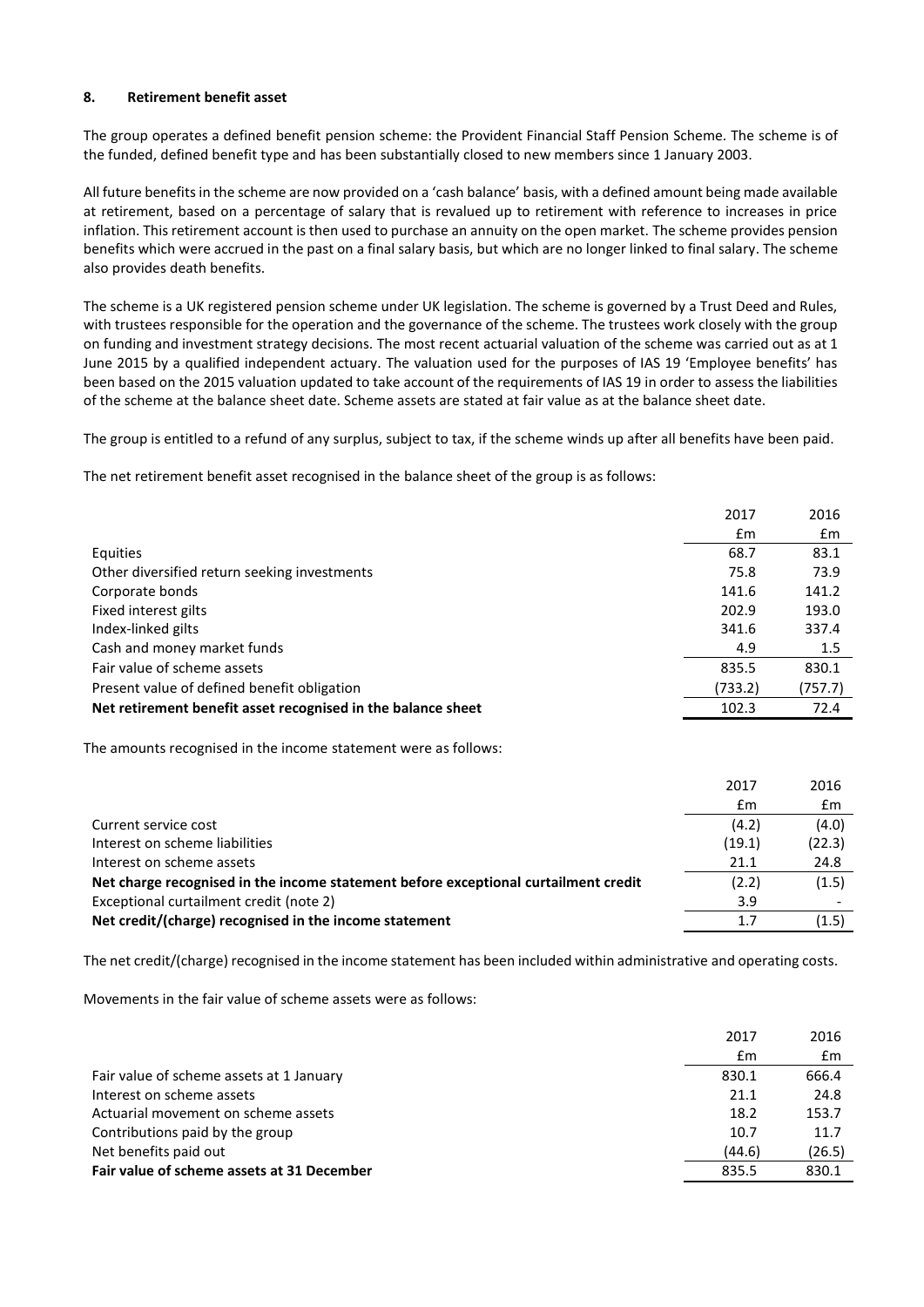## **8. Retirement benefit asset (continued)**

Movements in the present value of the defined benefit obligation were as follows:

|                                                            | 2017    | 2016    |
|------------------------------------------------------------|---------|---------|
|                                                            | £m      | £m      |
| Present value of defined benefit obligation at 1 January   | (757.7) | (604.1) |
| Current service cost                                       | (4.2)   | (4.0)   |
| Interest on scheme liabilities                             | (19.1)  | (22.3)  |
| Exceptional curtailment credit (note 2)                    | 3.9     |         |
| Actuarial movement on scheme liabilities                   | (0.7)   | (153.8) |
| Net benefits paid out                                      | 44.6    | 26.5    |
| Present value of defined benefit obligation at 31 December | (733.2) | (757.7) |
|                                                            |         |         |

The principal actuarial assumptions used at the balance sheet date were as follows:

|                                                 | 2017 | 2016 |
|-------------------------------------------------|------|------|
|                                                 | %    | %    |
| Price inflation - RPI                           | 3.20 | 3.25 |
| Price inflation - CPI                           | 2.10 | 2.15 |
| Rate of increase to pensions in payment         | 2.95 | 3.00 |
| Inflationary increases to pensions in deferment | 2.10 | 2.15 |
| Discount rate                                   | 2.40 | 2.55 |

A 0.1% change in the discount and inflation rates would change the present value of the defined benefit obligation by approximately £14m (2016: £15m) and £6m (2016: £7m) respectively.

The mortality assumptions are based on the self-administered pension scheme (SAPS) series 1 tables, with multipliers of 105% and 115% respectively for males and females. The 5% upwards adjustment to mortality rates for males and a 15% upwards adjustment for females reflects the lower life expectancies within the scheme compared to average pension schemes, which was concluded following a study of the scheme's membership. Future improvements in mortality are based on the Continuous Mortality Investigation (CMI) 2015 model with a long-term improvement trend of 1.25% per annum. Under these mortality assumptions, the life expectancies of members are as follows:

|                                    |       | Male  |       | Female |
|------------------------------------|-------|-------|-------|--------|
|                                    | 2017  | 2016  | 2017  | 2016   |
|                                    | vears | vears | vears | vears  |
| Current pensioner aged 65          | 21.4  | 21.8  | 22.9  | 23.3   |
| Current member aged 45 from age 65 | 22.9  | 23.5  | 24.5  | 25.2   |

If assumed life expectancies were one year greater, the net retirement benefit asset would have been reduced by approximately £30m (2016: £30m).

An analysis of amounts recognised in the statement of comprehensive income is set out below:

|                                                                                     | 2017  | 2016    |
|-------------------------------------------------------------------------------------|-------|---------|
|                                                                                     | £m    | £m      |
| Actuarial movements on scheme assets                                                | 18.2  | 153.7   |
| Actuarial movements on scheme liabilities                                           | (0.7) | (153.8) |
| Actuarial movements recognised in the statement of comprehensive income in the year | 17.5  | (0.1)   |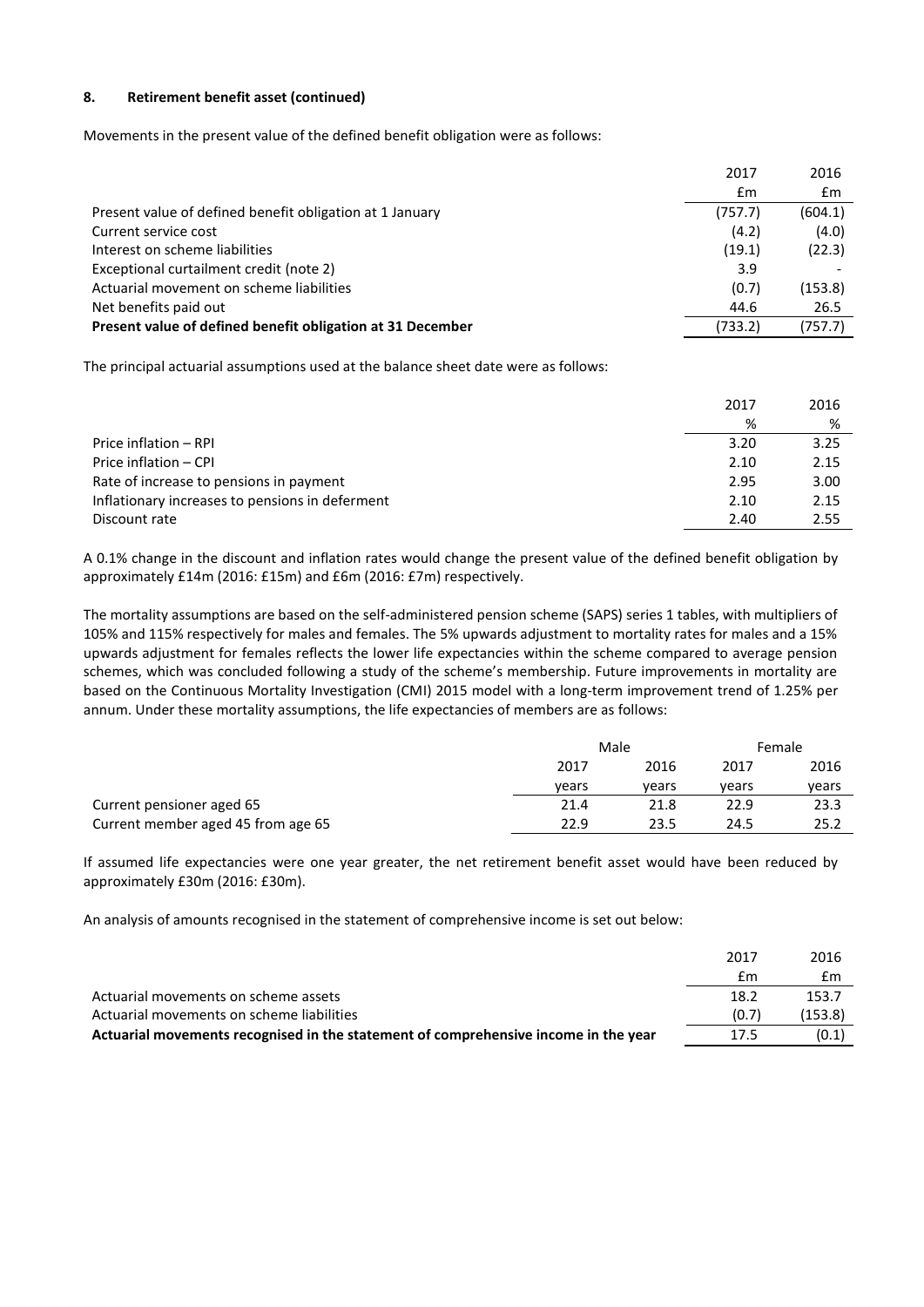#### **9. Available for sale investments**

|                                      | 2017 | 2016                     |
|--------------------------------------|------|--------------------------|
|                                      | £m   | £m                       |
| Visa shares                          | 9.9  | 8.0                      |
| Government gilts                     | 35.9 | $\overline{\phantom{a}}$ |
| Total available for sale investments | 45.8 | 8.0                      |
|                                      |      |                          |

#### Visa shares

The Visa shares represents preferred stock in Visa Inc. held by Vanquis Bank following completion of Visa Inc.'s acquisition of Visa Europe Limited on 21 June 2016. In consideration for Vanquis Bank's interest in Visa Europe Limited, Vanquis Bank received cash consideration of €15.9m (£12.2m) on completion, preferred stock with an approximate value of €10.7m and deferred cash consideration of €1.4m due on the third anniversary of the completion date. The preferred stock is convertible into Class A common stock of Visa Inc. at a future date, subject to certain conditions. Following completion of the transaction in the first half of 2016, the gain of £17.5m taken through equity in 2015 in respect of the Visa Europe shares was recycled through the income statement together with the £2.7m movement in the fair value of the consideration between the 2015 year end and completion of the transaction resulting in an exceptional gain on disposal of £20.2m.

The movement in the fair value of Visa shares in 2017 of £1.9m has been reflected in the statement of comprehensive income in respect of the movement in the Visa Inc. share price and the movement in foreign exchange rates.

The valuation of the preferred stock has been determined using the common stock's value as an approximation as both classes of stock have similar dividend rights. However, adjustments have been made for: (i) illiquidity, as the preferred stock is not tradeable on an open market and can only be transferred to other VISA members; and (ii) future litigation costs which could affect the valuation of the stock prior to conversion.

#### Government gilts

Government gilts comprise UK government gilts which form part of the liquid assets buffer and other liquid resources held by Vanquis Bank in accordance with the PRA's liquidity regime. The gilts had a maturity on origination in excess of 3 months and are therefore disclosed as an available for sale investment. Vanquis Bank's total liquid assets buffer and other liquid resources, including £227.5m held in cash and cash equivalents, held in accordance with the PRA's liquidity regime amounted to £263.4m at 31 December 2017 (2016: £168.9m).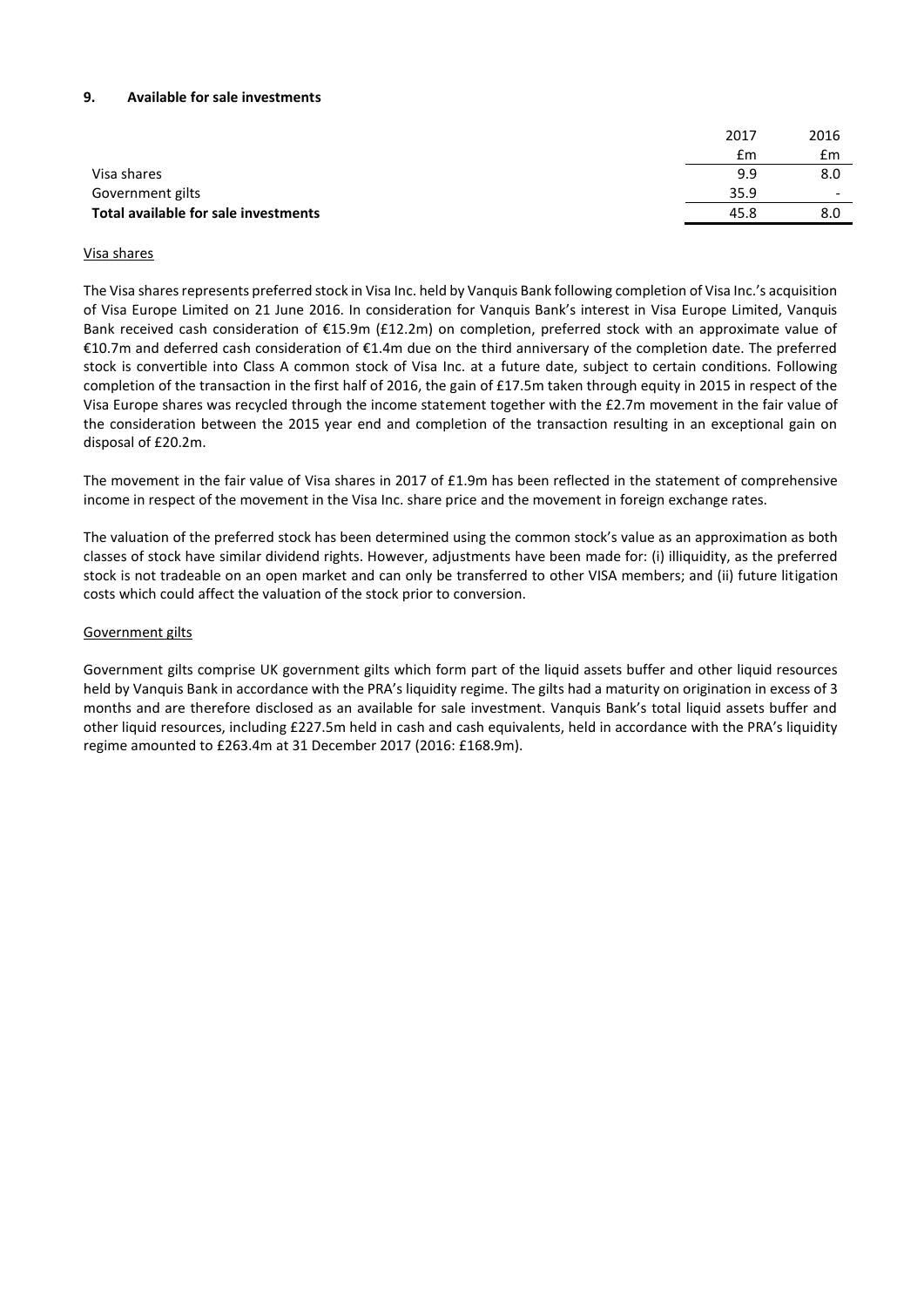#### **10. Provisions**

|                     | 2017                     | 2016                     |
|---------------------|--------------------------|--------------------------|
|                     | £m                       | £m                       |
| At 1 January        | $\overline{\phantom{a}}$ | $\overline{\phantom{0}}$ |
| Created in the year | 104.6                    | $\overline{\phantom{a}}$ |
| At 31 December      | 104.6                    | $\overline{\phantom{a}}$ |

On 27 February 2018, Vanquis Bank agreed a settlement with the FCA into the investigation into ROP. The investigation concluded that Vanquis Bank did not adequately disclose in its sales calls that the charges for ROP would be treated as a purchase transaction and therefore potentially incur interest. A settlement has been reached with the FCA to refund those customers with the interest element of ROP charges in the period between inception of the product in 2003 and the communication to ROP customers which was conducted in December 2016. The total estimated cost of settlement amounts to £172.1m and comprises: (i) restitution to customers of £127.1m comprising balance reductions to existing customers of £75.4m and cash settlements of £51.7m; (ii) higher expected forward flow of ROP complaints more generally in respect of which compensation may need to be paid of £30.7m; (iii) administration costs of £12.3m; and (iv) the fine levied by the FCA of just under £2.0m. The balance reductions of £75.4m have been applied to amounts receivable from customers at 31 December 2017 with the remaining estimated cost of £96.7m being recognised as a provision at 31 December 2017. The estimated costs of the balance reductions, cash settlements and fine are based on the settlement agreement with the FCA. The provision in respect of anticipated future claims in respect of ROP complaints more generally represents management's best estimate of the group's liability for customer restitution costs based on: (i) the total number of complaints that the group may receive; (ii) the proportion that may result in restitution; and (iii) the average cost of restitution. The timing of the resulting economic outflows is uncertain and will depend on, but not limited to, whether the claims will be made and the timing of any claims. A 10% increase/decrease in the number of expected claims would result in a +/- £3m impact on the provision for future claims. Provisions in respect of the expected costs of administering the restitution programme are based on management's best estimates, taking into account the level of the restitution programme and the current cost base of Vanquis Bank.

Moneybarn continues to cooperate with the FCA with its ongoing investigation into affordability, forbearance and termination options. Management's best estimate in respect of the potential liability in respect of the investigation, based on the work of external consultants and management's own analysis of potentially affected customers within the areas being investigated, is estimated to be £20.0m. This comprises £12.1m in respect of balance reductions to existing customers and £7.9m in respect of potential cash restitution, administration costs and an FCA fine. The balance reductions of £12.1m have been applied to amounts receivable from customers at 31 December 2017 with the remaining estimated costs of £7.9m being recognised as a provision at 31 December 2017.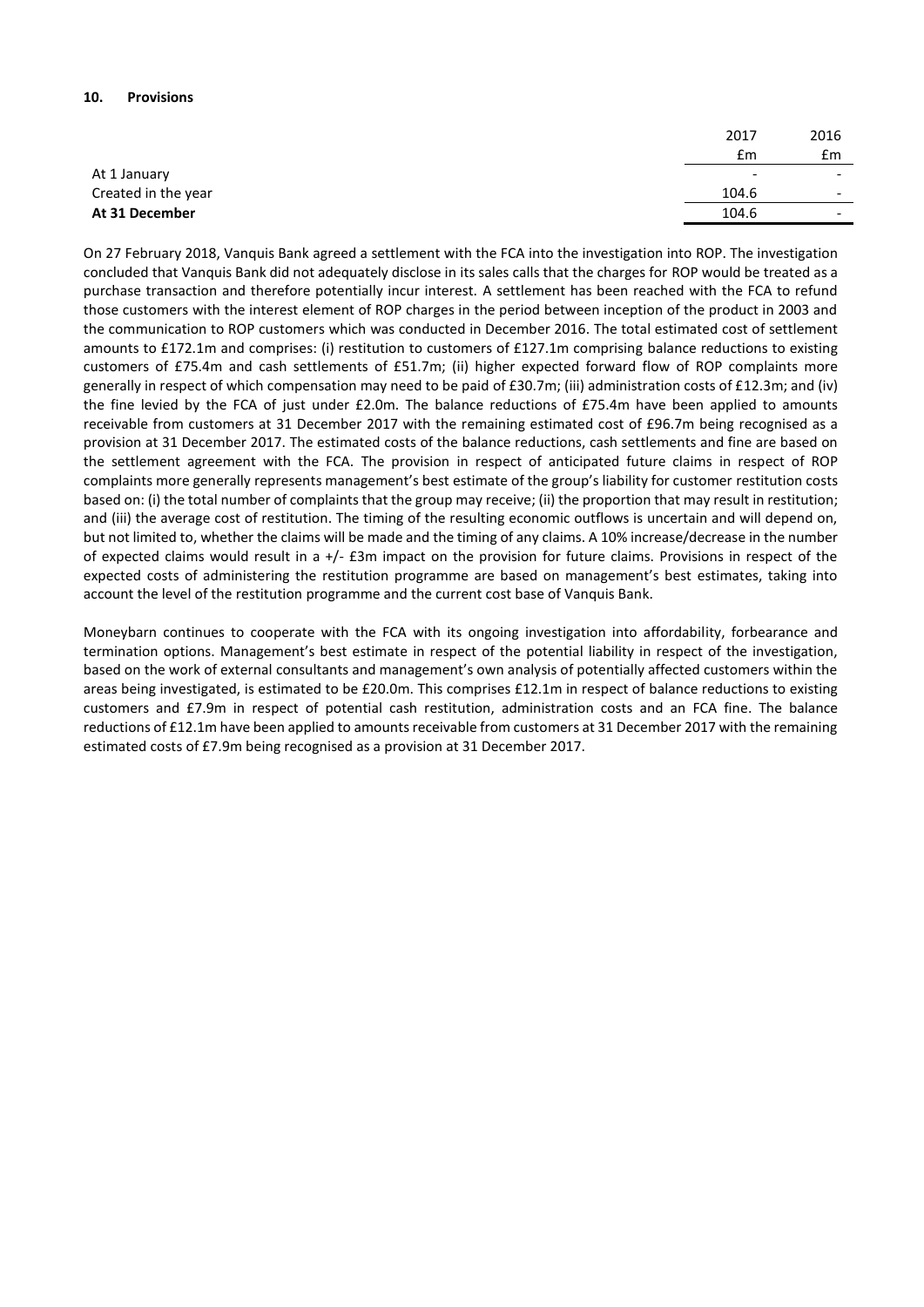# **11. Reconciliation of (loss)/profit after taxation to cash generated from operations**

|                                                                                         | 2017    | 2016    |
|-----------------------------------------------------------------------------------------|---------|---------|
|                                                                                         | £m      | £m      |
| (Loss)/profit after taxation                                                            | (134.4) | 262.9   |
| Adjusted for:                                                                           |         |         |
| - tax charge (note 3)                                                                   | 11.4    | 81.0    |
| - finance costs                                                                         | 77.0    | 81.7    |
| - share-based payment (credit)/charge                                                   | (3.4)   | 10.9    |
| - retirement benefit charge prior to exceptional curtailment credit (note 8)            | 2.2     | 1.5     |
| - exceptional curtailment credit (note 8)                                               | (3.9)   |         |
| - amortisation of intangible assets                                                     | 19.2    | 17.0    |
| $-$ exceptional amortisation of intangible assets (note 2)                              |         | 2.9     |
| - exceptional gain on available for sale investment (note 9)                            |         | (20.2)  |
| - depreciation of property, plant and equipment                                         | 9.3     | 8.7     |
| - loss on disposal of property, plant and equipment                                     | 0.6     | 0.5     |
| Changes in operating assets and liabilities:                                            |         |         |
| - amounts receivable from customers                                                     | (90.1)  | (290.1) |
| - exceptional balance reductions applied to amounts receivables from customers (note 2) | 87.5    |         |
| - trade and other receivables                                                           | (8.1)   | (2.8)   |
| - trade and other payables                                                              | 10.8    | 5.5     |
| - provisions (note 10)                                                                  | 104.6   |         |
| - contributions into the retirement benefit scheme (note 8)                             | (10.7)  | (11.7)  |
| Cash generated from operations                                                          | 72.0    | 147.8   |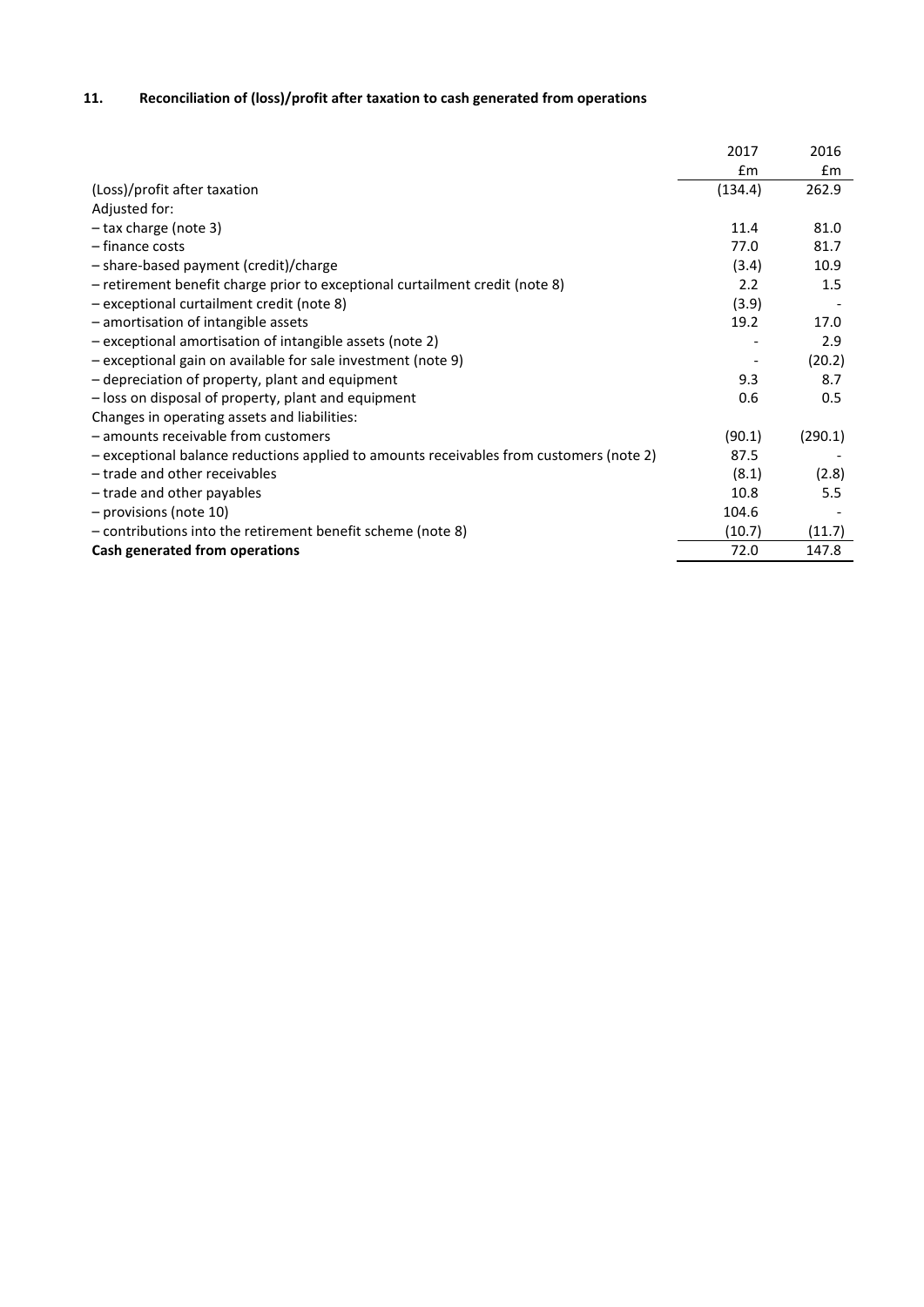## **12. Events after the balance sheet date**

The group reached resolution on 27 February 2018 with the FCA on the investigation into ROP within Vanquis Bank and continues to cooperate with the FCA in respect of its ongoing investigation into affordability and forbearance at Moneybarn. The total cost of settlement is estimated to be £172.1m in respect of the Vanquis Bank investigation and £20.0m in respect of the Moneybarn investigation.

The aggregate payments agreed to be made by Vanquis Bank in respect of the FCA investigations and the estimated cost in respect of Moneybarn has materially adversely impacted both Vanquis Bank's and the group's regulatory capital. As a result, the group has concluded that it is necessary action to raise additional capital of £300m (gross proceeds of £331m net of expenses of £31m) by way of a proposed rights issue to meet the costs of resolving the investigations, restore the group's prudent capital position, seek to maintain the group's investment grade rating and re-establish normal access to funding from the bank and debt capital markets. The proposed rights issue is expected to complete in April 2018 and has been fully underwritten subject to customary conditions.

During February 2018, the group took the following actions in respect of its funding and capital position, prior to the launch of the proposed rights issue:

- Agreed amendments and waivers of certain covenants with the group's banks in respect of the syndicated revolving bank facility and with M&G in respect of the term loan in order to provide the group with greater covenant headroom to address the impact arising from the disruption in the home credit business in 2017 and the impact of the provisions taken by the group in the balance sheet as at 31 December 2017 relating to the FCA investigations. The net worth covenant has been temporarily reduced from £400m to £375m at 31 December 2017 and 31 March 2018, the net worth excluding Vanquis Bank covenant has been temporarily reduced from £155m to £100m at 31 December 2017 and 31 March 2018 and the interest cover covenant has been temporarily reduced from 2.0 times to 1.25 times for the 12 months ending 31 March 2018 and 30 June 2018. These amendments and waivers will cease to have effect if the proposed rights issue were not to proceed and complete.
- Arranged an £85m bridge facility with Barclays Bank plc and JP Morgan Securities plc. The bridge facility will be used to provide sufficient funds to allow Vanquis Bank to draw down £85m under an intercompany term loan between Provident Financial plc and Vanquis Bank, providing Vanquis Bank with an additional £85m of funding which Vanquis Bank intends to hold as additional liquid resources. At the same time, committed headroom under an existing intercompany facility was cancelled and will, in the future, reduce the reliance of Vanquis Bank on Provident Financial plc. Subject to the success of the proposed rights issue, the net proceeds of £300m will be received on 12 April 2018 and £85m of the proceeds will be used to repay the bridge facility. £50m of the proceeds will be injected into Vanquis Bank via a subscription of equity. The capital injection will be used by Vanquis Bank, together with its cash and additional borrowings from retail depositors, to pay for the costs of resolving the FCA's investigation into ROP. Subject to regulatory approval and the liquidity profile of Vanquis Bank continuing to be satisfactory, Vanquis Bank intends to repay the intercompany loan facility provided by Provident Financial by 2019 and be fully funded through retail deposits thereafter.
- Shared a revised capital plan with the PRA which has resulted in an increase in the group's regulatory capital requirement, primarily due to an increase of approximately £100m in respect of conduct and operational risk assessments. In finalising its new capital plan reflecting its current and expected capital requirements, the group has taken into account, amongst other things: (i) the receipt of £300m net proceeds from the proposed rights issue; (ii) the group's revised dividend policy and estimated future levels of dividends to be paid by the company and Vanquis Bank; (iii) the estimated payments to be made in connection with Vanquis Bank's settlement with the FCA in connection with ROP; (iv) Moneybarn's estimated liability in connection with the FCA's investigation; (v) the amendment and waiver of certain covenants under the syndicated revolving bank facility and M&G term loan; and (vi) management actions planned and proposed to be taken.